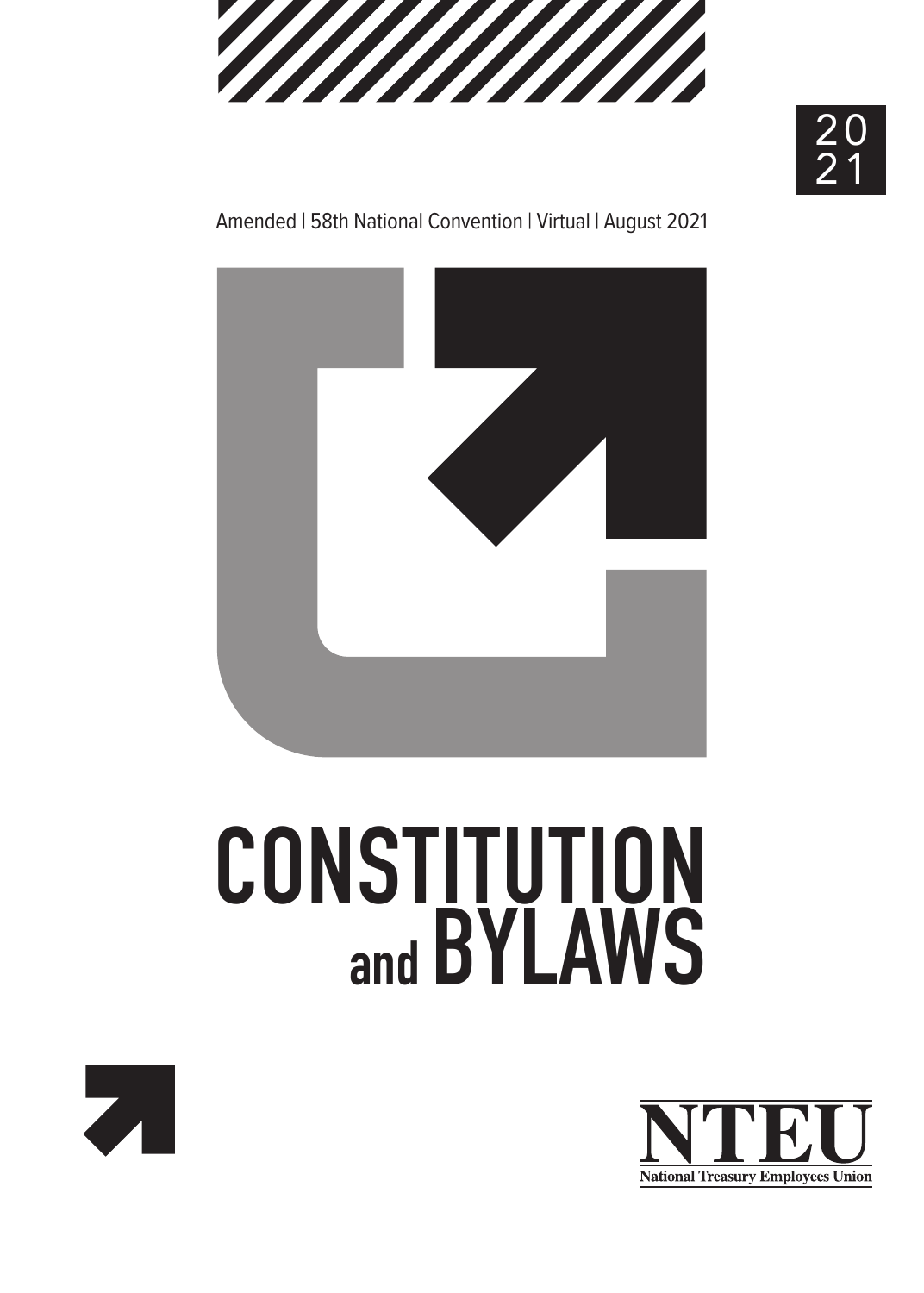## **Table of Contents**

## *NTEU Constitution*

| Article I - Name and Headquarters 1                    |
|--------------------------------------------------------|
|                                                        |
|                                                        |
|                                                        |
|                                                        |
| Article VI - Per Capita Dues4                          |
| Article VII - Governing Body 4                         |
|                                                        |
|                                                        |
|                                                        |
|                                                        |
| Article XII - National Executive Vice President 9      |
| Article XIII - National Vice Presidents9               |
| Article XIV - Administrative Controller10              |
| Article XV — Ratification of Term Agreements 10        |
| Article XVI - Committees 11                            |
| Article XVII - Administration in Emergencies. 11       |
| Article XVIII - Offenses, Trials, and Appeals. 12      |
| Article XIX — Compensation of Officers  14             |
| Article XX - Official Publication14                    |
| Article XXI - Amendments 14                            |
| Article XXII - Constitution Effective Upon Adoption 15 |
|                                                        |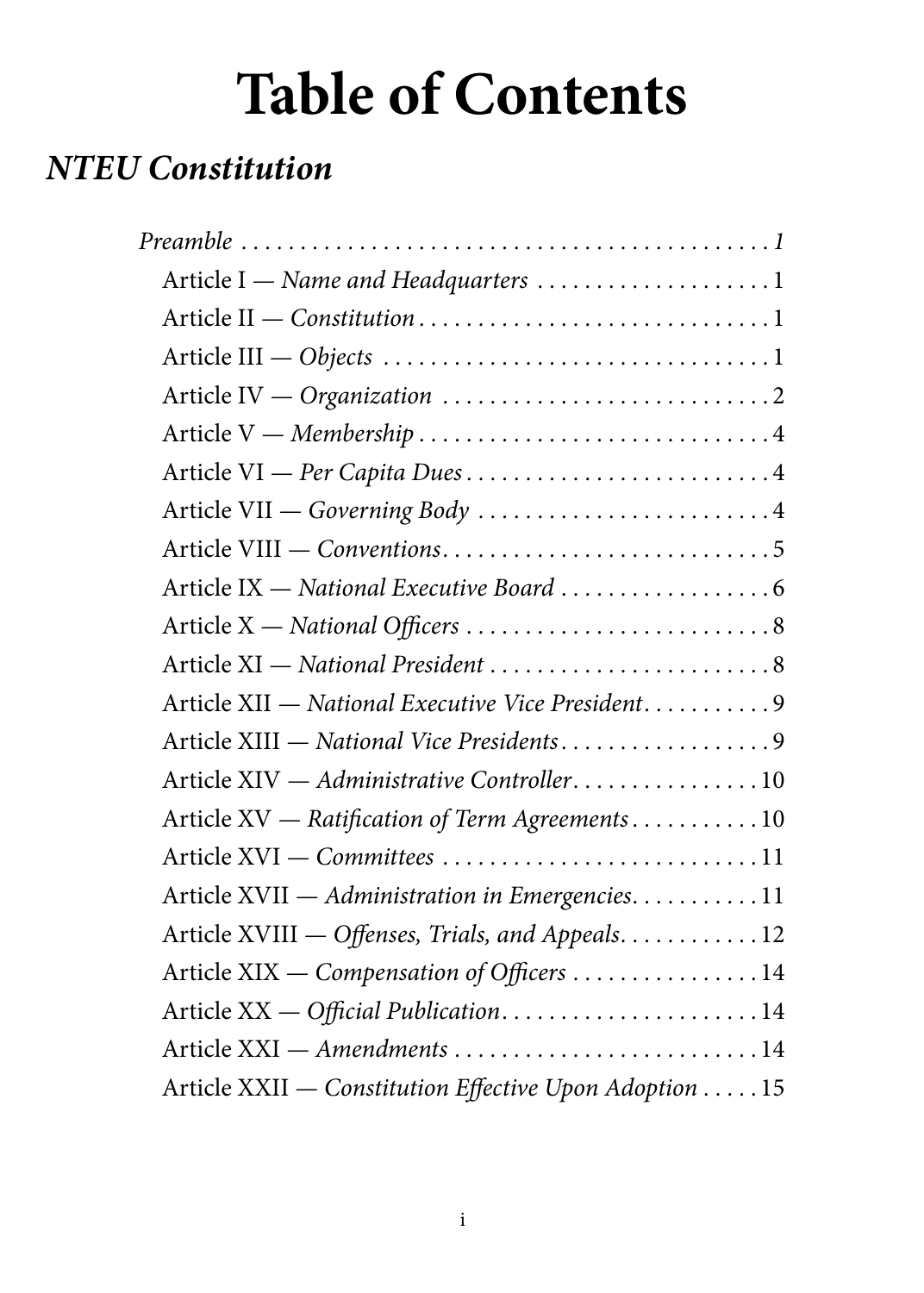## *NTEU Bylaws*

| Section 2. Appointment of Members of Committees 23      |
|---------------------------------------------------------|
|                                                         |
| Section 4. Expenses and Reimbursement Thereof 23        |
|                                                         |
|                                                         |
|                                                         |
|                                                         |
|                                                         |
| Section 3. Terms and Posts of Duty  25                  |
| Section 4. Candidates for National President, National  |
| Executive Vice President, and National Vice             |
|                                                         |
|                                                         |
| Section 6. Challenges to National Officer Elections  27 |
| Section 7. Successor to the National Executive Vice     |
|                                                         |
| Section 8. Successor to a National Vice President 29    |
| Section 9. Reimbursement for Traveling and Subsistence  |
|                                                         |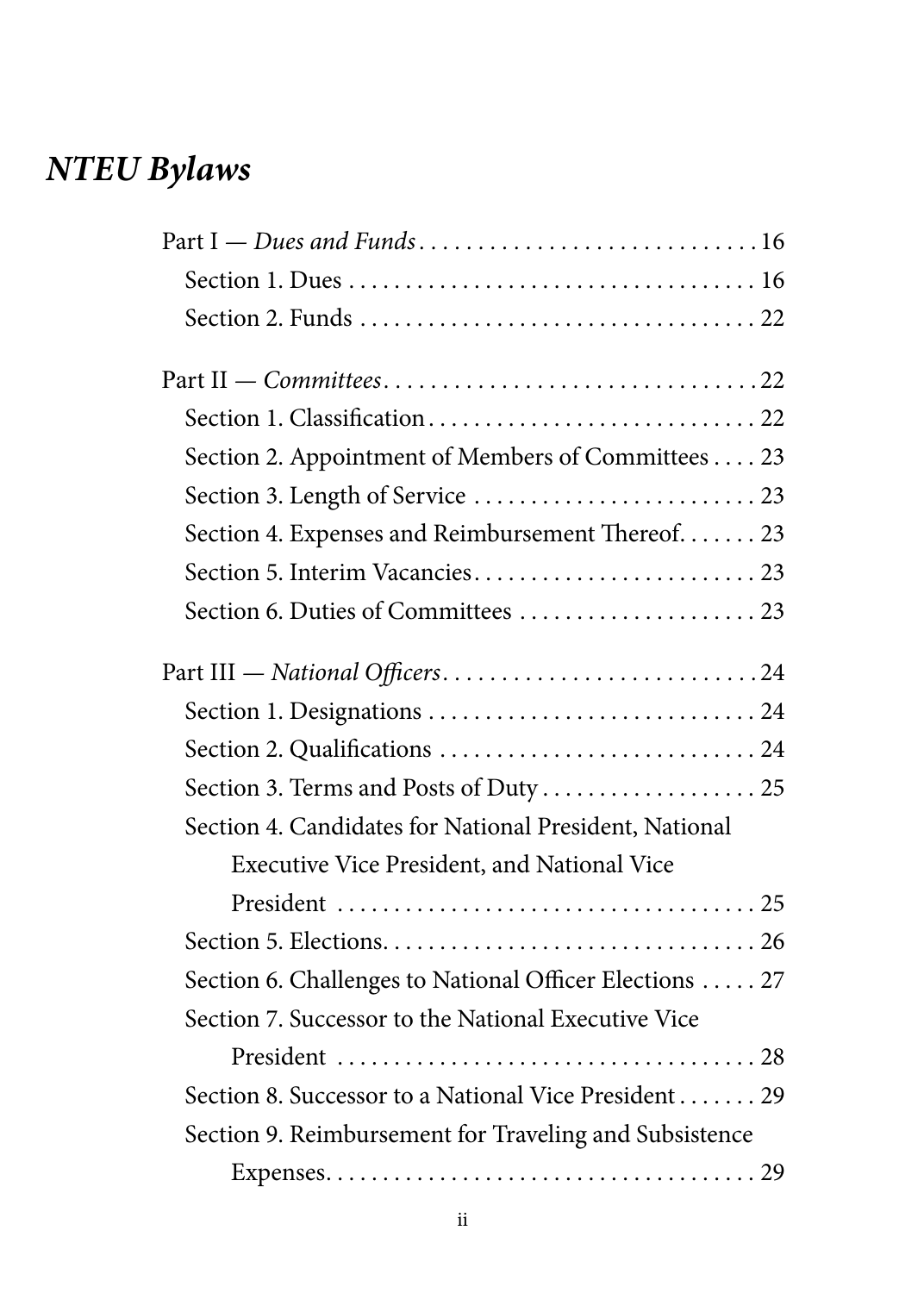| Part IV - Chapter Elections 30                           |
|----------------------------------------------------------|
|                                                          |
| Section 2. Election of Chapter Officers 30               |
| Section 3. Election of Chapter Delegates to the National |
|                                                          |
| Section 4. Challenges to Elections  32                   |
| Part V — Business Procedure33                            |
| Section 1. National Executive Board-Order of Business 33 |
| Section 2. Conventions—Rules and Order of Business 33    |
|                                                          |
|                                                          |
|                                                          |
| Section 6. Chapter Meetings 34                           |
| Part VI - Miscellaneous 34                               |
|                                                          |
|                                                          |
|                                                          |
| Section 4. Conflict of Bylaws with Constitution  35      |
|                                                          |
|                                                          |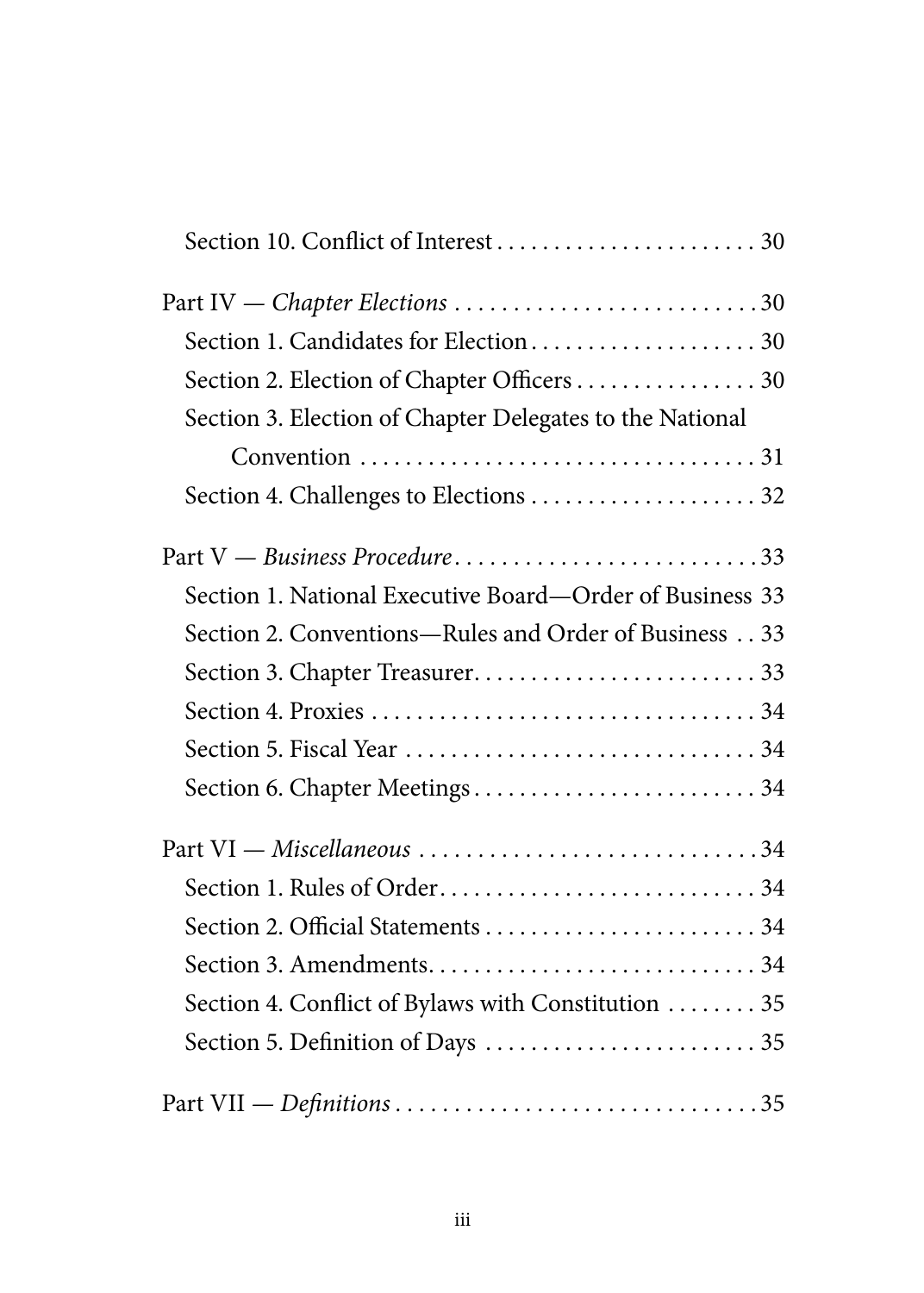## <span id="page-4-0"></span>**Constitution of the National Treasury Employees Union**

## *Preamble*

*For the betterment of the Federal government and to protect the rights of employees, to advance and improve the general welfare of employees, and to dedicate ourselves to the principles of justice, equality and fraternity, we, an organization composed of such employees, do hereby adopt the following Constitution .*

## *Article I — Name and Headquarters*

**Section 1.** This organization shall be known as the National Treasury Employees Union.

**Section 2.** The National Headquarters of this organization shall be maintained in Washington, D.C., unless the National Executive Board shall, by two-thirds  $(2)$  vote, establish another location in the Washington, D.C., metropolitan area.

## *Article II — Constitution*

**Section 1.** This document shall be known officially as the Constitution of the National Treasury Employees Union, and it shall also be the Constitution of every affiliated Chapter or Joint Council as described in Article IV of this Constitution.

**Section 2.** Each Chapter may adopt Bylaws, no part of which shall be in force if they are contrary to or in conflict with the provisions of this Constitution.

## *Article III — Objects*

**Section 1.** The objects of this national organization shall be to organize into units of exclusive recognition, employees of the Federal government who perform work similar to that performed by Department of Treasury employees, and who share similar goals, objectives, problems, and concerns of those experienced by employees in the Department of Treasury; to provide assistance to organizations whose primary purpose is to provide representational services to employees of the Federal government who are excluded from coverage under Chapter 71 of Title V of the U.S. Code; and to organize employees of the private sector who are assuming work previously performed by the Federal employees represented by NTEU; to represent their interests through collective bargaining and other appropriate means; to improve working conditions through cooperation with appropriate agencies; to improve employee-management relations; and to promote high professional standards on the part of employees and management alike.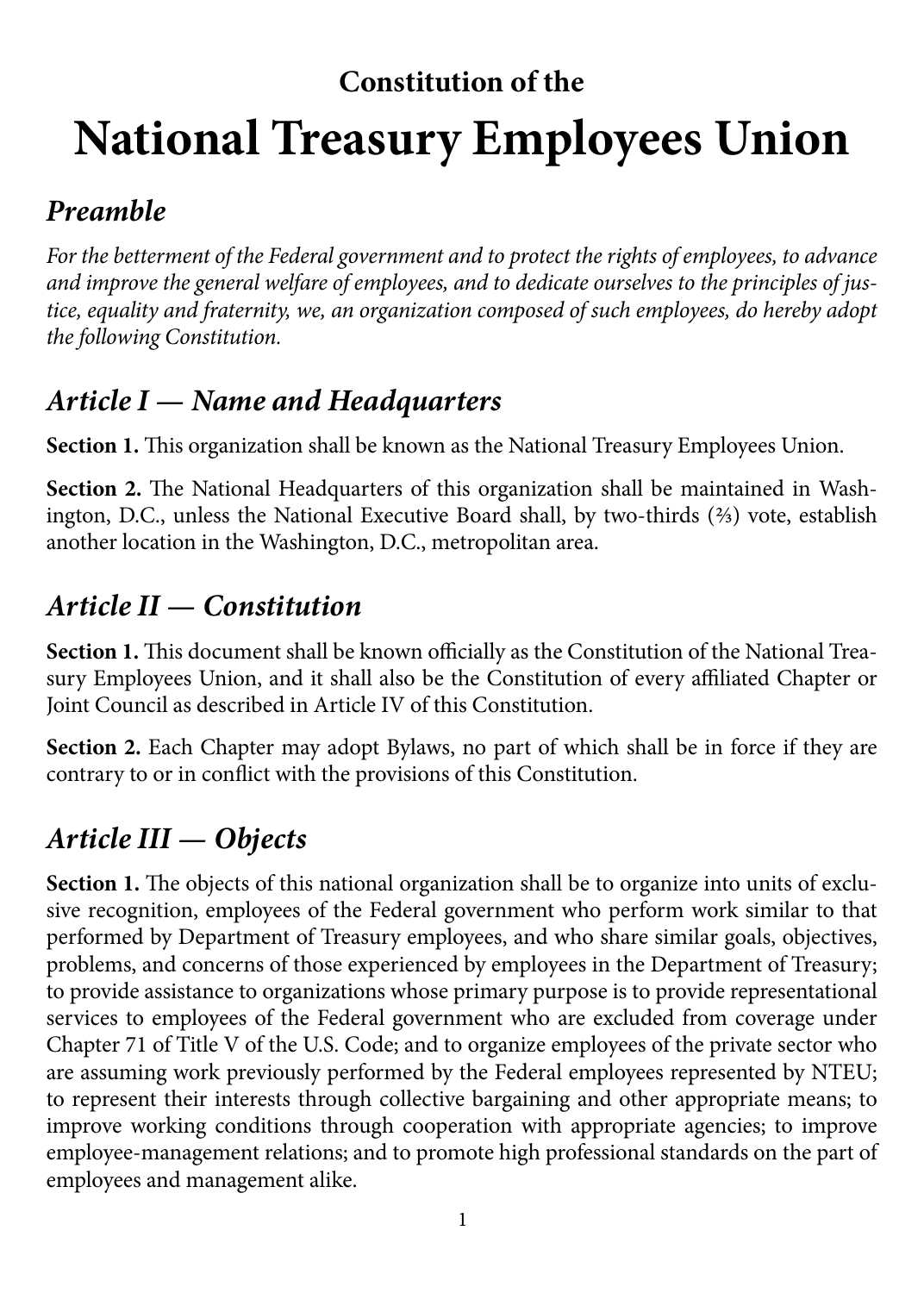## <span id="page-5-0"></span>*Article IV — Organization*

**Section 1.** The National Treasury Employees Union shall be organized by NTEU districts and these in turn by local Chapters throughout the United States, and may include Chapters outside the United States.

Section 2. All members of the local Chapters are also members of the National organization and subject to the orders, rulings, and decisions of this national organization.

**Section 3.** All Chapters must be issued a charter by the NTEU National Headquarters which will contain a description of the Chapter's jurisdiction as defined in the charter by the National President based on the following:

- (A) No Chapter's jurisdiction will include employees from two different agencies;
- (B) No Chapter may have overlapping jurisdiction of the same employees, except in the case of a Joint Council as created pursuant to Section 9 of this Article.
- (C) The definition of a Chapter's jurisdiction will be based on geography with the following exceptions:
	- (i) in the case of existing single function Chapters (e.g., Chapters 90, 101, 251, 252 and 253) which will be based on geography and function; and
	- (ii) in the case of nationwide single agency Chapters (e.g., Nuclear Regulatory Commission, Federal Communications Commission, Office of Hearings Operations, Farm Production and Conservation Business Center, Securities and Exchange Commission and National Credit Union Administration) which will be based on agency.
	- (iii) Following a successful organizing campaign involving employees previously represented by another union, the National President may continue to recognize the Chapter jurisdictional structure which existed within the previous union and delay implementation of the NTEU geographic jurisdictional structure for a period of time deemed appropriate by the National President to permit a positive transition into the NTEU geographic jurisdictional structure.
	- (iv) During the transition period identified in (iii) above, impacted Chapters will form and operate as a Joint Council of Chapters by written agreement and at their own expense for the purpose of representing employees and/or collective bargaining of local issues with the appropriate officials within their geographic area of authority.

**Section 4.** Except for Chapters composed of employees who are legally precluded from having a labor organization represent them as their exclusive representative, a Chapter will have the responsibility of representing all employees within its jurisdiction. Chapters composed of employees who are legally precluded from having a labor organization represent them as their exclusive representative will only be responsible for representing NTEU members.

**Section 5.** The National President may realign the jurisdiction of existing NTEU Chapters, provided the NTEU Chapter members who seek realignment, and the Chapter into which they seek to be realigned, each by majority vote, ratify the proposed realignment of jurisdiction.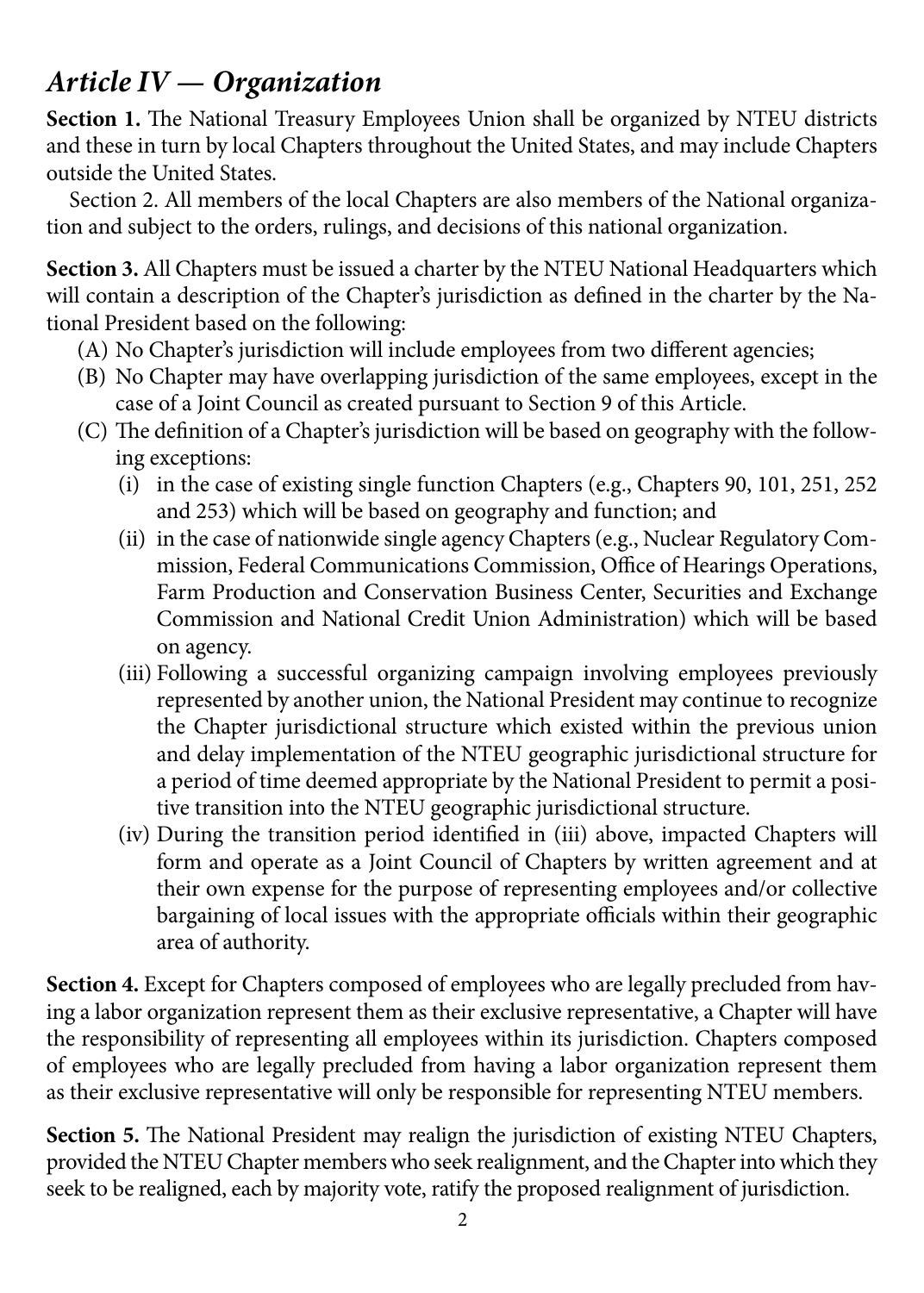**Section 6.** All applications for charters must be in writing and signed by not less than five (5) employees.

The National President will grant the application and define the prospective Chapter's jurisdiction consistent with Section 3; provided, however, the National President may grant a charter for a Chapter formed from the jurisdiction of an existing Chapter so long as those NTEU Chapter members who would be in the jurisdiction of a newly created Chapter have voted by majority vote in support of the proposed Chapter.

#### **Section 7.**

- (A) Each Chapter shall establish procedures for its own internal government, the maintenance of complete books and records, and the election of officers, including a Chapter President, a Secretary, a Treasurer, or the position Secretary-Treasurer, such elections to be held and conducted in accordance with the provisions contained in Part IV of the Bylaws. The books of account and other records of each Chapter shall, on reasonable notice, be made available for inspection by a duly authorized representative of the National President or the National Executive Board.
- (B) Each Chapter shall conduct an annual audit of its books and records to be completed no later than six (6) months following the close of the Chapter's reporting year.
	- (1) The audit shall, at minimum, include a reconciliation of income to the Chapter by examining original Chapter bank statements, NTEU Headquarters disbursements to the Chapter, and Chapter disbursements as expenses.
	- (2) The audit shall be conducted by someone other than a current elected Chapter officer or steward and the auditor(s) will be selected by the Chapter executive board.
	- (3) The person(s) conducting the annual Chapter audit shall send to the NTEU Administrative Controller no later than six (6) months following the close of the Chapter's reporting year, a certification that the Chapter records have been audited, including, but not limited to:
		- petty cash
		- bank reconciliations
		- expense disbursements, invoices and receipts
		- canceled checks
		- listing of all payments to the Chapter by the NTEU National Office.
- (C) Any funds from a defunct NTEU Chapter shall be the property of NTEU and shall be paid over to NTEU.

**Section 8.** Each Chapter shall be given an identifying number and shall have full authority to employ all insignia of this organization and to promote its policies and objectives.

**Section 9.** Any two (2) or more Chapters may form and operate as a Joint Council of Chapters by written agreement and at their own expense, for the purpose of representing employees and/or collective bargaining of local issues with the appropriate officials within their geographic area of authority.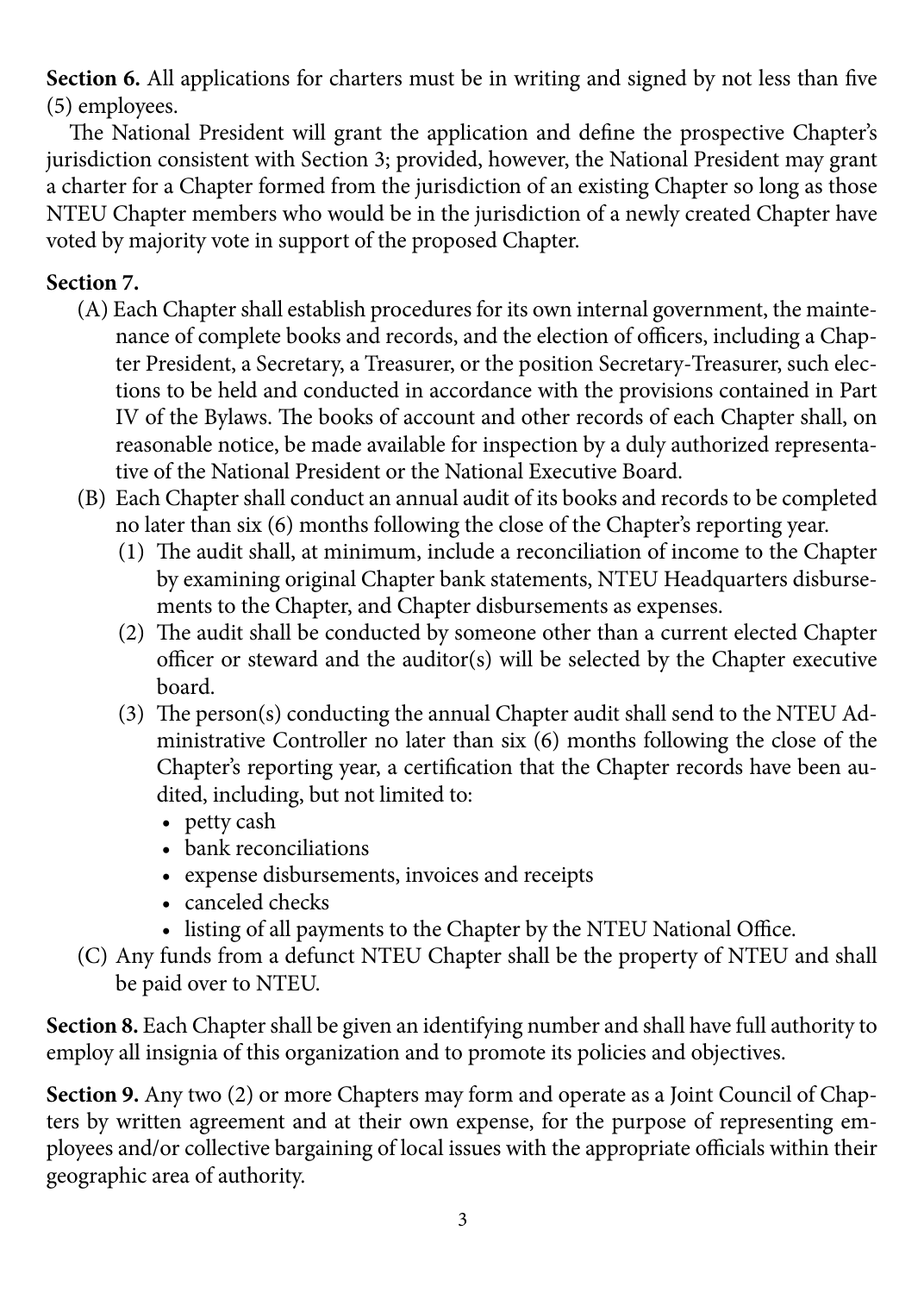## <span id="page-7-0"></span>*Article V — Membership*

**Section 1.** All employees, former employees, and retirees (as defined in Part VII of the Bylaws) of the Federal government or employees of the private sector who are assuming work previously performed by the federal employees represented by NTEU, or employees of NTEU are eligible for membership in this organization, regardless of race, color, religion, sex, national origin, age, disability, marital status, or sexual orientation.

#### **Section 2.**

- (A) An eligible employee seeking to join NTEU may only join the Chapter in whose jurisdiction the employee's assigned post of duty is found.
- (B) The NTEU membership of an employee who is transferred by the employer from the jurisdiction of one Chapter to the jurisdiction of a second Chapter will be transferred to, and dues will be paid to, the second Chapter. NTEU Chapters may not impose any fees on an NTEU member who changes membership from one Chapter to another.
- (C) NTEU bargaining unit members whose statutory rights to form, join or assist a labor organization are eliminated by Executive Order, or Congressional action, may continue to be members of NTEU and the Chapter in whose jurisdiction their post of duty was located immediately preceding the effective date of the Executive Order or Congressional action.

**Section 3.** Nothing in this Constitution shall prohibit the Chapters from accepting as nonvoting Chapter members those individuals who are not otherwise eligible for membership in this organization; provided, however, that such nonvoting Chapter members shall enjoy none of the privileges of NTEU membership as set out in this Constitution and shall not be members of the national organization.

## *Article VI — Per Capita Dues*

**Section 1.** National per capita dues shall be paid by each member to the national organization at the rate established by vote of the delegates at a regular or special National Convention, and as set forth in Section 1 of Part I of the Bylaws.

**Section 2.** Per capita dues shall be withheld at the national level or, if paid on a cash basis, paid directly to the National Headquarters Office. The National Headquarters office shall remit each Chapter's portion of dues to the Chapter.

## *Article VII — Governing Body*

**Section 1.** The national organization shall be governed by its membership in the following manner:

(A) The highest tribunal shall be the National Convention, composed of delegates democratically elected by the membership of local Chapters. The laws and policies of this organization shall be those adopted by the National Convention.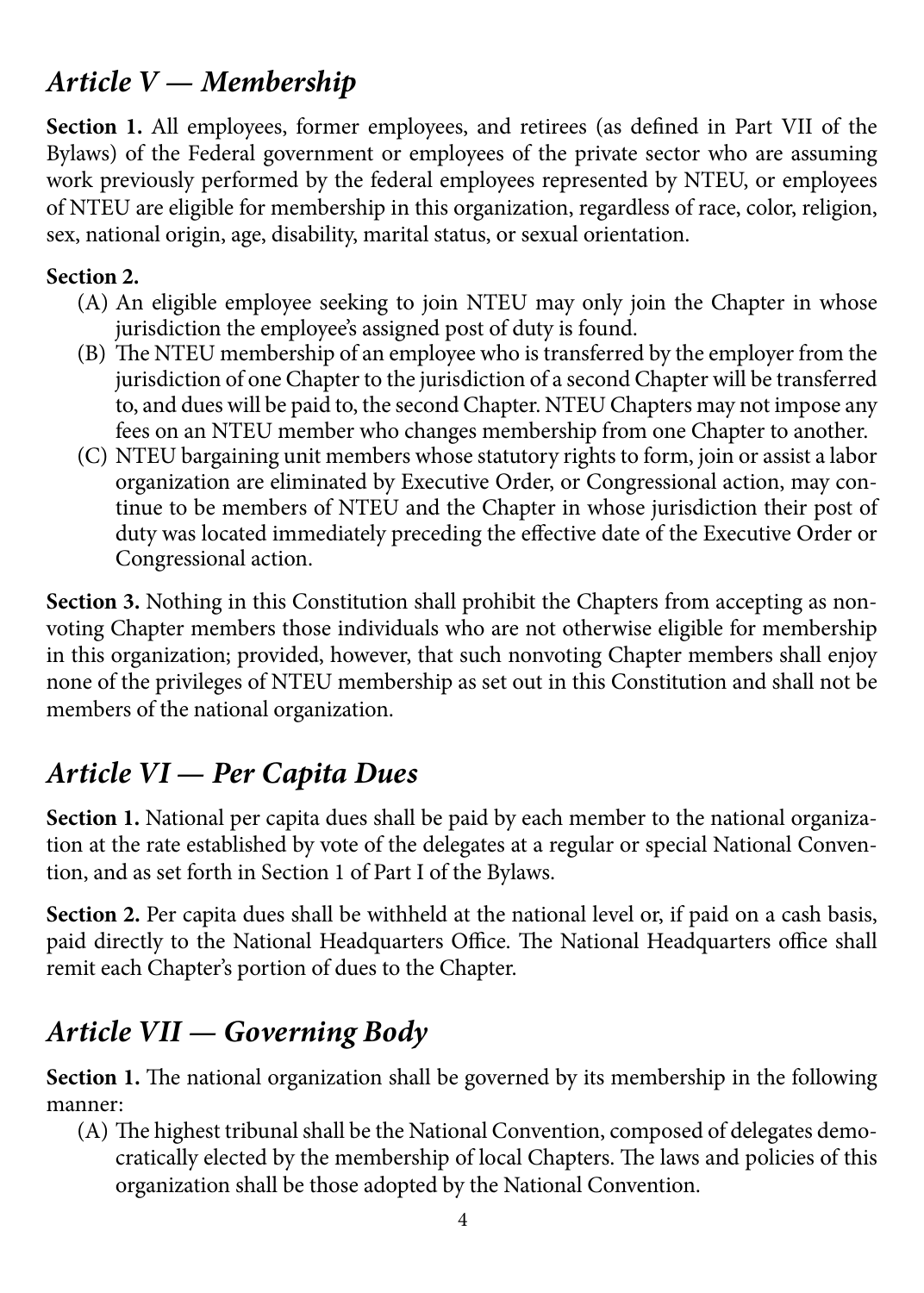- <span id="page-8-0"></span>(B) Between National Conventions, the highest authority shall be the National Executive Board, which shall promulgate and implement the laws and policies of this organization. The Board shall hold regular meetings twice annually and such special meetings as are required.
- (C) The administrative and executive authority of the national organization shall be vested in the National President. The National President shall be responsible to the National Executive Board for the administration of the organization in accordance with the provisions of the Constitution, the resolutions adopted by the National Conventions, and by the decisions of the National Executive Board. The President will promptly inform the Board in writing of their actions affecting major policy for its ratification or rejection.

## *Article VIII — Conventions*

#### **Section 1.**

- (A) This organization shall meet in Convention biennially in a location determined by those delegates voting on the issues of the Convention site which shall be selected four (4) years in advance.
- (B) Any delegate may nominate a Convention site to be considered. This will be done by submitting the name of the site to the Nominations and Elections Committee by 5:00 p.m. on the first day of the Convention. A nominated site must have at least one union-staffed hotel with five hundred (500) sleeping rooms and meeting space adequate to accommodate our Convention needs. All nominated sites meeting these criteria will be submitted to the delegates for a vote.
- (C) If no site receives a majority vote on the first ballot, thereby becoming the preferred site, a second ballot will be conducted between the two sites receiving the highest and second highest number of votes. The site receiving the second greatest number of votes when the preferred site is selected shall be considered the alternate site.
- (D) Thereafter, the National President will be authorized to solicit bids from the preferred and alternate sites and make a final selection. Should the National President find that the preferred and alternate sites are inadequate for the union's needs or not economically competitive with comparable sites, they may select a site other than the preferred or alternate site. However, prior to doing so, they must notify the members of the NTEU National Executive Board of the intended site and the reasons for doing so.

 This notice will be delivered by overnight, certified, return receipt mail. Unless more than one-third  $(1/3)$  of the members of the Board, i.e., seven  $(7)$ , object to their decision by telegram or overnight, certified, return receipt mail within seven (7) calendar days of receiving the National President's notice, they may select the intended site. If more than one-third  $(1/3)$  object, the National President may submit the issue to the next regular meeting of the NTEU National Executive Board for final decision.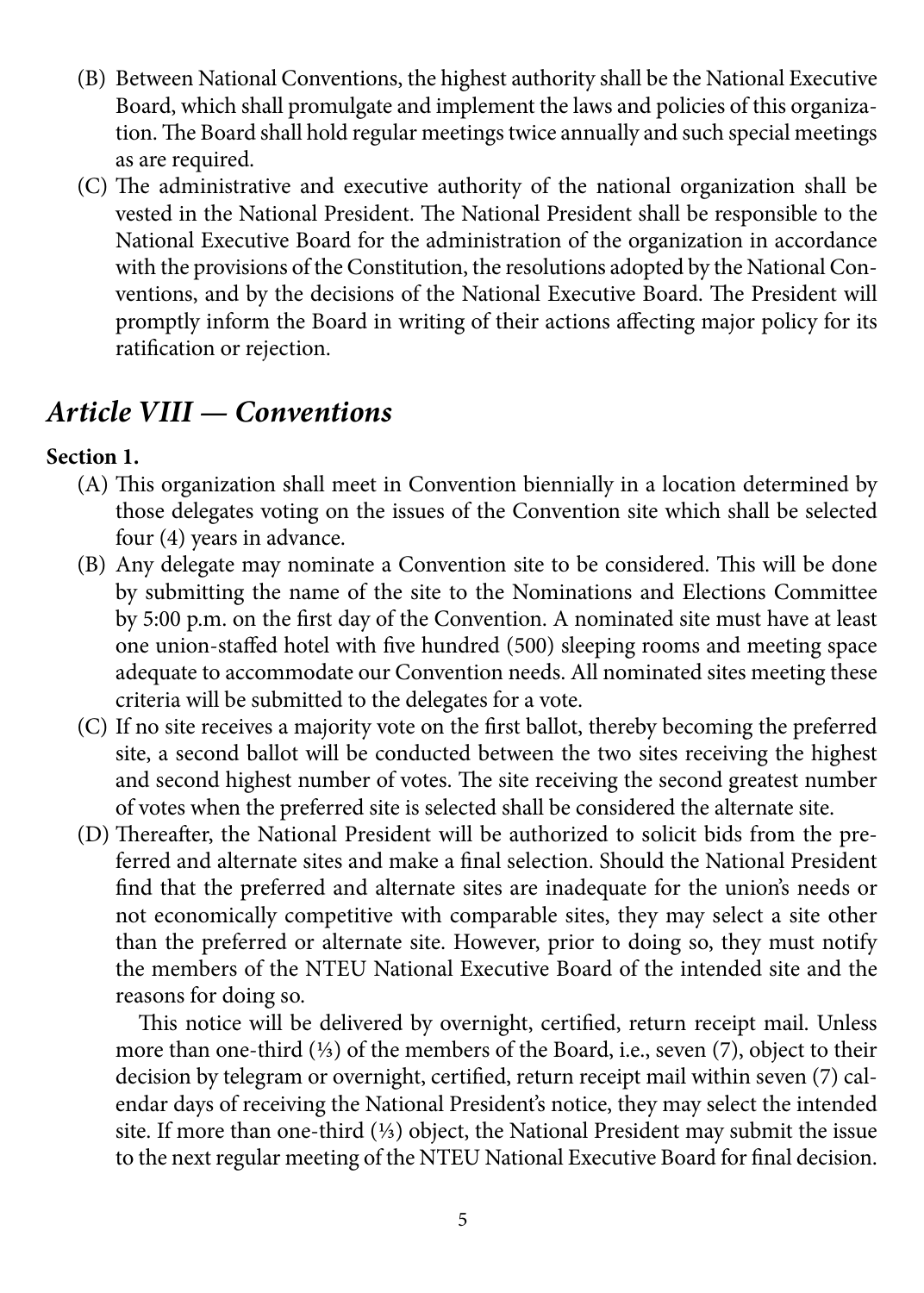<span id="page-9-0"></span>**Section 2.** At each National Convention, each Chapter shall be entitled to a total vote determined in accordance with the following schedule:

| <b>Chapter Membership</b>  | <b>Total Vote Entitlement</b>                             |
|----------------------------|-----------------------------------------------------------|
| 1 to 10 members inclusive  | 1 vote                                                    |
| 11 to 50 members inclusive | 2 votes                                                   |
| Over 50 members            | 1 additional vote for each 50 members or fraction thereof |

## *Article IX — National Executive Board*

**Section 1.** The National Executive Board shall be composed of a National President, a National Executive Vice President, and the National Vice Presidents to be elected by the Chapters within each of the following NTEU Districts:

- 1. Internal Revenue Service, states of Arkansas, North Carolina, South Carolina, Georgia, Mississippi, Alabama, Louisiana, Florida, Kentucky, Tennessee, Virginia, and West Virginia; Puerto Rico.
- 2. Internal Revenue Service, states of, Indiana, Delaware, Maryland, Pennsylvania, Ohio, Michigan, and the District of Columbia, including Chapter 65 (IRS Headquarters); and Chapter 251 (Office of Chief Counsel).
- 3. Internal Revenue Service, states of Maine, New Hampshire, Vermont, Massachusetts, Rhode Island, Connecticut, New York and New Jersey, including Chapter 90 (Appeals).
- 4. Internal Revenue Service, states of Texas, Missouri, Kansas, Oklahoma, Wisconsin, Nebraska, Iowa, Illinois, North Dakota, South Dakota, and Minnesota.
- 5. Internal Revenue Service, states of California, Arizona, New Mexico, Nevada, Colorado, Montana, Washington, Oregon, Idaho, Utah, Wyoming, Hawaii, and Alaska.
- 6. Internal Revenue Service Campus/Service Centers, Andover, MA; Brookhaven, NY; Philadelphia, PA; Martinsburg, WV; Memphis, TN.
- 7. Internal Revenue Service Campus/Service Centers, Covington, KY; Atlanta, GA; Detroit, MI; Kansas City, MO.
- 8. Internal Revenue Service, Campus/Service Centers, Austin, TX; Fresno, CA; Ogden, UT.
- 9. All Chapters representing employees in the following agencies: Consumer Financial Protection Bureau, Commodity Futures Trading Commission, Federal Deposit Insurance Corporation, National Credit Union Administration, Office of the Comptroller of the Currency, and Securities and Exchange Commission.
- 10.All Chapters representing employees in the following agencies: Alcohol, Tobacco, Tax and Trade Bureau–Department of Treasury, Bureau of the Fiscal Service, Bureau of Engraving and Printing, Patent and Trademark Office, Environmental Protection Agency, National Park Service, Treasury–Departmental Offices, Federal Election Commission, Federal Communications Commission, Department of Energy, Nuclear Regulatory Commission and Bureau of Land Management.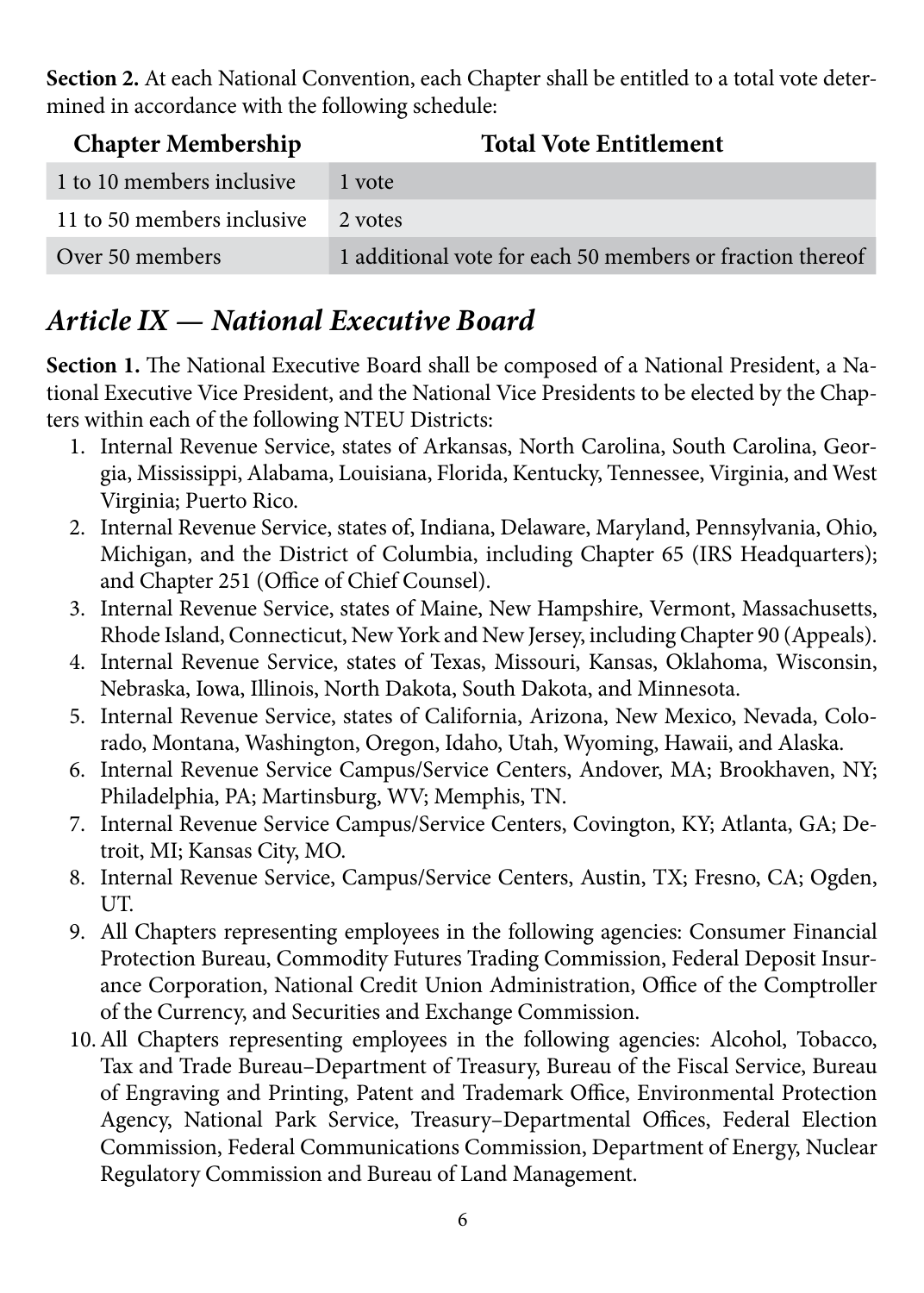- 11. All Chapters representing employees in the following agencies: Health and Human Services, Food and Drug Administration, Office of Hearings Operations, Health Resources and Services Administration, Substance Abuse and Mental Health Services Administration, National Center for Health Statistics, Food, Nutrition and Consumer Service, and Farm Production and Conservation Business Center.
- 12. All Chapters composed of employees of the Department of Homeland Security, U.S. Customs and Border Protection on the southwest United States border in the states of Texas (excluding Dallas and Houston), New Mexico, Arizona, and the following California locations: San Diego, San Ysidro, Otay Mesa, Tecate, and Calexico.
- 13. All Chapters composed of employees of the Department of Homeland Security, U.S. Customs and Border Protection in Hawaii, Alaska, Washington, Oregon, California (excluding those locations specified in District 12), Nevada, Idaho, Montana, Wyoming, Utah, Colorado, North Dakota, South Dakota, Nebraska, Kansas, Oklahoma, Missouri, Iowa, Minnesota, Wisconsin, Illinois, Michigan, Indiana, Ohio, Kentucky, Alberta, British Columbia, Manitoba, and Guam and employees of the Department of Defense in Hawaii.
- 14. All Chapters composed of employees of the Department of Homeland Security, U.S. Customs and Border Protection in Maine, New Hampshire, Vermont, Massachusetts, Rhode Island, Connecticut, New York, New Jersey, Pennsylvania, Delaware, Ontario, Quebec, Nova Scotia, Ireland, and Abu Dhabi.
- 15. All Chapters composed of all employees of the Department of Homeland Security, Federal Law Enforcement Training Centers, and employees of the Department of Homeland Security, U.S. Customs and Border Protection in the District of Columbia, Maryland, West Virginia, Virginia, North Carolina, Tennessee, Arkansas, Mississippi, Louisiana, Alabama, Georgia, South Carolina, Florida, Dallas and Houston, TX, Puerto Rico, the Dominican Republic, Aruba, the Virgin Islands, the Bahamas, and Bermuda.

**Section 2.** The Board shall convene for regular meetings twice annually at a time and place designated by the National President. Each member of the Board shall receive a printed agenda of all matters to come before it at least fourteen (14) calendar days prior to any meeting. Emergency items which are not on the agenda may be considered with the approval of two-thirds ( $\frac{2}{3}$ ) of the Board members present and voting. The budget will be a permanent line item on the agenda and never considered as an emergency matter.

**Section 3.** On written request of two-thirds ( $\frac{2}{3}$ ) of the members of the National Executive Board, the National President shall call a special meeting of the Board at National Headquarters. Such special meetings must be convened within thirty (30) days after receipt of the request of the two-thirds (%) majority.

**Section 4.** The Board will engage a Certified Public Accountant or Accountants to audit the accounts of this organization immediately following the close of each fiscal year. A copy of the accountant's report will be furnished to all members of the Board and to all of the Chapter Presidents.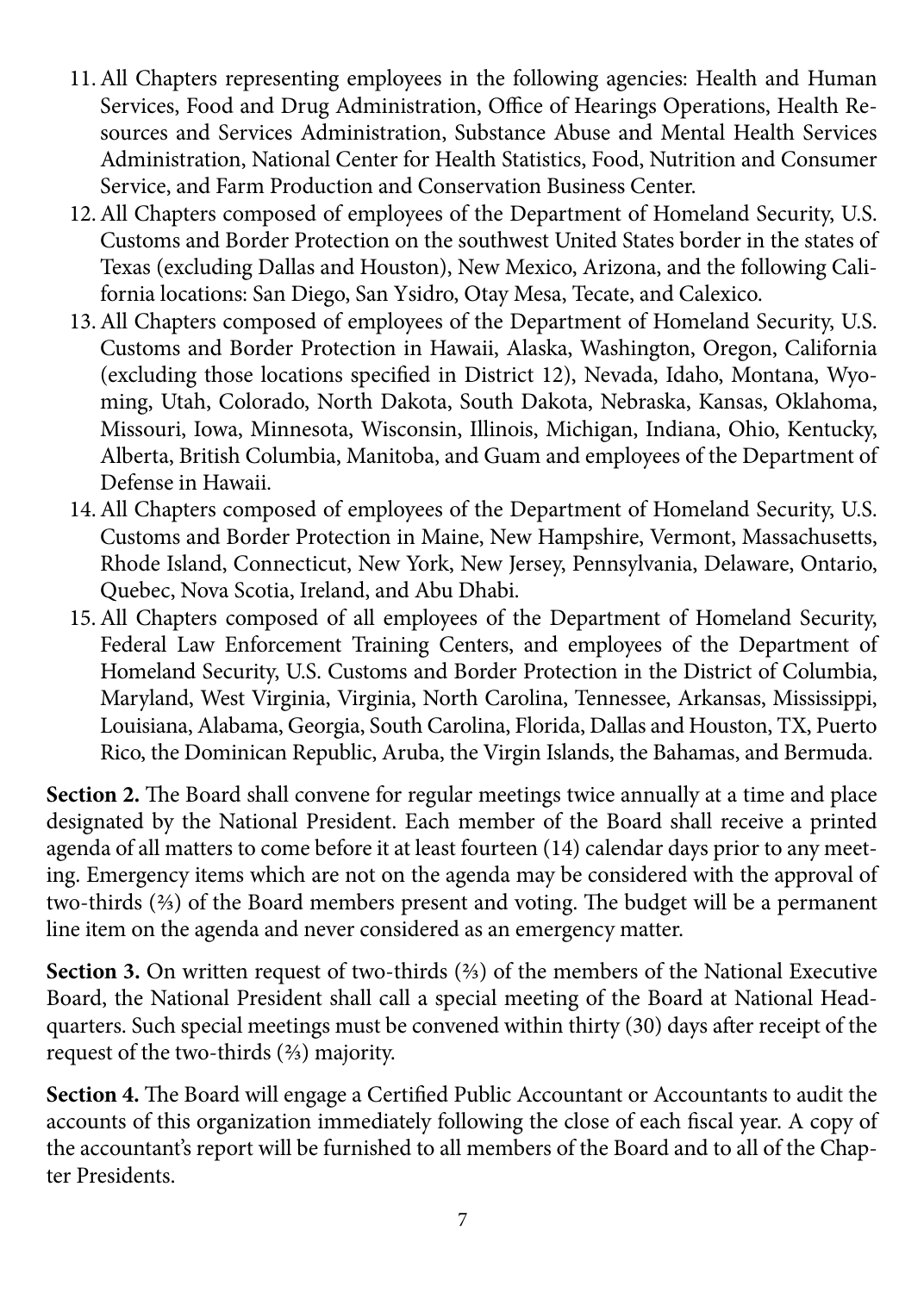<span id="page-11-0"></span>**Section 5.** The Board may, by a two-thirds ( $\frac{2}{3}$ ) vote, suspend or remove from office the National President or any member of the National Executive Board for malfeasance, misconduct, dereliction of duties, or failure to carry out the legitimate objectives or policies of this organization, but only after preferment of formal charges in writing, either by any member of the Board, or by any elected officer of a local Chapter. The Board will send by certified mail to the accused a detailed statement of the charges brought against the accused and will provide them with an opportunity for a full and fair hearing of such charges, provided that a request for a hearing is filed in writing with the Administrative Controller within thirty (30) days after the date of the statement of charges mailed to the accused. After a proper hearing as provided above, the decision of the Board shall be final and binding on all parties unless set aside by the next National Convention.

**Section 6.** The Board shall consider a decision by the National President to seek exclusive recognition among employees of the Federal government who are not employees of the Department of Treasury at its next scheduled meeting.

**Section 7.** All staff position appointments shall be made on a nondiscriminatory basis, to ensure that the National Treasury Employees Union qualifies as an Equal Opportunity Employer.

## *Article X — National Officers*

Section 1. The National Officers of this organization shall be a full-time National President and National Executive Vice President elected at a National Convention, and the National Vice Presidents elected by the Chapters in each of the NTEU Districts in Section 1 of Article IX.

**Section 2.** The term of the National President and the National Executive Vice President shall be four (4) years after election at a regular National Convention as provided in Section 3(A) of Part III of the Bylaws. The term of the National Vice Presidents shall be two (2) years after election as provided in Section 3(B) of Part III of the Bylaws.

## *Article XI — National President*

**Section 1.** The National President shall preside at all sessions of the National Convention and the National Executive Board. The National President shall enforce the laws, rules, and policies of this organization; call regular and special meetings of the National Executive Board; approve all official publications issued by this organization; and perform all other duties as are necessary to protect and advance the interests of the national organization, and shall report their activities to the general membership through the official publication.

**Section 2.** The National President shall carry out the instructions of the National Executive Board and have full authority to direct the operations of this organization within the framework of this Constitution, Bylaws, and the policies of this organization.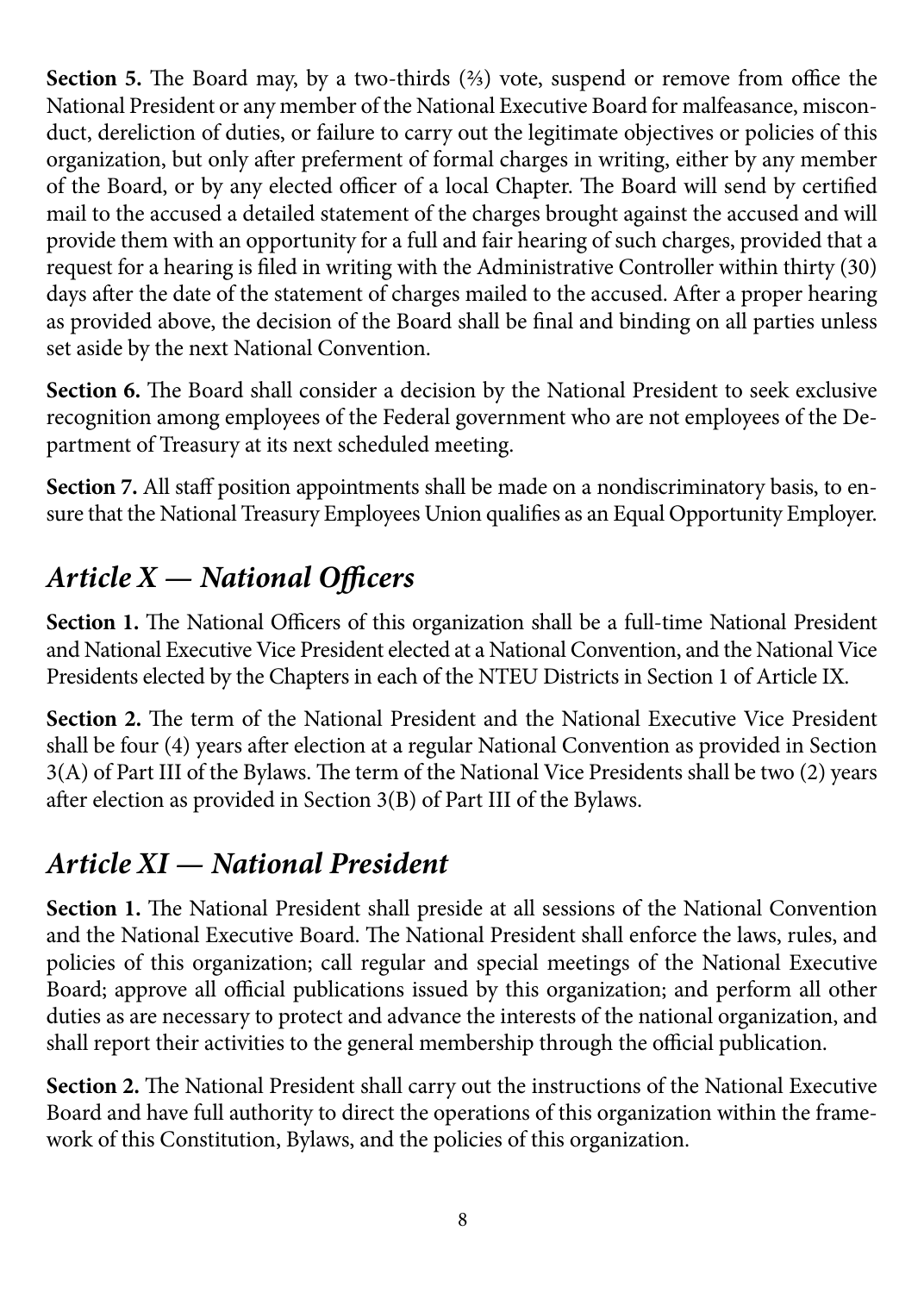<span id="page-12-0"></span>**Section 3.** The National President shall hire such legal, technical, or professional help as is necessary to efficiently operate this national organization, subject to any budgetary limitations imposed by the National Executive Board.

**Section 4.** The National President shall decide disputes or questions in controversy, including all questions involving interpretation of this Constitution, all of their decisions being subject to appeal, first to the National Executive Board, then to the National Convention. Notice in writing of appeal of any decision of the National President must be received by the National Headquarters Office within thirty (30) days from the date of decision.

**Section 5.** Subject to the approval of the National Executive Board at its next meeting, the National President may expend NTEU resources and provide legal, technical, or professional assistance to establish and to run an organization whose primary purpose is to provide representational services to Federal employees who are excluded from coverage under Chapter 71 of Title V of the U.S. Code.

## *Article XII — National Executive Vice President*

**Section 1.** The National Executive Vice President shall serve as a full-time officer of NTEU.

**Section 2.** The National Executive Vice President shall serve in the office of National President if the National President dies, resigns, is removed from office, or is unable to serve for any reason.

**Section 3.** The National Executive Vice President shall serve as a member of the National Executive Board and shall perform such other duties as are assigned by the National President.

## *Article XIII — National Vice Presidents*

**Section 1.** A National Vice President shall be elected by each of the NTEU Districts as set forth in Section 3(B) and Section 5(A)(2) of Part III of the Bylaws. A National Vice President's area of responsibility shall be coextensive with that set forth in Article IX, Section 1.

**Section 2.** The District structure of the Union shall not be modified between Conventions due to restructuring within individual agencies. However, the National President, with the approval of the Executive Board, shall have the authority to assign newly formed Chapters to a District.

**Section 3.** In addition to their responsibilities as members of the National Executive Board, the National Vice Presidents shall have authority to assist with all organizational work of the Chapters and to carry out the policies and objectives of this organization within their respective NTEU District. Each National Vice President shall promptly report to the National President any evidence of misconduct or failure to implement national policy on the part of any subordinate NTEU official; they can initiate removal of Chapter Officers for malfeasance,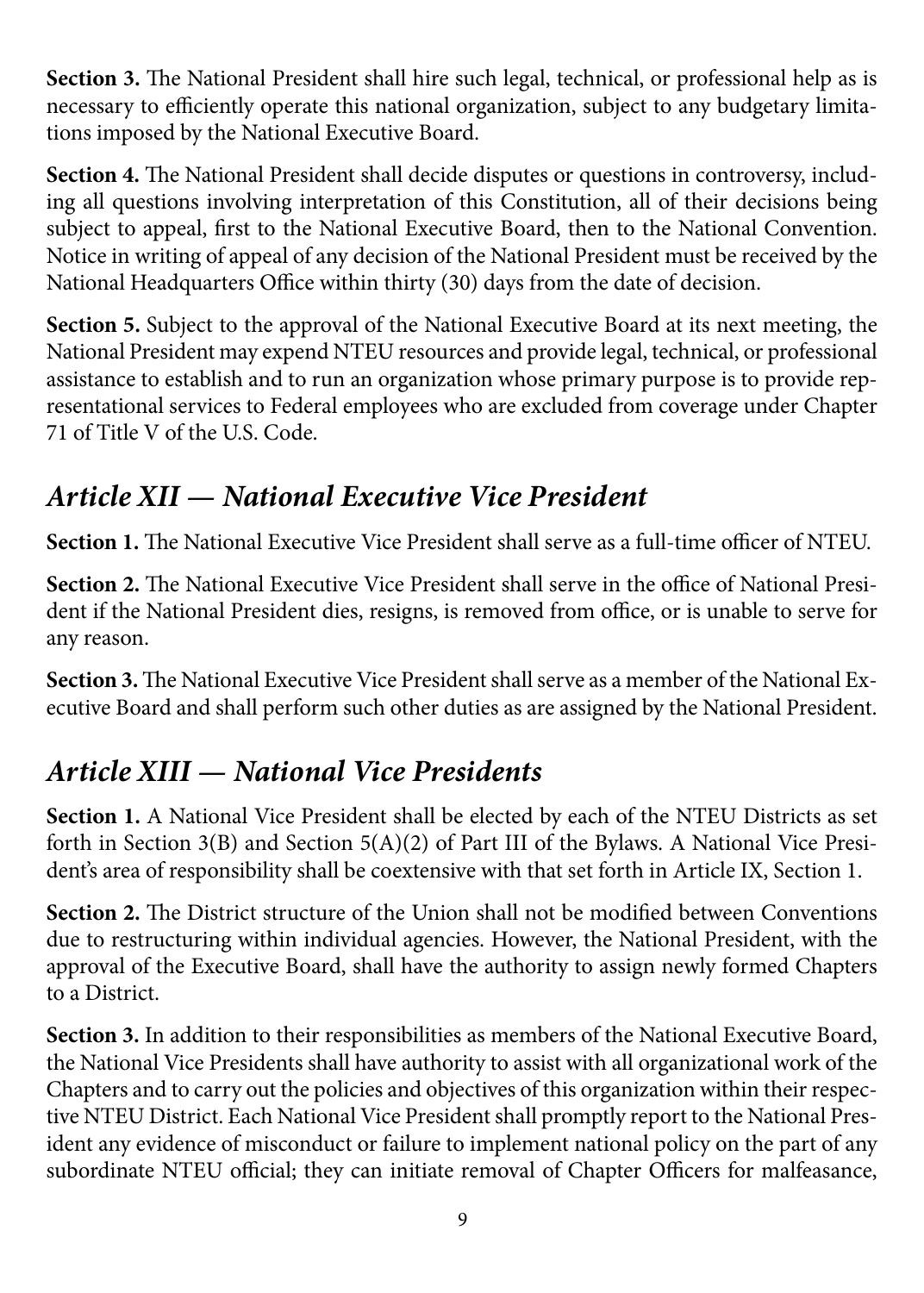<span id="page-13-0"></span>violation of policies, or neglect of duties in accordance with the provisions of Section 2 of Article XVIII; they may visit and examine each Chapter in their NTEU District and submit a report on each Chapter to the Board at least once each year; they must approve the program of any conference of the Chapters within their NTEU District; they will perform such other related duties as requested by the National President or the National Executive Board.

## *Article XIV — Administrative Controller*

**Section 1.** The Administrative Controller shall be the custodian of the funds of this organization. The Administrative Controller shall deposit sufficient funds of the organization in some responsible bank or banks to meet current obligations of the organization and shall invest the remainder of the funds under such procedures and standards as determined from time to time by the National President.

**Section 2.** The Administrative Controller shall keep and maintain the books of account under a double entry system for the national organization, which books and records shall be produced for audit or inspection on request of the National Executive Board. The Administrative Controller shall prepare an annual financial report which shall be distributed to the general membership by means of the official publication.

**Section 3.** The Administrative Controller shall have charge of and preserve all books, documents, and effects of the National Headquarters; they shall pay all bills and current expenses unless otherwise ordered by the National President. All expenditures shall be paid by checks countersigned by the National President, when the latter is satisfied of their correctness, provided, however, checks may contain a facsimile signature of the National President.

**Section 4.** The Administrative Controller shall furnish a surety bond to this organization in an amount to be determined by the National President. This organization shall pay the premium on the bond.

## *Article XV — Ratification of Term Agreements*

**Section 1.** All Term Agreements negotiated at the national level except those which, in whole or in part, are the subject of binding action by the Federal Service Impasses Panel shall be subject to ratification by the membership of the Chapters in the unit affected.

**Section 2.** The National President shall inform the Chapter Presidents in the unit affected when agreement has been reached on a Term Agreement. The Chapter President shall schedule a special Chapter meeting within thirty (30) days after receipt of the notification unless NTEU's dues-withholding agreement has been terminated, in which case the meeting shall be scheduled in five (5) days. The Chapter President shall immediately notify the National President by facsimile, email, telegram or some form of overnight mail delivery of the results of the ratification vote.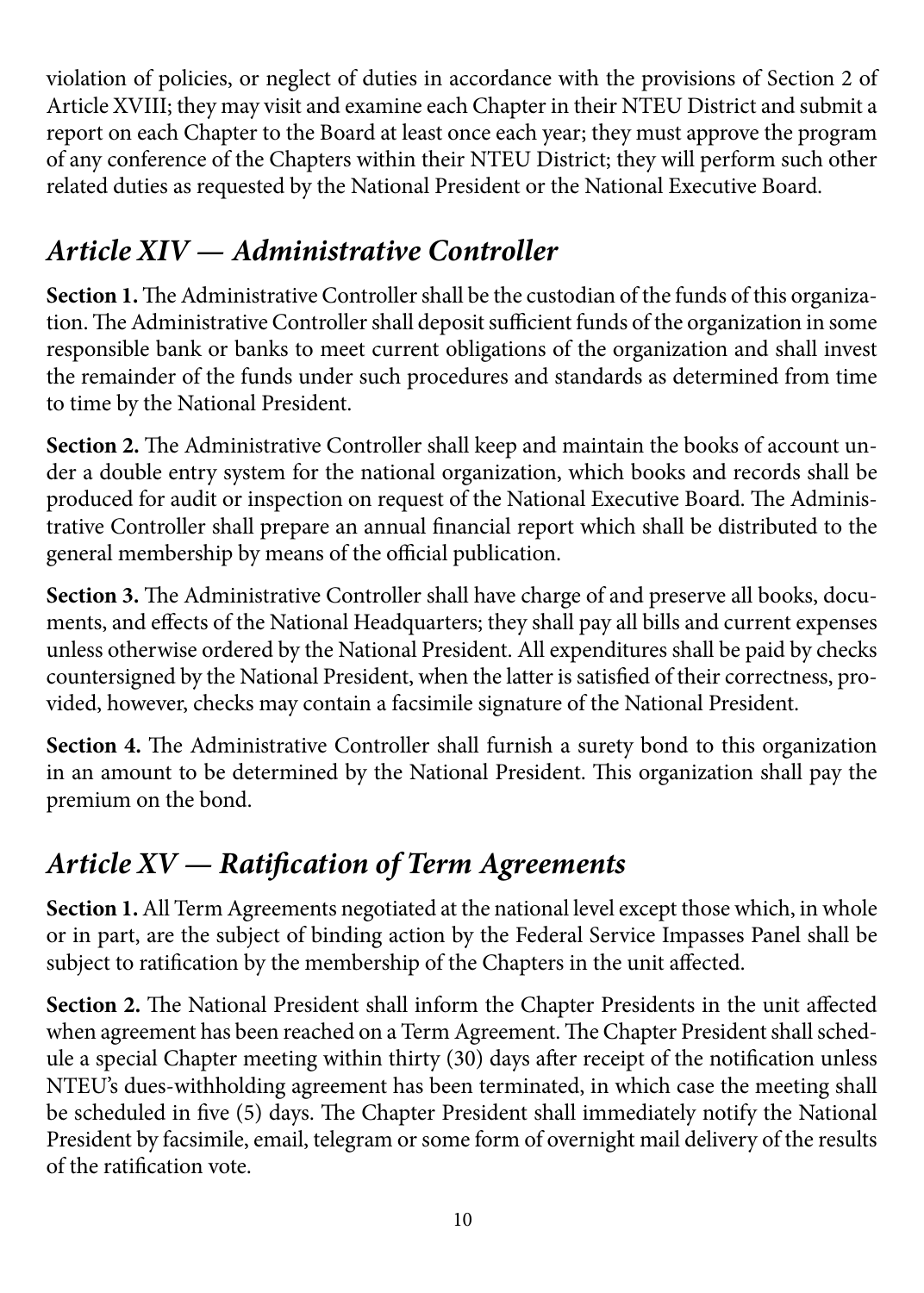#### <span id="page-14-0"></span>**Section 3.**

- (A) A majority vote based on the vote entitlement of the Chapters in an affected unit shall constitute acceptance of the Term Agreement.
- (B) Term Agreements covering employees in a nationwide single agency Chapter will be ratified when a majority of the members of the Chapter present and voting in the meeting set forth in Section 2 above vote in favor of the Agreement.

## *Article XVI — Committees*

Section 1. The National Executive Board is authorized to establish any necessary standing and convention committees. Appointments to these committees will be in accordance with the provisions of Section 2 of Part II of the Bylaws.

**Section 2.** The National President shall create as many special committees as the National President may deem necessary for the effective implementation of NTEU objectives, which committees shall furnish counsel and information to the National President and the Board.

**Section 3.** Unless otherwise expressly authorized by the Board, the authority of any committee shall not extend beyond that of fact-finding for the purpose for which it was created. The committees will not create policy for or implement existing policies of this organization. The committees will be responsible only for reporting their findings and recommendations to the Board and the National President.

## *Article XVII — Administration in Emergencies*

#### **Section 1.** Where necessary to:

- (A) Prevent or correct corruption or financial malpractice, or
- (B) Assure the performance of collective bargaining agreements or other duties as a bargaining representative, or
- (C) Restore democratic procedures with any Chapter,
- (D) Prevent officers from advocating, encouraging or participating in any rival unionism or secession from the National Treasury Employees Union; or
- (E) Otherwise assure carrying out the legitimate objectives of this national organization by a Chapter or Chapter Officer, the National Executive Board by a two-thirds (2/3) vote of the entire Board may, after the preferral of sworn charges by certified mail on the accused and an opportunity provided to the accused to appear in person and present witnesses at the expense of the National Headquarters, reorganize or disband the Chapter, revoke the Charter, suspend any Officer or Officers from office, expel the accused from membership, and/or take over supervision of the Chapter until its affairs have been properly adjusted. In such event, the Board shall designate one of its members as administrator who shall have full authority over and supervision of all functions of the Chapter and may suspend any or all Officers as directed by the Board or in the administrator's own discretion where they believe is necessary to ac-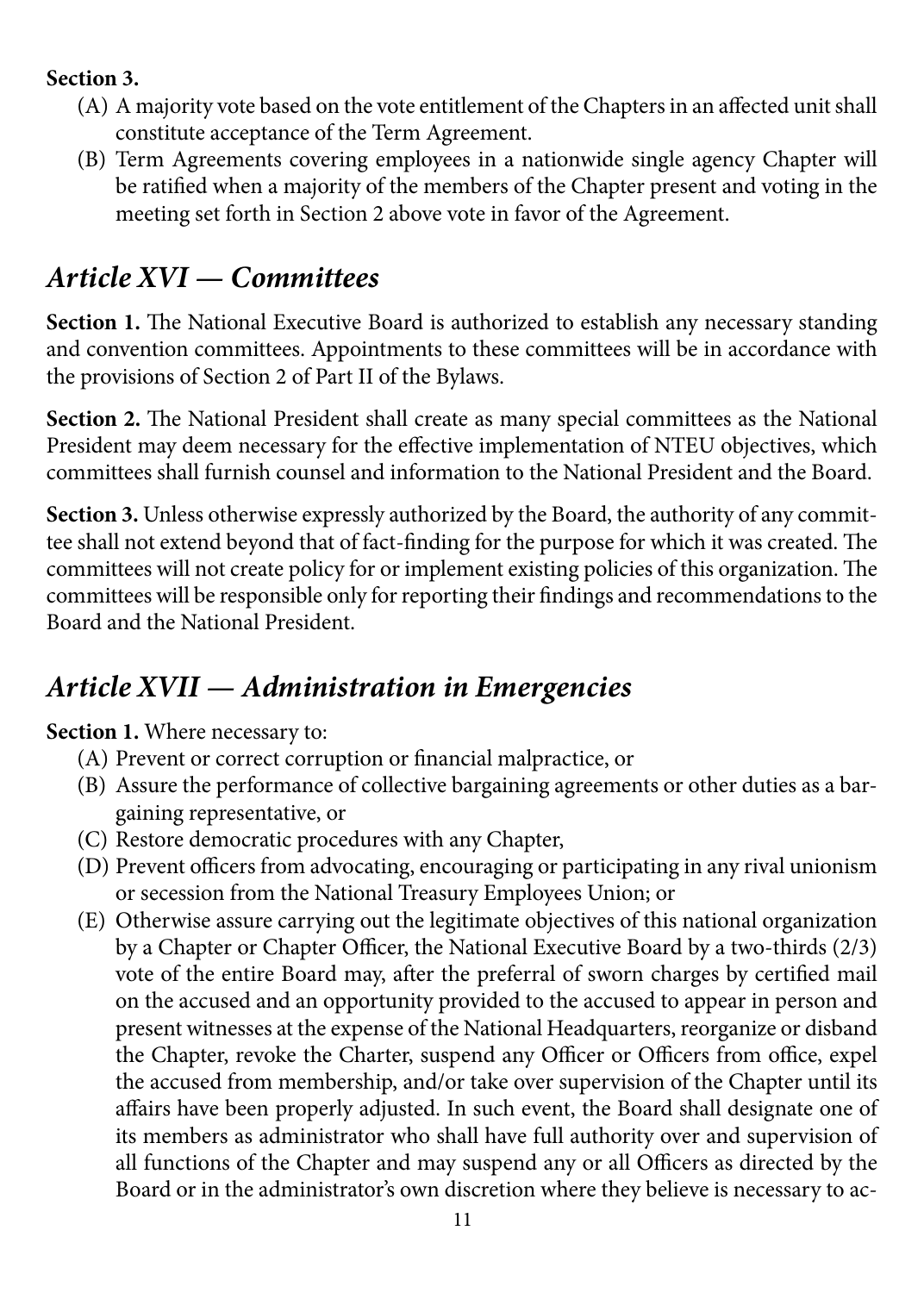<span id="page-15-0"></span>complish the purposes of the administratorship. The administrator may utilize such staff assistance as they deem advisable, and the National President approves, in the discharge of the administrator's responsibilities under this Article.

## *Article XVIII — Offenses, Trials, and Appeals*

#### **Section 1.**

- (A) If a member alleges any other member has committed an act or offense as described in Article XVII; alleges a member has committed serious malfeasance, serious misconduct, or significant dereliction of duties; or alleges a right guaranteed by law or Executive Order to members has been denied, the Chapter in which the accused is either a member or Officer shall be the court of original jurisdiction. Serious malfeasance, serious misconduct or significant dereliction of duties is conduct that is done willfully with a wrong intention.
- (B) Whenever sworn charges are preferred against a Chapter member, the charges shall be filed within sixty (60) days of the date the member is alleged to have committed the act or offense, or within sixty (60) days of the date the offense was discovered if an offense involved financial irregularities, whichever is later, with the Chapter Secretary, who shall in turn send by certified mail within forty-eight (48) hours of receipt a copy of the charges to the accused. The accused shall be provided with an opportunity for a hearing before a special meeting of the Chapter at which the accused may appear in person and present witnesses. The member or officer who is the subject of charges may not preside over the hearing of the charges. The Chapter Executive Board will take the steps necessary to schedule and announce the special meeting to take place no later than sixty (60) calendar days following receipt by the accused of the sworn charges. At the conclusion of the hearing, the Chapter may, by a majority of its members voting, acquit, suspend, or expel the accused from its membership and order repayment of Union funds it concludes were expended in a manner inconsistent with the local Chapter Bylaws, NTEU Constitution and Bylaws and/or applicable statutes or regulations.
- (C) If a member of an NTEU bargaining unit alleges that the National President has committed an act or offense as described in Article XVIII, the member must prefer sworn charges against the National President by filing them against the National President within sixty (60) days of the date the National President is alleged to have committed the act or offense.
	- (1) The charge shall specifically identify the action, decision or procedure which forms the basis for the charge.
	- (2) The National President shall consider all evidence submitted by the complainant and make such investigation as the National President shall deem necessary.
	- (3) The National President shall render a decision within forty-five (45) days from the receipt of the charge.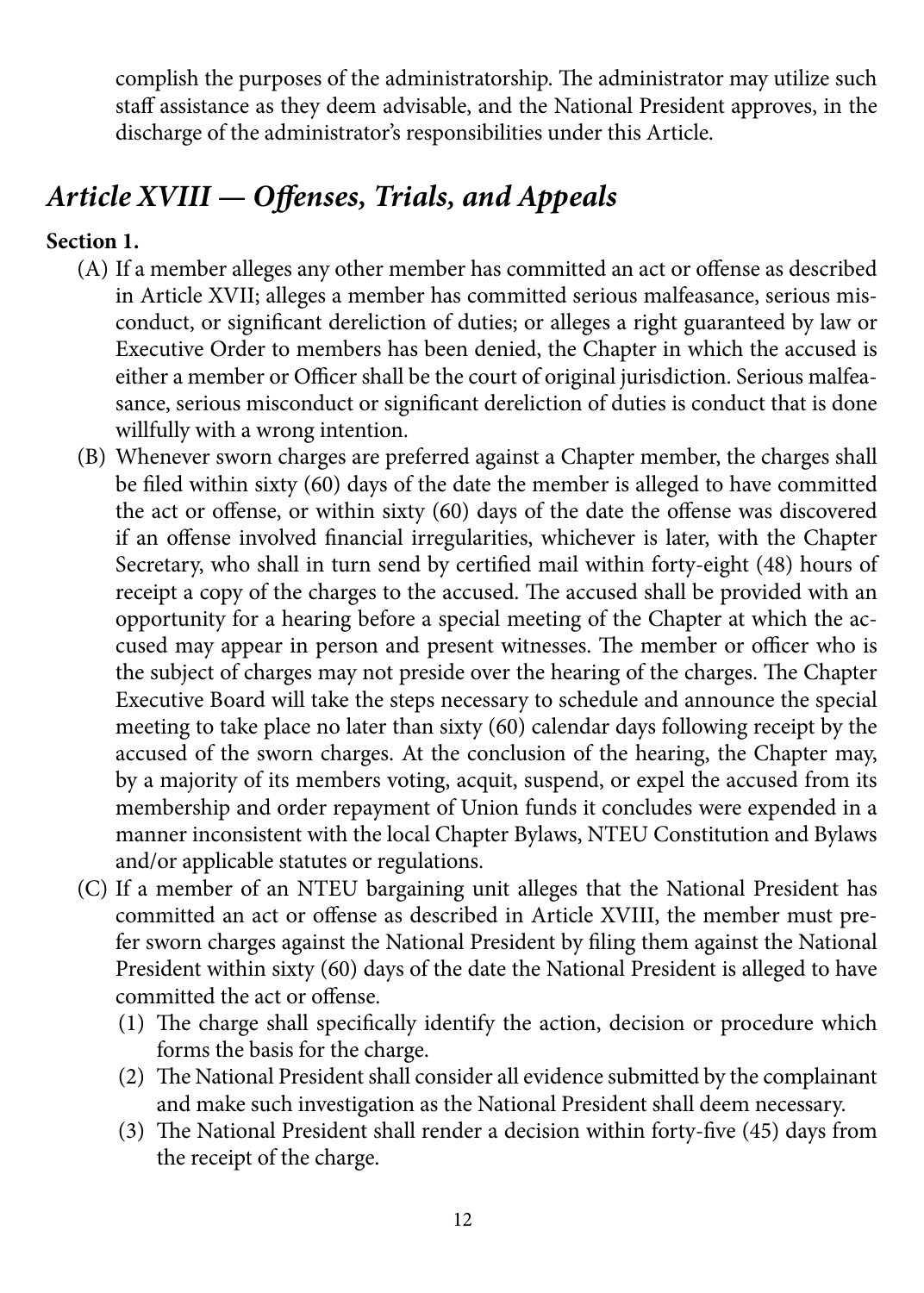(4) The complainant may appeal the decision of the National President, within thirty (30) days, to the next meeting of the National Executive Board, whose decision shall be final and binding unless set aside by the next National Convention. To be timely, an appeal to the next National Convention must be received, in writing, by the National President within thirty (30) days following receipt of the decision of the National Executive Board.

**Section 2.** In the event a Chapter fails to take action against any of its members, or if the Officers of a Chapter are involved in any action or procedure deemed to be inimical to the best interests of this organization, the National Vice President of the District in which the Chapter Officers or members are located, or the National President, may issue an order to cease and desist such activities. Failure to comply with such order shall be reason for the immediate preferral of charges against them or it to the National Executive Board, which then may take action against such person or Chapter as prescribed in Section 1 of Article XVII.

#### **Section 3.**

- (A) Any Chapter Officer or member against whom charges are sustained by a vote of the Chapter, under Section 1 of this Article, may appeal such decision to the National President, provided such appeal, which shall be in writing, is received within four (4) business days after the adverse action is taken or, if the accused refused to attend the hearing, after the officer or member is so notified in writing, by personal service or by overnight delivery by a service with tracking capability. If notification is refused, the appeal filing period shall commence at the time of refusal. The decision of the Chapter will be implemented pending the outcome of any appeals filed pursuant to subsections (B), (C), and (D) of Section 3.
- (B) The National President shall consider all evidence submitted by the appellant, and make such investigation the National President shall deem necessary, and render a decision within thirty (30) days of receipt of the investigative file.
- (C) The appellant may appeal the decision of the National President to the National Executive Board, whose decision shall be final and binding on all parties unless and until set aside by the next National Convention. To be timely, an appeal to the National Executive Board must be received, in writing, by the National President within thirty (30) days following the date of the letter notifying the appellant of the decision of the National President. To be timely, an appeal to the next National Convention must be received, in writing, by the National President within thirty (30) days following the date of the letter notifying the appellant of the decision of the National Executive Board.
- (D) Any Chapter Officer or member suspended or expelled by a vote of the National Executive Board after a proper hearing under Section 2 of this Article, may appeal such decision to the next National Convention. To be timely, an appeal to the next National Convention must be received, in writing, by the National President within thirty (30) days of the date of the written decision of the National Executive Board, which shall be the date the decision is mailed.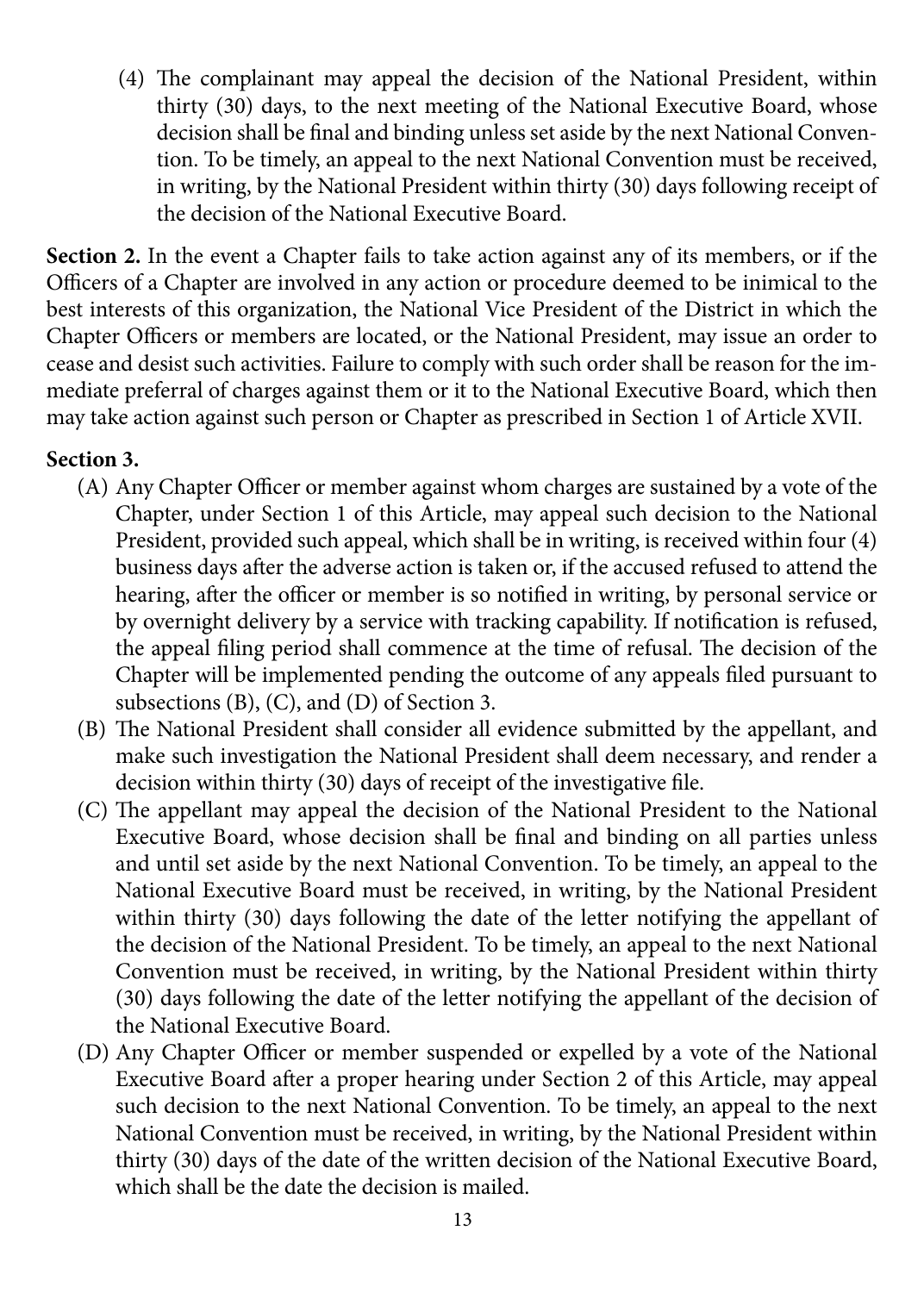<span id="page-17-0"></span>**Section 4.** Every member or Officer against whom adverse rulings or decisions have been rendered or who claims to be aggrieved shall be obliged to exhaust all remedies provided for in this Constitution and Bylaws before resorting to any court, tribunal, or agency.

## *Article XIX — Compensation of Officers*

**Section 1.** The salaries of the National President and National Executive Vice President will be set as follows: A six (6)-step salary will be established for each position, with the respective salaries of each position as of August 5, 2013 as the salary of the top step. There will be five lower steps, each 3% less than the immediately higher step. The starting salary of newly-elected National Presidents and National Executive Vice Presidents shall be at the salary step immediately above the salary they earned in the Federal or NTEU position held before election. There shall be a one (1) year waiting period at steps one (1), two (2), and three (3) before the salary is increased to the next step. There shall be a two (2) year waiting period at steps four (4) and five (5) before the salary is increased to the next step. The salary level at each of the six (6) salary steps for the National President and the National Executive Vice President shall be adjusted by, and effective at the time of, all annual percentage adjustments received by General Schedule Federal employees, including locality pay increases that are granted to Washington, D.C., General Schedule employees pursuant to the Federal Employees Pay Comparability Act.

**Section 2.** The National President, National Executive Vice President, and all staff members attached to the National Headquarters shall be eligible for participation in life insurance programs, retirement plans, and such other perquisites of office as are approved by the National Executive Board.

## *Article XX — Official Publication*

**Section 1.** The official publication shall be known as the NTEU Bulletin.

## *Article XXI — Amendments*

Section 1. This Constitution may be amended only by a two-thirds (%) ballot vote of the votes cast at any National Convention.

**Section 2.** Amendments must be submitted so as to reach the Administrative Controller of the organization not less than sixty (60) days prior to the date of the National Convention, and the same shall have been printed in the next official publication to be distributed to the membership following that submission deadline.

**Section 3.** A proposed amendment to the Constitution that has not complied with the requirements of "notice and publication" as set forth in Section 2 above may be considered for adoption by the National Convention after a three-fourths  $(34)$  vote by the National Convention to accept such proposed amendment for consideration.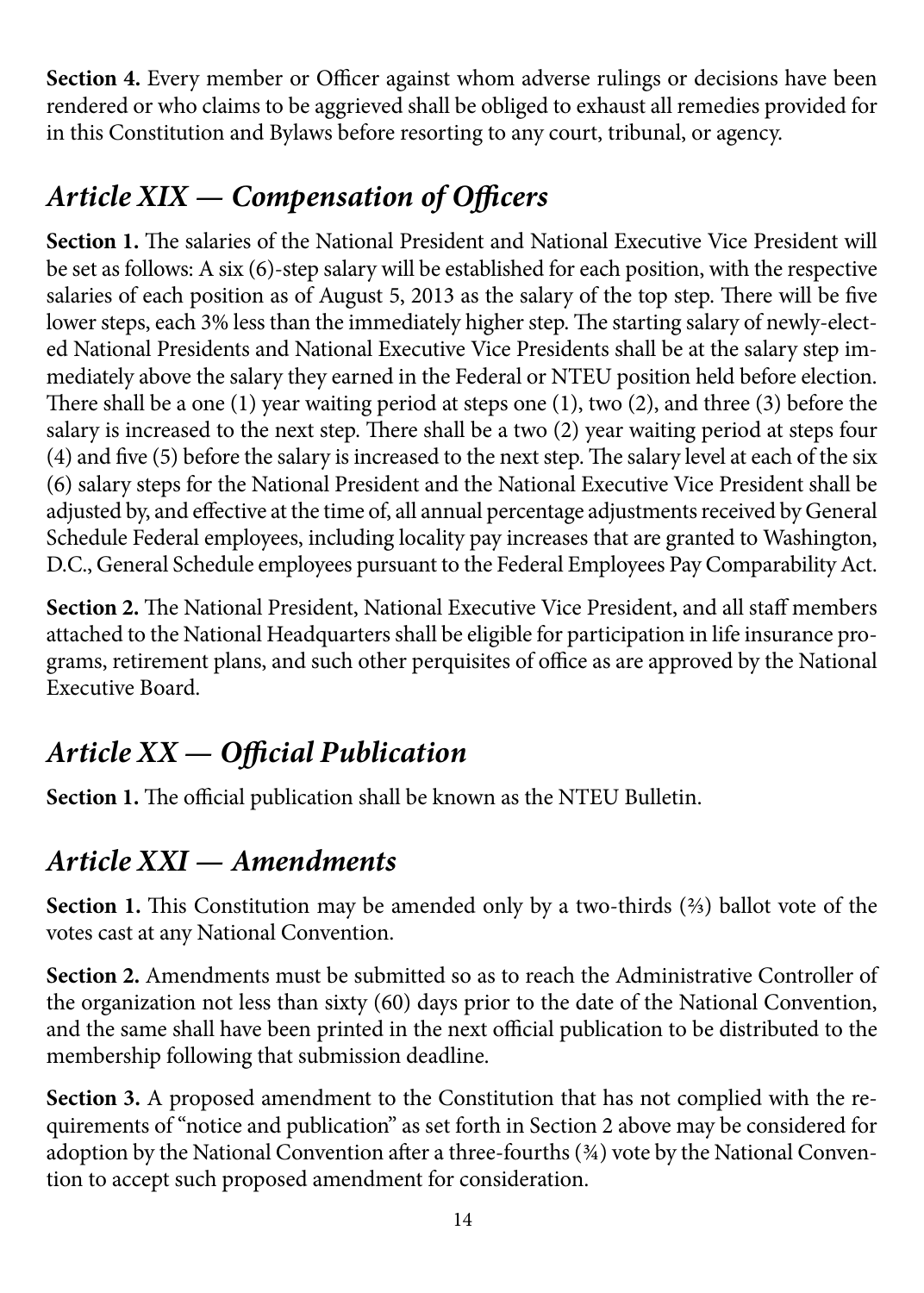## <span id="page-18-0"></span>*Article XXII — Constitution Effective Upon Adoption*

Section 1. This Constitution, and any amendments thereto, unless otherwise provided by the National Convention adopting same, shall become effective immediately upon adoption.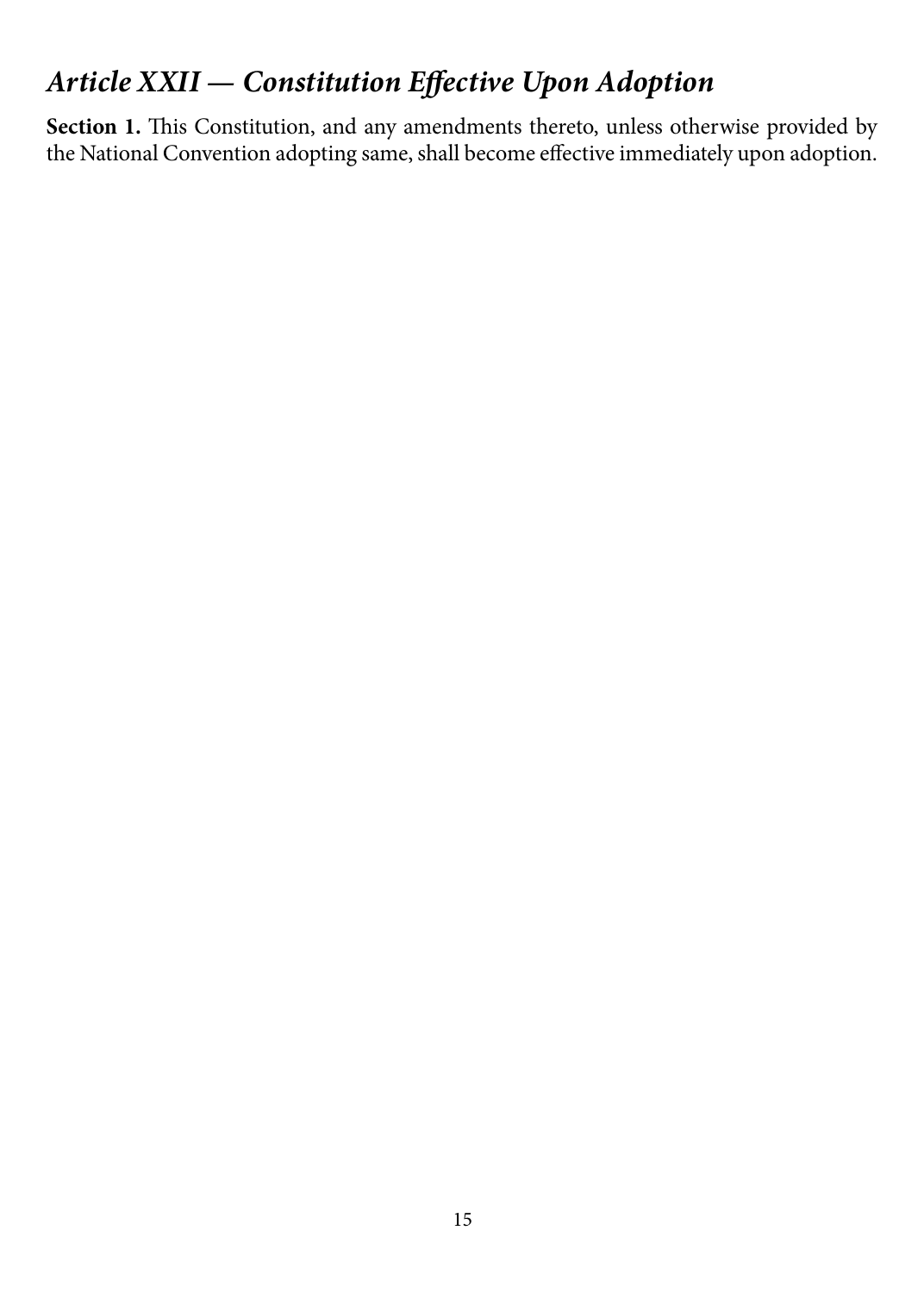## **Bylaws of the**

## <span id="page-19-0"></span>**National Treasury Employees Union**

## *Part I — Dues and Funds*

#### **Section 1.** Dues

- (A) How Prescribed—Annual national per capita dues shall be paid by each member at the rate established by majority vote of the delegates at a regular or special National Convention.
- (B) Per capita payment for each Chapter shall be at the following rate for each Chapter member:
	- (1) Dues withholding member: That percentage reflected for employees on the GS, FDIC, SEC, OCC, NCUA, CFPB, and CFTC charts below shall be withheld from the base pay each biweekly pay period.
	- (2) Cash pay member: The amount shall be equal to the amount paid by a dues withholding member on an annual basis.
	- (3) Dues for all hourly wage employees, e.g., WG, WD and WN, will be equal to the percentage paid by GS employees earning the same hourly rate.
	- (4) Any flat-rate dues chart shall be increased annually by the average annual adjustment in rates of basic pay for employees under sections 5303 and 5304 of Title 5, United States Code.
	- (5) Retirees, former employees, and employees of NTEU:
		- (a) The total amount of dues paid by retirees, former employees and employees of NTEU will be forty-two dollars (\$42.00) per annum, all of which will be billed and collected by the NTEU National Headquarters Office and ten dollars (\$10.00) per annum per member will be refunded to NTEU Chapters as Chapter retiree dues.
		- (b) A retiree who elects to have dues withheld from a Federal annuity will pay three dollars and fifty cents (\$3.50) per month and eighty-four cents (\$.84) per month per member will be refunded to NTEU Chapters as Chapter retiree dues.
		- (c) Retiree members who have been members of NTEU for fifty (50) years will be considered NTEU members for life and exempt from paying dues.
	- (6) Members-at-Large: \$35.00 per annum
	- (7) In the case of a new member, as defined in Section C of Part VII of the Bylaws, who joins during the fiscal year and elects to pay dues on a cash basis, an initial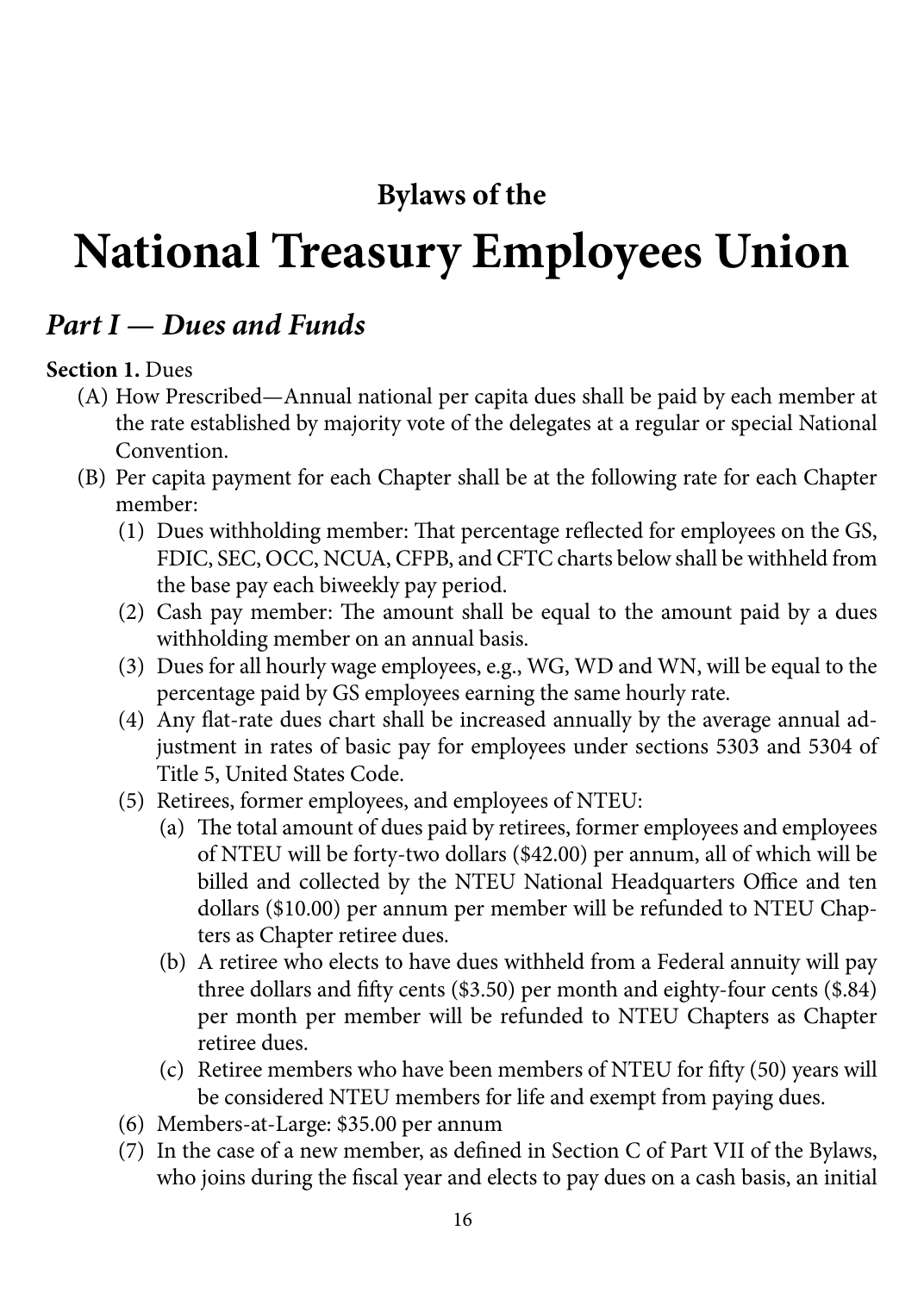cash dues payment equal to six (6) months dues is required. The annual per capita dues will be prorated on a monthly basis for the fiscal year in which the employee becomes a member. The six (6) months initial dues payment will pay the dues for their first six (6) months of membership. A fraction of a month will be counted as a full month. Members-at-Large dues are not prorated. The full annual dues are due regardless of when the Member-at-Large becomes a member.

- (8) The National President is hereby authorized to calculate the dues that shall be paid by (1) members in bargaining units who choose NTEU as their representative after August 2003 and who are paid different base pay rates than those that form the basis for the Chapters contained in Part I, Section 1 of NTEU's Bylaws and (2) members who are employees of agencies that may in the future implement a pay scale that is different from the pay scales that form the basis for the charts contained in Part I, Section 1 of NTEU's Bylaws. The National President shall calculate the dues of the employees described above by applying the percentages or average of the percentages established for base pay rates in this section that are the closest equivalent to the pay rates of the employees described above. Any dues calculated pursuant to the authority granted in this section shall be incorporated into a chart that shall be submitted for inclusion in Part I, Section 1 of the NTEU Bylaws at the next National Convention after the dues are calculated.
- (9) In the event that statutory dues withholding is modified, the National President shall have the authority to implement a different dues withholding system than that established pursuant to this section. The different system shall be subject to ratification by the National Executive Board and shall remain in effect until superseded by a dues system adopted at a subsequent National Convention.
- (10) At the discretion of the National President, members in currently organized bargaining units who (1) choose to affiliate with NTEU and (2) are paid base pay rates that correspond to those that form the basis for the agencies contained in Section 1 of this Part may, for the first two (2) years after commencement of dues payments to NTEU, pay dues at a different rate than specified in Section 1. Beginning the first full pay period following the end of that two-year period, these members shall pay the dues set forth in the applicable dues chart.
- (C) Method of Payment:
	- (1) The per capita payments shall be made to the National Headquarters Office at the beginning of each fiscal year except for those members who are on dues withholding, who remit dues on their payroll direct debit program, who remit dues through periodic electronic funds transfers, or who remit dues through periodic credit card payments. The National Headquarters Office shall issue renewal bills to all members who are not on dues withholding or a payroll direct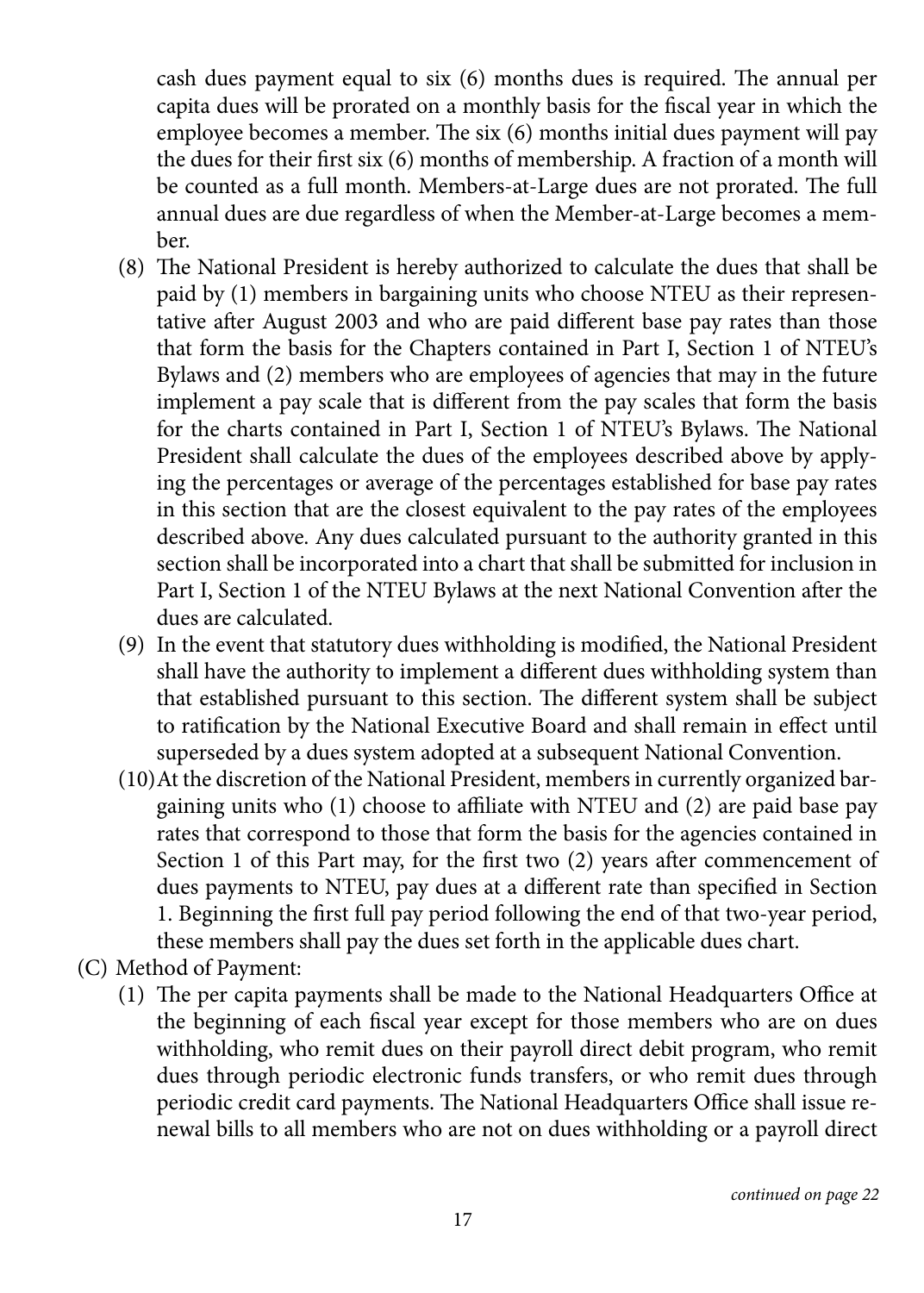#### **GS and Hourly Wage employees earning the same amount Biweekly dues = percentage of base pay for each grade and step noted**

|       |                         | <b>STEP</b>  |                |                         |                         |         |         |                |         |                  |         |
|-------|-------------------------|--------------|----------------|-------------------------|-------------------------|---------|---------|----------------|---------|------------------|---------|
|       |                         | $\mathbf{I}$ | $\overline{2}$ | $\overline{\mathbf{3}}$ | $\overline{\mathbf{4}}$ | 5       | 6       | $\overline{7}$ | 8       | $\boldsymbol{9}$ | 10      |
|       | $\bf{l}$                | 0.01310      | 0.01272        | 0.01238                 | 0.01207                 | 0.01182 | 0.01168 | 0.01140        | 0.01115 | 0.01114          | 0.01092 |
|       | $\overline{2}$          | 0.01190      | 0.01170        | 0.01138                 | 0.01113                 | 0.01105 | 0.01078 | 0.01050        | 0.01022 | 0.00998          | 0.00979 |
|       | 3                       | 0.01110      | 0.01080        | 0.01047                 | 0.01017                 | 0.00992 | 0.00970 | 0.00950        | 0.00930 | 0.00914          | 0.00899 |
|       | $\overline{\mathbf{4}}$ | 0.01000      | 0.00975        | 0.00951                 | 0.00930                 | 0.00911 | 0.00895 | 0.00884        | 0.00868 | 0.00850          | 0.00833 |
|       | 5                       | 0.00920      | 0.00900        | 0.00885                 | 0.00870                 | 0.00849 | 0.00830 | 0.00815        | 0.00801 | 0.00788          | 0.00772 |
| GRADE | 6                       | 0.00860      | 0.00839        | 0.00820                 | 0.00804                 | 0.00790 | 0.00771 | 0.00753        | 0.00739 | 0.00723          | 0.00709 |
|       | 7                       | 0.00800      | 0.00782        | 0.00761                 | 0.00743                 | 0.00726 | 0.00711 | 0.00698        | 0.00686 | 0.00672          | 0.00659 |
|       | 8                       | 0.00740      | 0.00720        | 0.00705                 | 0.00691                 | 0.00677 | 0.00661 | 0.00648        | 0.00635 | 0.00626          | 0.00617 |
|       | 9                       | 0.00690      | 0.00673        | 0.00657                 | 0.00641                 | 0.00630 | 0.00620 | 0.00611        | 0.00602 | 0.00589          | 0.00576 |
|       | 10                      | 0.00640      | 0.00629        | 0.00618                 | 0.00609                 | 0.00597 | 0.00582 | 0.00569        | 0.00556 | 0.00545          | 0.00536 |
|       | 11                      | 0.00610      | 0.00596        | 0.00579                 | 0.00565                 | 0.00552 | 0.00541 | 0.00530        | 0.00521 | 0.00512          | 0.00504 |
|       | 12                      | 0.00530      | 0.00519        | 0.00509                 | 0.00499                 | 0.00488 | 0.00478 | 0.00467        | 0.00456 | 0.00447          | 0.00438 |
|       | 13                      | 0.00470      | 0.00457        | 0.00447                 | 0.00436                 | 0.00425 | 0.00414 | 0.00405        | 0.00397 | 0.00389          | 0.00381 |
|       | 14                      | 0.00410      | 0.00400        | 0.00391                 | 0.00381                 | 0.00372 | 0.00363 | 0.00355        | 0.00348 | 0.00342          | 0.00336 |
|       | 15                      | 0.00360      | 0.00351        | 0.00344                 | 0.00337                 | 0.00330 | 0.00325 | 0.00321        | 0.00318 | 0.00316          | 0.00313 |
|       |                         |              |                |                         |                         |         |         |                |         |                  |         |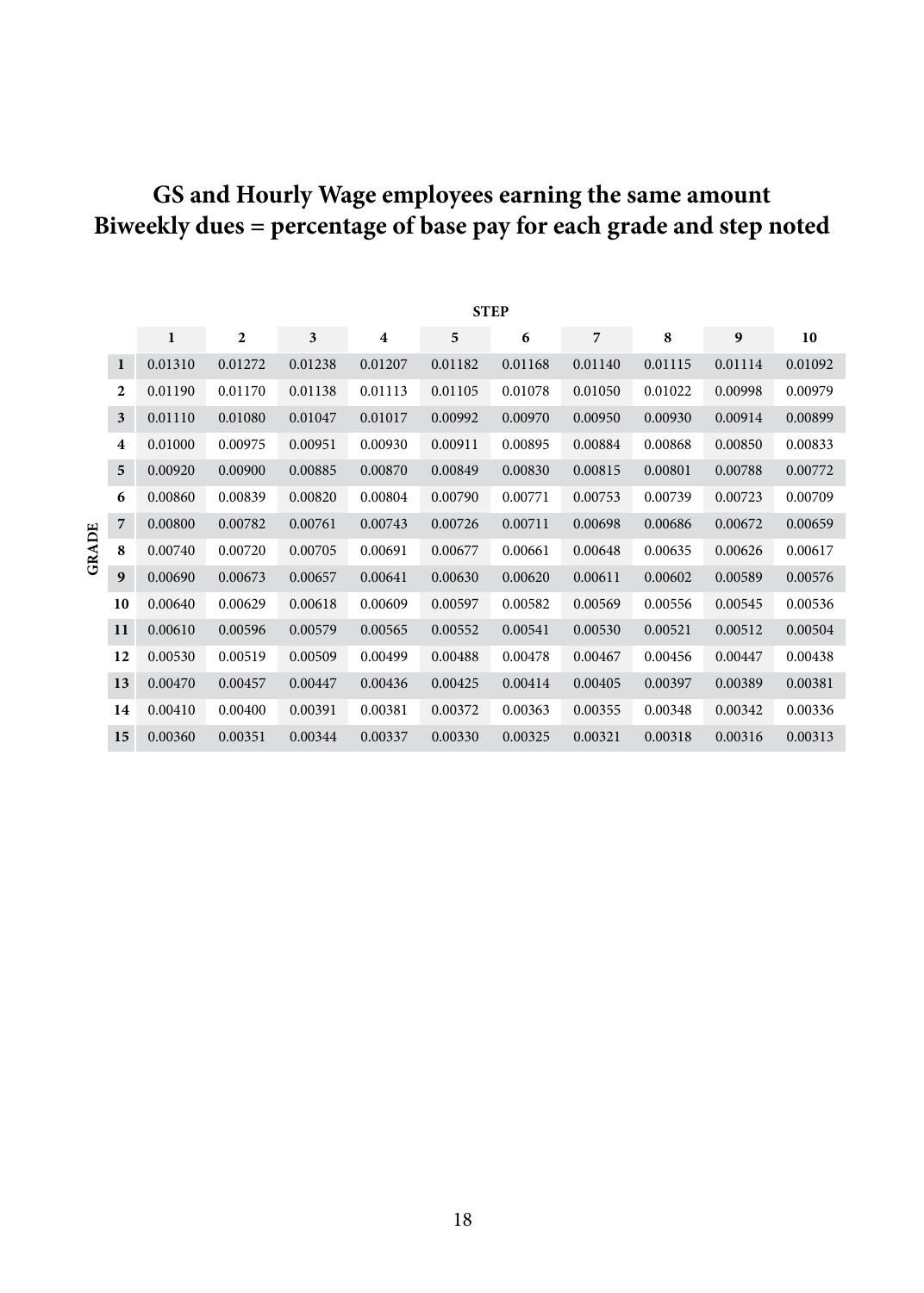#### **Federal Deposit Insurance Corporation (FDIC) NTEU Percentage Dues Rates Based on Biweekly Salary (Effective January 1, 2004)**

|                  |                         | <b>NATIONAL</b><br><b>DUES</b><br><b>PERCENTAGE</b> |
|------------------|-------------------------|-----------------------------------------------------|
|                  | $\mathbf{I}$            | 0.01019                                             |
|                  | $\overline{\mathbf{c}}$ | 0.00955                                             |
|                  | 3                       | 0.00870                                             |
|                  | 4                       | 0.00805                                             |
|                  | 5                       | 0.00740                                             |
|                  | 6                       | 0.00670                                             |
| ORPORATION GRADE | $\overline{7}$          | 0.00620                                             |
|                  | 8                       | 0.00563                                             |
|                  | $\boldsymbol{9}$        | 0.00542                                             |
|                  | 10                      | 0.00494                                             |
|                  | 11                      | 0.00434                                             |
|                  | 12                      | 0.00387                                             |
|                  | 13                      | 0.00360                                             |
|                  | 14                      | 0.00339                                             |
|                  | 15                      | 0.00324                                             |

#### **Office of the Comptroller of the Currency (OCC) NTEU Percentage Dues Rates Based on Biweekly Salary**

|          |                     | <b>NATIONAL</b><br><b>DUES</b><br><b>PERCENTAGE</b> |
|----------|---------------------|-----------------------------------------------------|
| PAY BANI | 1                   | 0.00913                                             |
|          | $\overline{c}$      | 0.00744                                             |
|          | 3                   | 0.00625                                             |
|          | $\overline{\bf{4}}$ | 0.00539                                             |
|          | 5                   | 0.00420                                             |
|          | 6                   | 0.00353                                             |
|          |                     | 0.00319                                             |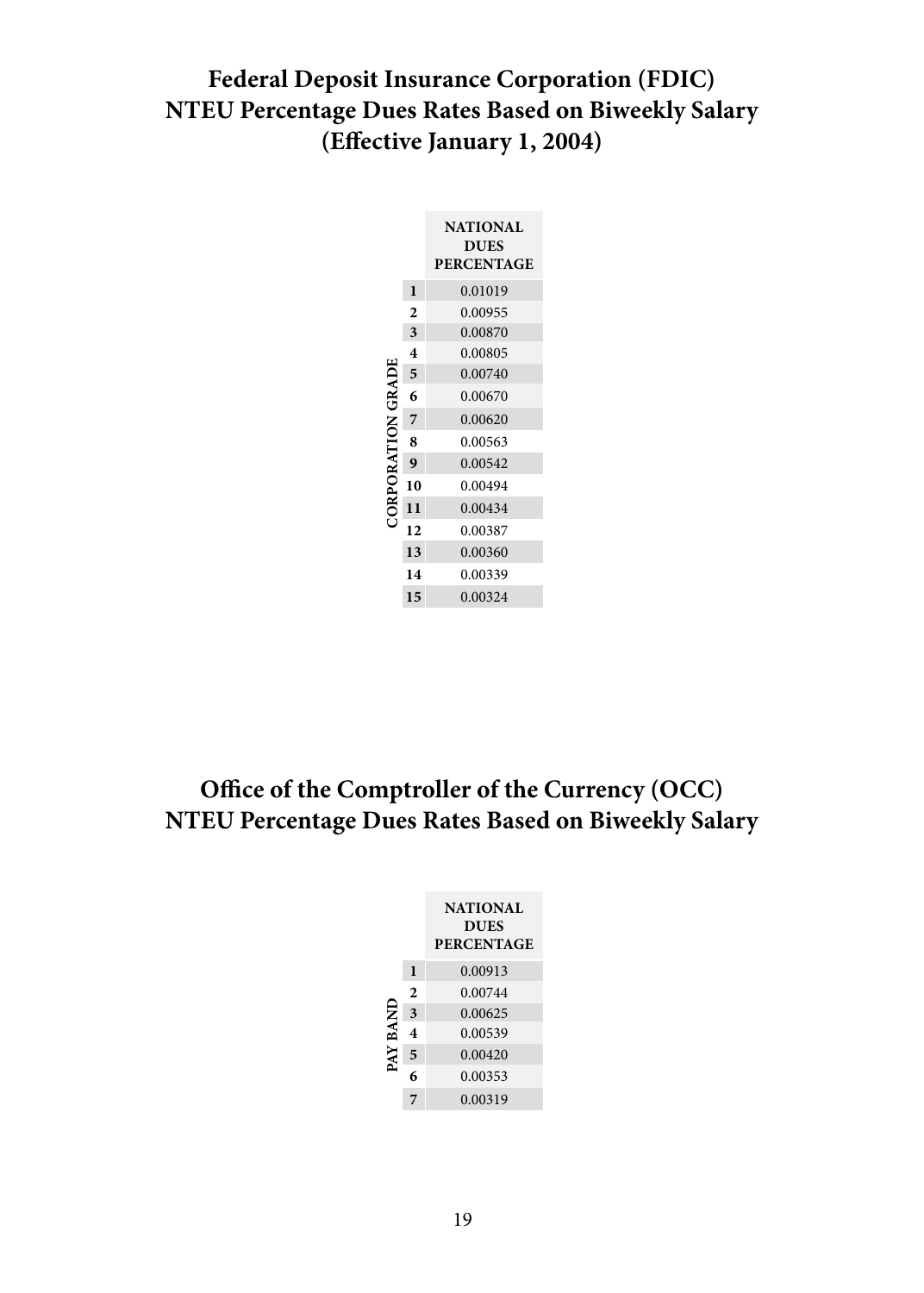#### **Securities and Exchange Commission (SEC) NTEU Percentage Dues Rates Based on Biweekly Salary**

|           |              | <b>NATIONAL</b>                  |
|-----------|--------------|----------------------------------|
|           |              | <b>DUES</b><br><b>PERCENTAGE</b> |
|           | 1            | 0.011083                         |
|           | 2            | 0.010118                         |
|           | 3            | 0.009355                         |
|           | 4            | 0.008600                         |
|           | 5            | 0.007972                         |
|           | 6            | 0.007374                         |
|           | 7            | 0.006845                         |
|           | 8            | 0.006372                         |
| INV BY RV | $\mathbf{Q}$ | 0.005917                         |
|           | 10           | 0.005597                         |
|           | 11           | 0.005203                         |
|           | 12           | 0.004550                         |
|           | 13           | 0.003974                         |
|           | 14           | 0.003527                         |
|           | 15           |                                  |
|           | 16           | 0.003212                         |
|           | 17           |                                  |

#### **National Credit Union Administration (NCUA) NTEU Percentage Dues Rates Based on Biweekly Salary**

|   |                | <b>NATIONAL DUES</b><br><b>PERCENTAGE</b> |
|---|----------------|-------------------------------------------|
|   | $\mathbf{I}$   | 0.00970                                   |
|   | $\overline{2}$ | 0.00920                                   |
|   | 3              | 0.00873                                   |
|   | 4              | 0.00811                                   |
|   | 5              | 0.00768                                   |
|   | 6              | 0.00700                                   |
|   | 7              | 0.00650                                   |
|   | 8              | 0.00606                                   |
| R | 9              | 0.00566                                   |
|   | 10             | 0.00538                                   |
|   | $\mathbf{11}$  | 0.00488                                   |
|   | 12             | 0.00416                                   |
|   | 13             | 0.00368                                   |
|   | 14             | 0.00341                                   |
|   | 15             | 0.00332                                   |
|   | 16             | 0.00320                                   |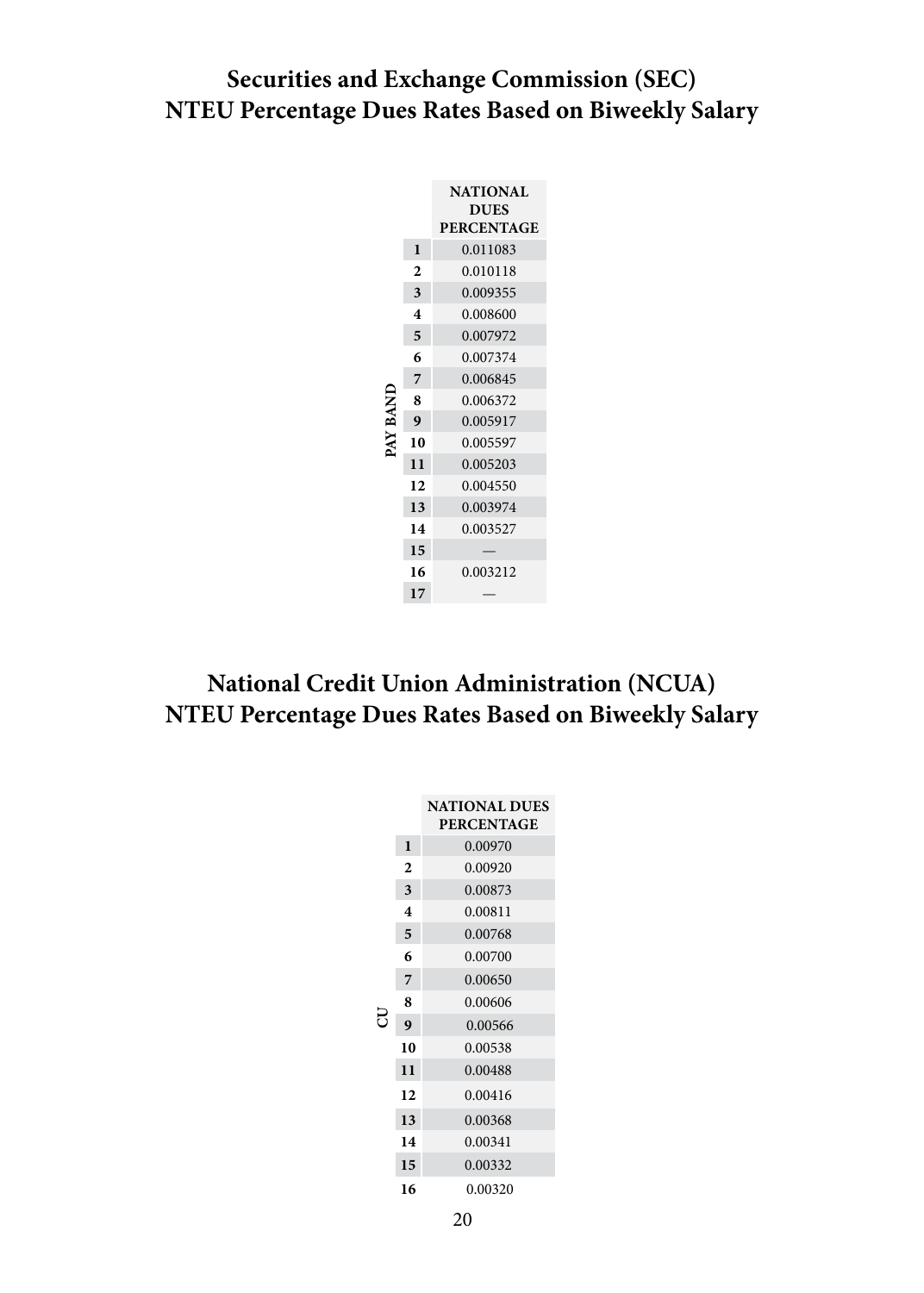#### **Consumer Financial Protection Bureau (CFPB) NTEU Percentage Dues Rates Based on Biweekly Salary**

|      |    | <b>NTEU DUES</b><br><b>PERCENTAGE</b> |
|------|----|---------------------------------------|
|      | 10 | 0.00924                               |
|      | 21 | 0.00841                               |
|      | 22 | 0.00766                               |
|      | 30 | 0.00628                               |
|      | 31 | 0.00691                               |
|      | 32 | 0.00661                               |
|      | 33 | 0.00603                               |
|      | 40 | 0.00518                               |
| 3ANI | 41 | 0.00568                               |
|      | 42 | 0.00508                               |
|      | 43 | 0.00456                               |
|      | 51 | 0.00439                               |
|      | 52 | 0.00391                               |
|      | 53 | 0.00355                               |
|      | 60 | 0.00353                               |
|      | 71 | 0.00319                               |

#### **Commodity Futures Trading Commission (CFTC) NTEU Percentage Dues Rate Based on Biweekly Salary**

|              |                | <b>NATIONAL DUES</b><br><b>PERCENTAGE</b> |
|--------------|----------------|-------------------------------------------|
|              | $\mathbf{I}$   | 0.00995                                   |
|              | $\overline{c}$ | 0.00885                                   |
|              | 3              | 0.00838                                   |
|              | 4              | 0.00772                                   |
|              | 5              | 0.00710                                   |
|              | 6              | 0.00655                                   |
|              | 7              | 0.00614                                   |
| <b>CRADE</b> | 8              | 0.00578                                   |
|              | 9              | 0.00546                                   |
|              | 10             | 0.00500                                   |
|              | $\mathbf{11}$  | 0.00465                                   |
|              | 12             | 0.00399                                   |
|              | 13             | 0.00360                                   |
|              | 14             | 0.00335                                   |
|              | 15             | 0.00300                                   |
|              |                |                                           |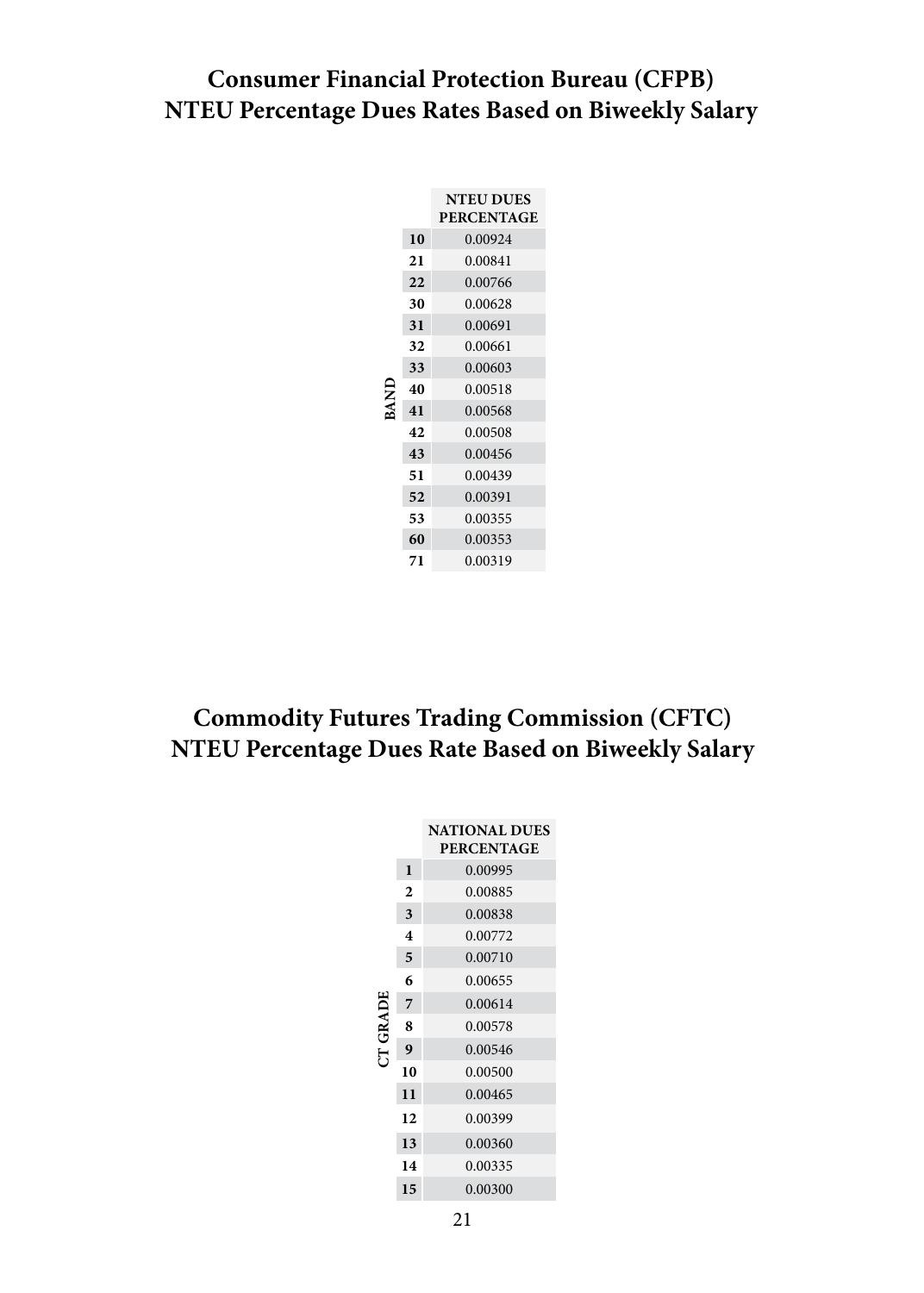<span id="page-25-0"></span>debit program at the beginning of each fiscal year. The payroll direct debit program is only available for employees excluded from coverage of Chapter 71 Title V. Retired or former employees will be permitted to pay dues on an annual basis, with payment due on October 1. All other members will be permitted to pay dues on an annual basis, with payment due on October 1, or on a quarterly basis, with payment due on October 1, January 1, April 1, and July 1 of each fiscal year. Per capita payments collected by a Chapter shall be forwarded to the National Headquarters Office.

- (2) Dues withholding for members on dues withholding, payroll direct debit, an electronic funds transfer, or a credit card debit program will be paid directly to the National Headquarters Office, which will then remit to the Chapter its share within ten (10) days.
- (3) If the total (National and Chapter) amount of per capita dues for those members who are not on dues withholding or a payroll direct debit program is fifty dollars (\$50.00) or more, the member will receive a quarterly dues notice, with payment due on October 1, January 1, April 1 and July 1 of each fiscal year. Payment to the Chapter will be made on a prorated basis.

#### **Section 2.** Funds

- (A) Funds may be raised by annual dues as set forth in Section 1 above.
- (B) Arbitration Costs—A Chapter shall pay one-half  $(\frac{1}{2})$  of NTEU's share of an arbitrator's expenses and fees incurred in connection with any grievance filed by that Chapter. Should NTEU recover attorney's fees in connection with a grievance, the Chapter's share of the arbitrator's expenses and fees in that matter shall be refunded to the Chapter.

## *Part II — Committees*

#### **Section 1.** Classification

The following committees are hereby provided:

- (A) The Convention Committees shall be:
	- (1) Committee on Resolutions
	- (2) Committee on Credentials
	- (3) Committee on Nominations and Elections
- (B) No later than the Spring meeting of the National Executive Board preceding a National Convention, the Board will appoint the Chairpersons of the Convention Committees identified in (A) above. Appointments of Committee members will be made as set forth in Section 2 below.
- (C) Special Committees: The National President may create and staff as many special committees as the National President may deem necessary to carry out the duties and responsibilities of the office, or as requested by the National Executive Board.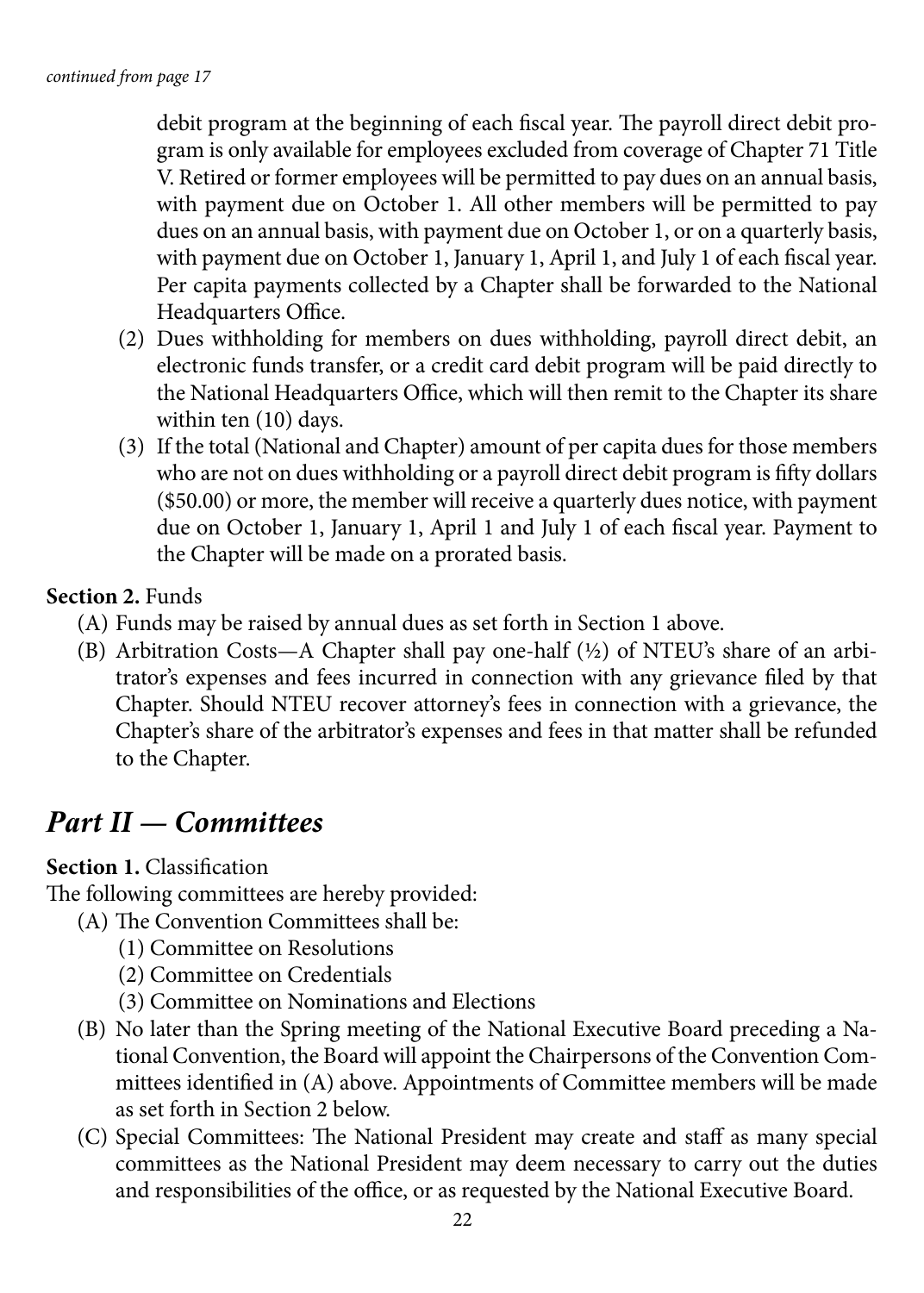#### <span id="page-26-0"></span>**Section 2.** Appointment of Members of Committees

The members of the Convention Committees will be appointed by the National President. The members of the Convention Committees will be selected as follows: Each National Vice President may nominate a maximum of three (3) members from within their District per Convention Committee. The National Executive Vice President may nominate a maximum of three (3) members of the organization per Convention Committee. The National President will then appoint as many members as the National President deems necessary to these Committees from the list of nominees submitted.

#### **Section 3.** Length of Service

Each committee shall serve from the date of its appointment as herein provided until the adjournment of the National Convention which it served.

#### **Section 4.** Expenses and Reimbursement Thereof

- (A) Members of the Committee on Resolutions will receive round trip transportation to the meeting of the Committee held at the convention site. They will receive per diem, as established by the National Executive Board, for the time they are in session, usually the week before the convention but not to exceed eight (8) days. The Chairperson and the Co-Chairperson of Convention Committees will receive a stipend of one hundred fifty dollars (\$150.00) in appreciation of their service. Members of these committees will receive a stipend of one hundred twenty-five dollars (\$125.00) in appreciation of their services.
- (B) The Chairpersons and members of Special Committees are to be reimbursed by the Administrative Controller for necessary travel and subsistence expenses incurred while attending National Executive Board meetings, National Conventions, or in conducting any official organization business authorized by the National Executive Board or the National President. The basis for such reimbursement shall be the same as the basis for reimbursement for traveling and subsistence expenses for National Officers as set forth in Part III, Section 8 below.

#### **Section 5.** Interim Vacancies

Any vacancy occurring in a committee shall immediately be reported by the Chairperson, or by any of the other members if the vacancy arises in the office of Chairperson, to the National President. Such vacancy shall then be filled by the National President. Appointment of the Chairperson is subject to the approval of the National Executive Board.

#### **Section 6.** Duties of Committees

- (A) Committee on Resolutions—Shall receive all resolutions submitted by the membership for consideration and evaluation. The Committee shall make a report to the National Convention on each resolution and its recommendations thereon.
	- (1) Each person who proposes a Constitutional Amendment or Bylaw Amendment may submit a written statement of up to two hundred seventy-five (275) words in favor of their resolution. Said written statements (including each person's name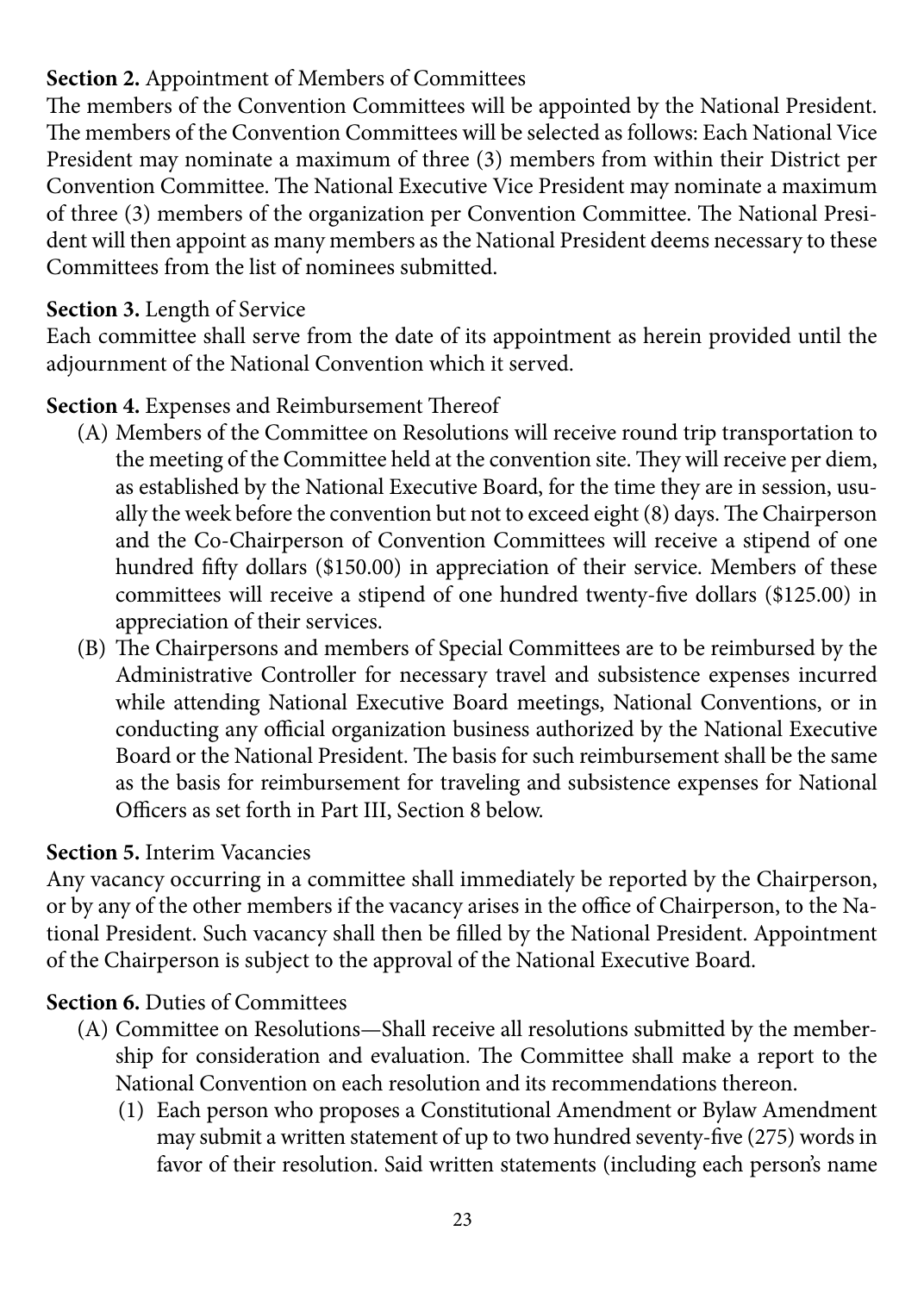and Chapter number) shall be printed verbatim, immediately after each respective resolution, in the Resolution Committee report to the National Convention.

- <span id="page-27-0"></span>(2) Notwithstanding Part II, Section 6(A)(1) above, each person who proposes a Constitutional Amendment or Bylaw Amendment may elect not to submit a written statement or may specify that their written statement shall not be printed verbatim, immediately after said resolution, in the Resolution Committee report to the National Convention.
- (B) Committee on Credentials—The Committee shall certify the total vote entitlement of each Chapter pursuant to Part III, Section 5(A)(1)(b) and Section 5(A)(2)(b), and the Committee shall serve until all delegates have been properly accredited to the National Convention. In the event of a dispute between the Committee and a delegate as to the qualifications of the delegate, the National Convention will resolve the dispute by majority vote, which decision will be final. In no case may a telephone or telegraphic communication be accepted in lieu of certified credentials.
- (C) Committee on Nominations and Elections—Shall supervise the election procedures for the office of National President, National Executive Vice President, and National Vice President, and the counting of ballots cast, including the vote on the Constitutional Amendments, and report the results thereof to the National Convention. Its duties will also include the following:
	- (1) Certify that the candidates for the office of National President, National Executive Vice President, and National Vice President meet the qualifications required by Section 2 of Part III of the Bylaws.
	- (2) Determine that the provisions of Sections 2 and 4 of Part III of the Bylaws have been complied with by those running for the office of National President, National Executive Vice President, and National Vice President.
	- (3) Limit nomination speeches for National President, National Executive Vice President and National Vice President to not more than fifteen (15) minutes and seconding speeches to not more than five (5) minutes. No more than two (2) seconding speeches for any one candidate shall be permitted.

## *Part III — National Officers*

#### **Section 1. Designations**

The National Officers of this organization shall be those as specified in Article X of the Constitution.

#### **Section 2. Qualifications**

- (A) Any member of this organization may be elected to any national office, except that NTEU staff persons may not be elected as an NTEU Chapter officer or National Vice President.
- (B) A candidate for national office must provide evidence of a continuing membership for at least two (2) years immediately prior to the candidate's election.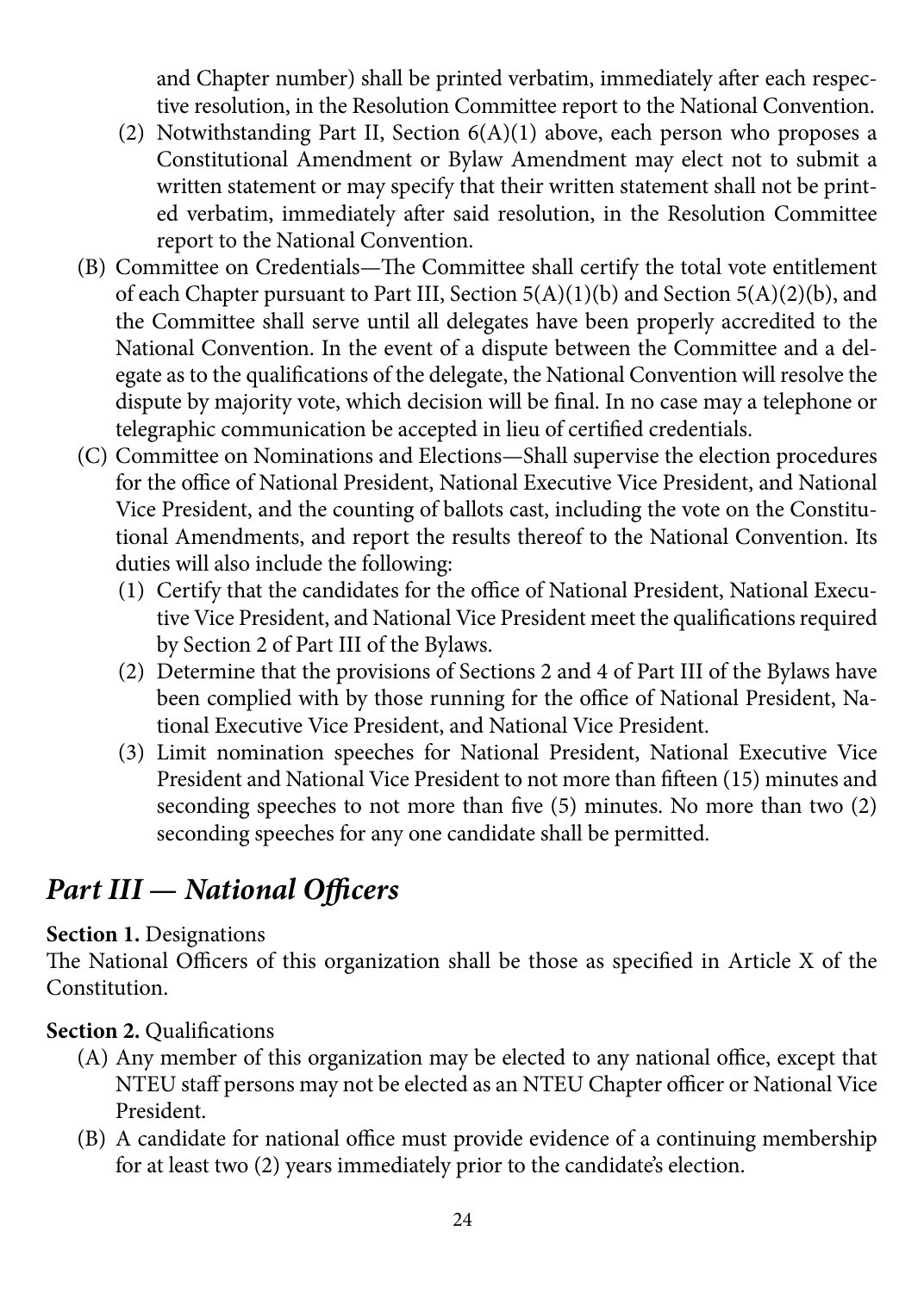- <span id="page-28-0"></span>(C) Nominees for the office of National Vice President shall be selected from the membership of the Chapters located within the NTEU District (as set forth in Section 1 of Article IX of the Constitution) which is conducting the election for such office.
- (D) No one shall be permitted to hold a position as an NTEU Chapter Officer while serving at the same time as an Officer in any other labor unions representing Federal employees.

#### **Section 3.** Terms and Posts of Duty

- (A) A National President-Elect and a National Executive Vice President-Elect shall be elected every four (4) years at a regular National Convention. Each shall assume office upon installation immediately following the close of the National Convention at which elected, serving thereafter until the installation of their successor. The National President's and the National Executive Vice President's post of duty will be at the National Headquarters Office in Washington, D.C.
- (B) A National Vice President-Elect shall be elected for a two (2) year term at each biennial National Convention. A National Vice President-Elect shall become a National Vice President upon installation at the National Convention at which they were elected. The National Vice President's post of duty will be their post of duty with the Federal government or their permanent residence if a retiree of the Federal government.

**Section 4.** Candidates for National President, National Executive Vice President, and National Vice President

- (A) To be elected, a member otherwise eligible to run for office must, in writing, selfnominate or accept a nomination. Nominations must be received by the Administrative Controller no less than sixty (60) days prior to the first day of the National Convention.
- (B) "The Administrative Controller shall contact all nominees, other than self-nominees, in writing, by first-class mail and electronic mail, within ten (10) days of the receipt of the nomination. A nominee must indicate acceptance of the nomination, in writing, within fifteen (15) days of the date of notice from the Administrative Controller. A member nominated for more than one national office position may accept nomination and become a candidate for only one office. Acceptances may be submitted by first-class mail or electronic mail."
- (C) No later than ten (10) days after the deadline for receipt of all acceptances, the Administrative Controller shall provide each candidate with a listing of all candidates running for the same position. In addition, each candidate for the office of National President and National Executive Vice-President shall be notified of the opportunity to submit an autobiographical account of no more than five hundred (500) words and a personal photograph for publication in the official NTEU publication. The editor of the official NTEU publication shall have full discretion as to the size of the photograph that is printed; however, all candidates' photographs shall be of equal size. Each candidate for the office of National President and National Executive Vice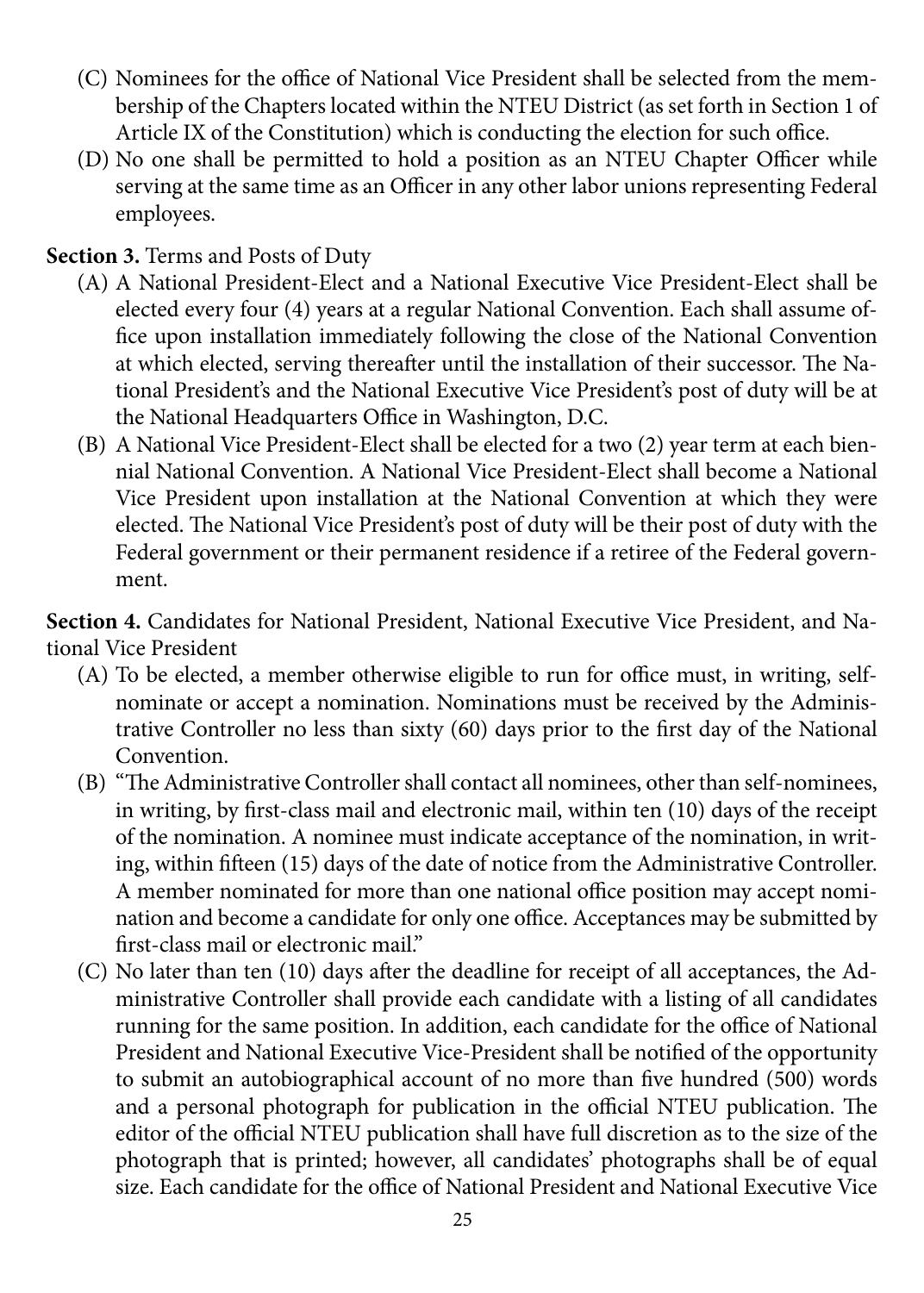<span id="page-29-0"></span>President shall also be notified of the opportunity to submit a campaign flyer which shall be printed by NTEU at NTEU expense, and mailed to all certified delegates thirty (30) calendar days prior to the Convention. Denunciation of other candidates and their policies shall be limited to the campaign flyers.

(D) No later than ten (10) days after the deadline for receipt of all acceptances, the Administrative Controller will provide each Chapter President a listing of the National Vice President candidates in their NTEU District; provided, however that if there are at least two (2) bona fide candidates on the date of the election, willing and able to assume the office, nominations may not be made from the floor.

#### **Section 5.** Elections

- (A) Method—All elections of National Officers shall be by ballot, with the exception stated in 1(c) below, and will be conducted as follows:
	- (1) Election of a National President and National Executive Vice President:
		- (a) Ballots listing the names of all the candidates for these offices shall be distributed to a representative (duly certified by the Credentials Committee) of each Chapter of this organization in attendance at the National Convention. The total number of ballots distributed will be determined in accordance with the "Total Vote Entitlement" as provided in Sections 1 and 2 of Article VIII of the Constitution, each ballot representing one (1) vote.
		- (b) The Chapter membership as set forth in Section 2 of Article VIII of the Constitution will be determined in accordance with a "certified Member Roster" which reflects all non-furlough members as of May 31 preceding the National Convention. The Certified Member Roster shall be prepared by the Administrative Controller and submitted to each Chapter. In addition, the Administrative Controller will submit to the Committee on Credentials a statement reflecting the total membership for each Chapter. Any discrepancies between the Certified Member Roster and Chapter records which affect the Total Vote Entitlement must be resolved by the Credentials Committee and the Chapter delegate or delegates before ballots are distributed to such Chapter. In the event agreement cannot be reached between said Committee and the affected Chapter, the Total Vote Entitlement for such Chapter will be decided by majority vote of the National Convention.
		- (c) The ballots will be cast in the presence of the Nominations and Elections Committee. After all ballots have been cast, they shall be counted by the Nominations and Elections Committee. Each candidate may have one observer at each table where ballots are cast and counted. The candidate receiving a majority of the votes cast for the office of National President and of National Executive Vice President shall be declared elected thereto. If no candidate receives a majority of the votes cast in the first balloting, then a run-off election for such office shall be conducted immediately. In the event of a run-off election, the voting shall be on the two (2) candidates receiving the largest number of votes in the first balloting. In the event of a tie vote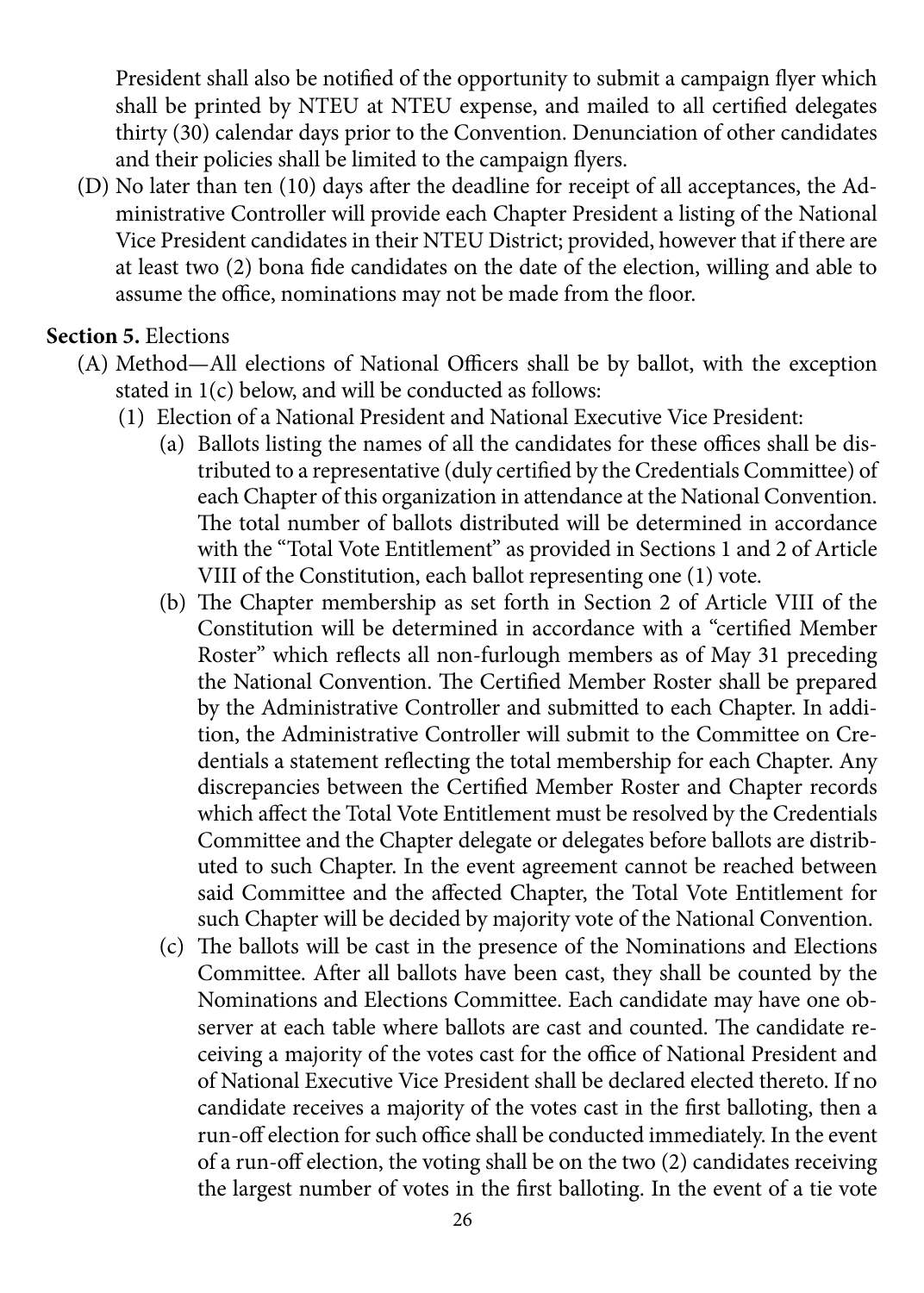<span id="page-30-0"></span>in the second balloting, balloting shall continue until one (1) candidate receives a majority of the total votes cast. When there is only one (1) nominee for the office of National President and of National Executive Vice President, a majority vote without ballot shall elect.

- (2) Election of a National Vice President:
	- (a) The Chapters within each NTEU District shall elect a National Vice President-Elect as provided by Section 1 of Article XIII of the Constitution.
	- (b) The Administrative Controller will submit to the Committee on Credentials a statement reflecting total membership computed pursuant to Section 5(A)  $(1)(b).$
	- (c) NTEU staff persons shall, directly and indirectly, stay neutral in the election of all National Vice Presidents, the National President, National Executive Vice President, and all Chapter elections.

#### **Section 6.** Challenges to National Officer Elections

- (A) Any member who desires to challenge election conduct that occurs prior to the opening session of the National Convention shall file such challenge in writing with the National President. The challenge must be filed within ninety-six (96) hours of the occurrence of the alleged wrongful conduct or within ninety-six (96) hours of the date the alleged wrongful conduct was discovered, whichever is later. Pre-election conduct that is discovered more than ninety-six (96) hours after the close of the National Convention cannot, consistent with Section B below, be challenged.
- (B) Any member who desires to challenge election conduct that occurs after the opening session of the National Convention shall file such challenge in writing with the National President. The challenge must be received by the National President within ninety-six (96) hours of the close of the National Convention.
- (C) Challenges to any election for national office shall identify the action, decision or procedure that is being challenged, set forth the reason for the challenge, and identify how the action, decision, or procedure has affected the outcome of the election.
- (D) Upon receiving a challenge to the conduct of an election for national office, the National President will immediately notify the Chairperson of the Nominations and Election Committee and affected candidates that a challenge to the conduct of the election has been filed.
- (E) The National President shall consider all evidence submitted by the challenger and make such investigation as the National President shall deem necessary to ensure compliance with federal election laws, National NTEU Constitution and Bylaws, and the Rules of the Nominations and Election Committee. The National President shall render a decision in response to a challenge within sixty (60) days from receipt of the challenge.
- (F) The member who filed the challenge may file an appeal of the decision of the National President to the next meeting of the National Executive Board, whose decision shall be final and binding on all parties unless set aside by the next National Convention.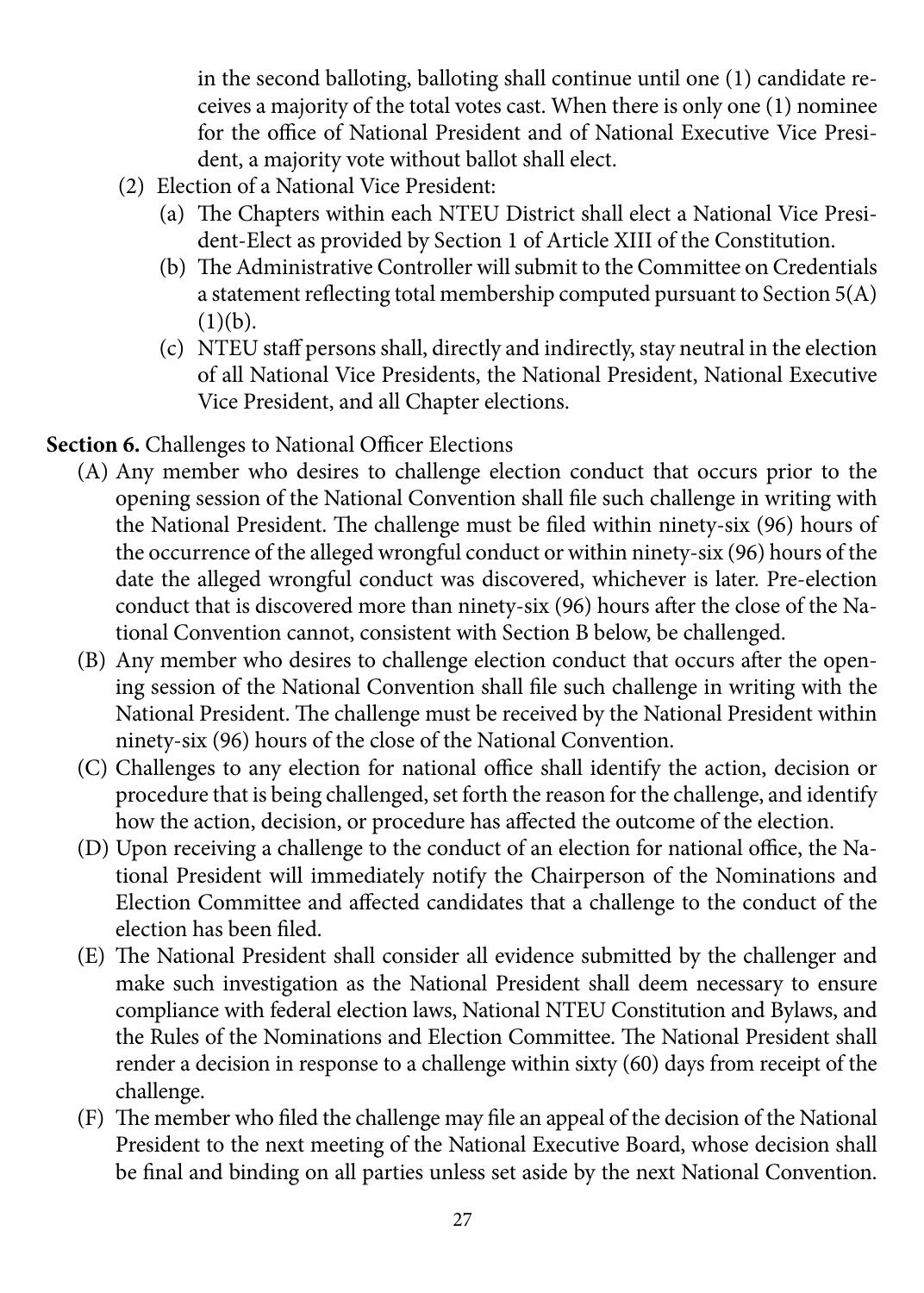<span id="page-31-0"></span>Appeals to the National Executive Board must be received by the office of the National President within thirty (30) days following the date of the decision issued by the National President. Appeals of the National Executive Board's decision must be received by the office of the National President within thirty (30) days following the date of the decision letter informing the member of the National Executive Board's decision.

(G) A document is considered filed under this section when it is received by the Office of the National President.

**Section 7.** Successor to the National Executive Vice President

- (A) If the National Executive Vice President assumes the office of National President, dies, resigns, is removed from office, or is unable to serve for any reason, the resulting vacancy shall be filled in each case by a vote of all NTEU Chapters. The total voting strength of each Chapter for this purpose will be determined in accordance with Section 2 of Article VIII of the Constitution. For purposes of Section 2 of Article VIII, total membership of the Chapter will be as of the last day of the preceding fiscal year of this organization as certified by the Administrative Controller from the records of the National Headquarters Office or as certified at the preceding National Convention if such vacancy occurs after a National Convention and on or before the last day of this organization's fiscal year.
- (B) The election in (A) above will be conducted by the Administrative Controller by first class mail within ninety (90) days from the date the National Headquarters Office is notified of such vacancy. Each Chapter President may submit nominee(s) for the vacant office. Nominations must be in writing and must be received by the Administrative Controller by the deadline set forth in the Notice of Election and Nominations. If there is only one nominee, there shall be no necessity for the election of such nominee, and they shall be declared fully elected, effective as of the date by which nominations must be accepted. If more than two (2) candidates are nominated for the office, and no candidate receives a majority of the votes cast on the first ballot, then a run-off election for such office shall immediately be conducted. In the event of a run-off election, the voting shall be on the two (2) candidates who received the largest number of votes on the first ballot. A tie vote shall be decided by a majority vote of the National Executive Board. The National Executive Vice President so elected shall serve the unexpired term of their predecessor.
- (C) Should the National President die, resign, be removed from office or be unable to serve for any reason and should the National Executive Vice President be simultaneously unable to serve in the Office of the National President, as provided for in Article XII Section 2 of the Constitution, a special election shall immediately be conducted to fill both positions. The elections shall be conducted in accordance with subpart (A) and (B) of this section. During the ninety (90) day time period in which the special election is being conducted, the NTEU staff person reporting directly to the National President with the greatest seniority in the direct report position shall serve as interim National President.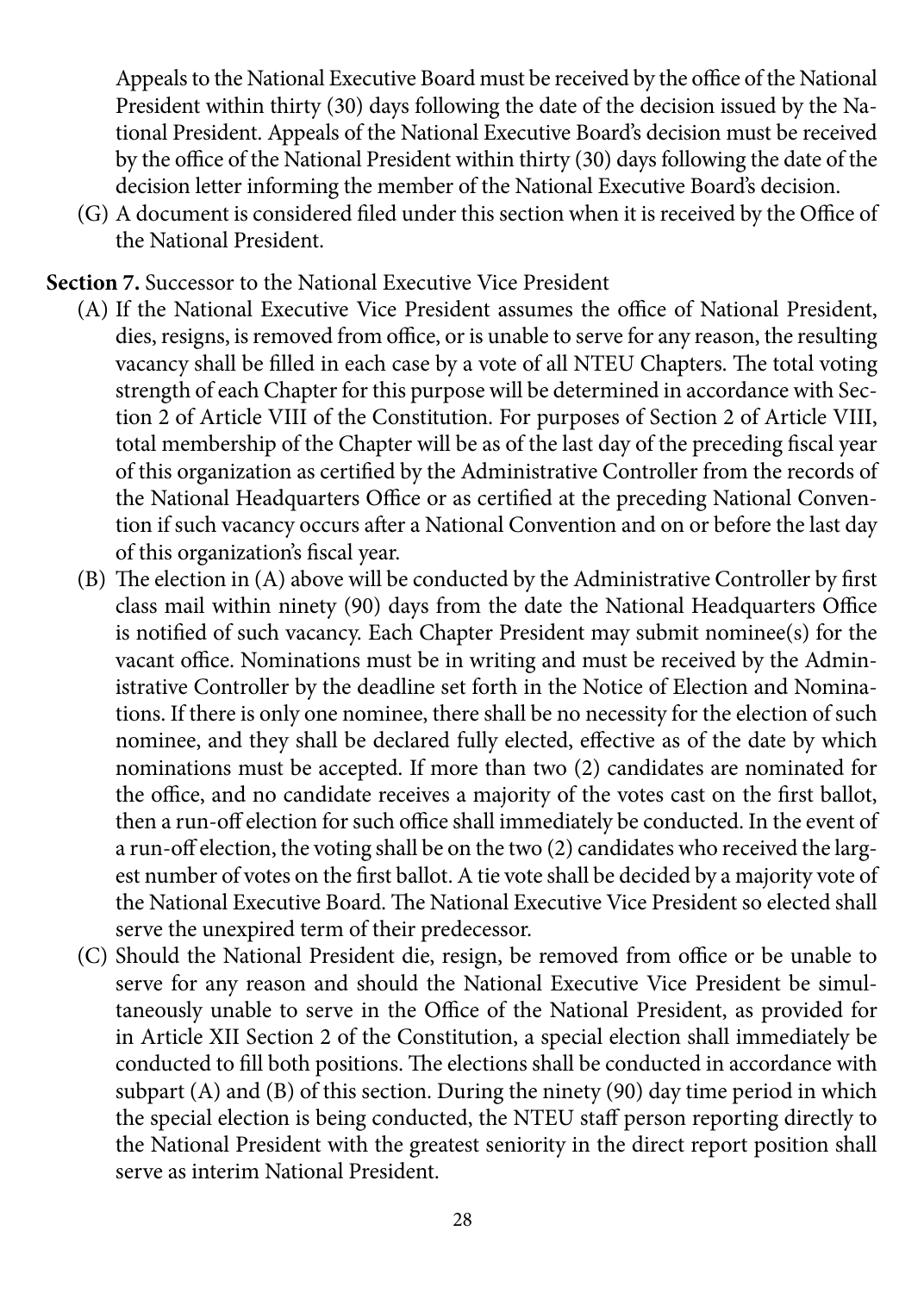<span id="page-32-0"></span>**Section 8.** Successor to a National Vice President

- (A) If a National Vice President dies, resigns, is removed from office, or is unable to serve for any reason, the resulting vacancy shall be filled in each case by a vote of the Chapters within the NTEU District so affected. The total voting strength of each Chapter for this purpose will be as determined in accordance with Section 2 of Article VIII of the Constitution. For purposes of Section 2 of Article VIII, total membership of the Chapter will be as of the last day of the preceding fiscal year of this organization as certified by the Administrative Controller from the records of the National Headquarters Office, or as certified at the preceding National Convention if such vacancy occurs after a National Convention and on or before the last day of this organization's fiscal year.
- (B) The election in (A) above will be conducted by the Administrative Controller by first-class mail within ninety (90) days from the date the National Headquarters Office is notified of such vacancy. Each Chapter President may submit nominee(s) for the vacant office. Nominations must be in writing and must be received by the Administrative Controller by the deadline set forth in the Notice of Election and Nominations. If there is only one nominee, there shall be no necessity for the election of such nominee, and they shall be declared fully elected, effective as of the date by which nominations must be accepted. If more than two (2) candidates are nominated for the same office, and no candidate receives a majority of the votes cast on the first ballot, then a run-off election for such office shall immediately be conducted. In the event of a run-off election, the voting shall be on the two (2) candidates who received the largest number of votes on the first ballot. A tie vote shall be decided by a majority vote of the National Executive Board. The National Vice President so elected shall serve the unexpired term of their predecessor.

**Section 9.** Reimbursement for Traveling and Subsistence Expenses

- (A) The National Officers are to be reimbursed by the Administrative Controller for necessary travel and subsistence expenses incurred while attending National Executive Board meetings, National Conventions, or conducting any official organization business authorized by the National Executive Board or the National President. Such reimbursement shall be made on the following basis:
	- (1) Each National Officer shall be allowed as reimbursement for travel expenses a sum equal to coach-class airfare from their post of duty (as defined in Section 3 of this part) to the place of the meeting and return.
	- (2) Each National Officer shall be allowed a daily subsistence expense in an amount to be determined by the National Executive Board at its last regular meeting prior to the National Convention, based from the time the National Officer must necessarily leave their post of duty to attend the meeting until the National Officer returns thereto, except that, when a portion of a day amounts to less than twelve (12) hours, they shall be allowed one-half (1/2) of the daily allowance for that portion. The term "daily," as used herein, means the statutory period of twenty-four (24) hours commencing at midnight.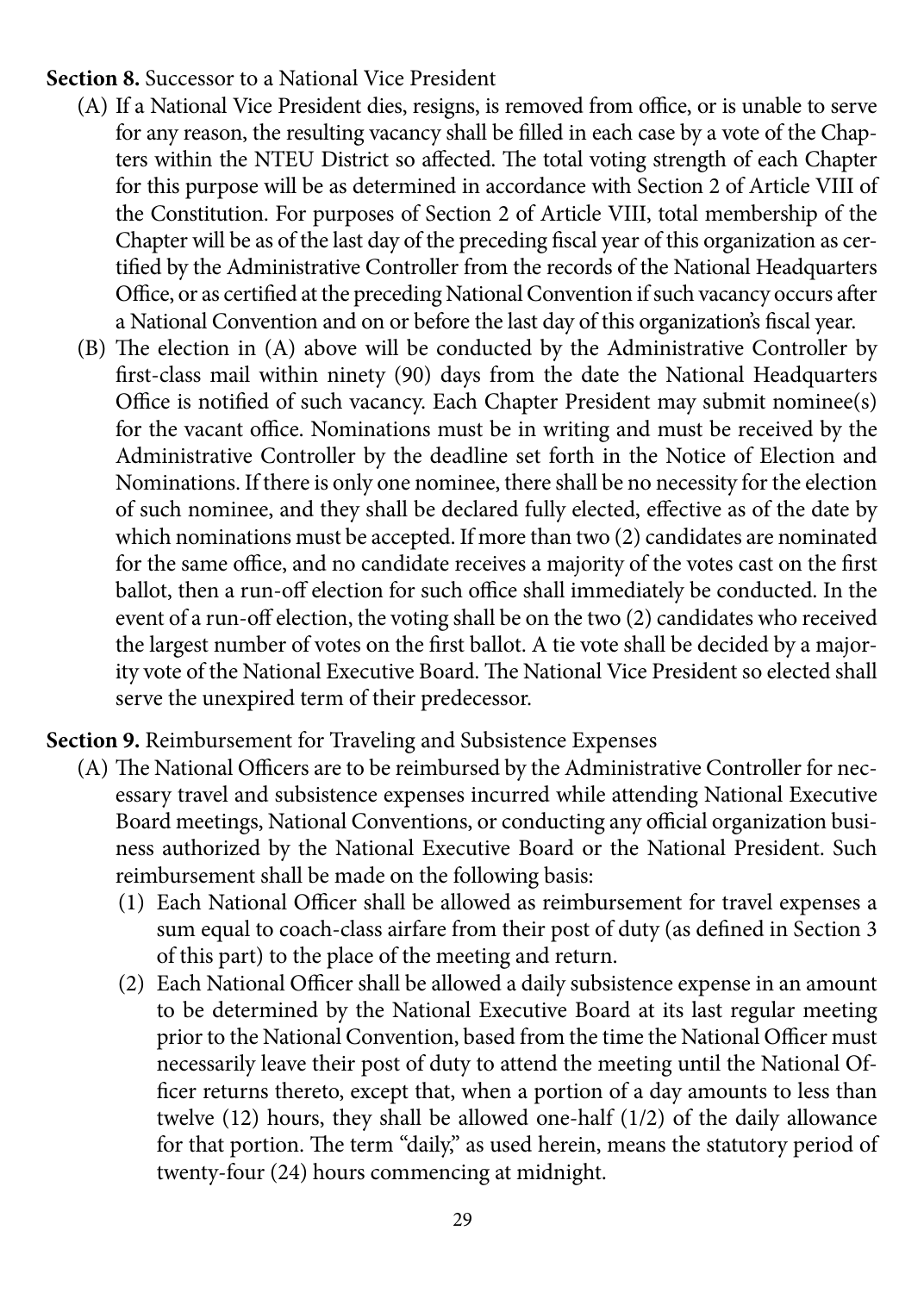- <span id="page-33-0"></span>(3) The reimbursement provided by this section shall be made by the Administrative Controller as soon as possible after the Administrative Controller is notified in writing of the total expenses incurred by the National Officer in attending the meeting and/or in con- ducting authorized official organization business.
- (B) The Administrative Controller shall reimburse National Officers only for expenses actually incurred and accounted for.

#### **Section 10.** Conflict of Interest

The NTEU National President, National Executive Vice President, and National Vice Presidents shall for the duration of their term of office or appointment hold no other elected officer position within NTEU.

## *Part IV — Chapter Elections*

#### **Section 1.** Candidates for Election

All candidates for election to any office in a Chapter and all persons who vote in a Chapter election must be a member in good standing of that Chapter; provided, however, if a Chapter authorizes the issuance of a proxy for purposes of representation at any National Convention or District Conferences, any member in good standing of NTEU who is eligible to serve as a delegate as set forth in Section 3 of this Part is eligible to serve as a delegate from the Chapter.

#### **Section 2.** Election of Chapter Officers

All elected Chapter Officers shall be selected in the following manner:

- (A) No less than forty-five (45) days prior to the scheduled election, a Chapter must send each member in good standing, by first class mail, at their last known address, a combined Notice of Nomination and Notice of Election which shall:
	- (1) Identify the offices to be filled; and
	- (2) Provide that nominations must be submitted in writing and received by the Chairperson of the Nominations and Elections Committee by a specified date, which date shall be at least twenty-five (25) days prior to the scheduled election date; provided, however, a Chapter shall have the authority to authorize nominations and acceptance of nominations from the floor on the date of the scheduled election; and
	- (3) Specify the date, time and place of the scheduled election, or in the case of electronic/telephonic voting, the time period and manner in which votes must be cast.
- (B) The Chairperson of the Nominations and Elections Committee shall notify all nominees of their nominations for office.
- (C) A member otherwise eligible to run for office must self-nominate or accept a nomination to be placed on the ballot. A member nominated for more than one office position may accept nomination and become a candidate for only one office. Acceptance of a nomination must be made in writing by the date specified in the Notice of Nominations and Election, which date shall be no later than fifteen (15) days prior to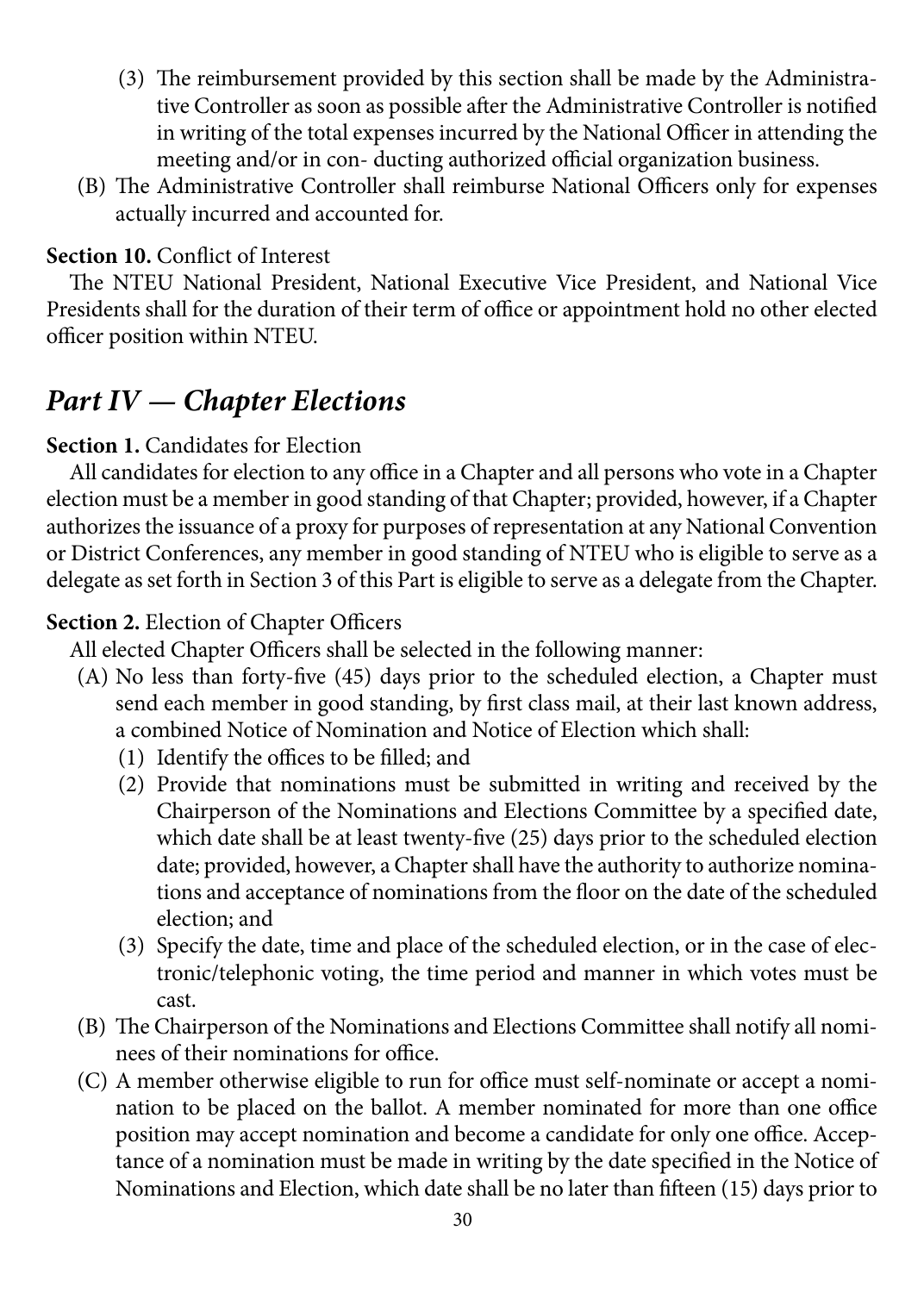<span id="page-34-0"></span>the scheduled election date, unless a Chapter has authorized nominations from the floor on the date of the election.

- (D) The election shall be held in accordance with the date, time, and place information specified in the Notice of Election, and the election shall be by secret ballot to be placed in boxes, unless the Chapter Executive Board has authorized the election to be conducted in collaboration with a service that offers electronic/telephonic voting that contains safeguards and controls necessary to assure compliance with applicable law and regulations, including secrecy of the ballot and the ability to independently check and verify the eligibility of members who voted. In the alternative, a mail referendum ballot procedure may be established to ensure that all members will receive a ballot, that an envelope is provided in which to place the ballot, that a return envelope is furnished in which to mail the ballot and which identifies the voter, that the confidentiality of the ballot is maintained, and that the ballots will be secure until counted.
- (E) The candidate for each office who receives a plurality of members' votes cast for that office shall be selected thereto. Where the nominee is unopposed, there shall be no necessity for the election of such nominee, and they shall be declared duly elected, effective as of the conclusion of the term of the previous incumbent.
- (F) The Chapter Secretary shall maintain for one (1) year all used, unused, and challenged ballots, envelopes used to mail marked ballots in the case of a mail ballot election, tally sheets, and related election documents and, in the case of an electronic/ telephonic election, ensure that the election record is archived.

**Section 3.** Election of Chapter Delegates to the National Convention

- (A) A Chapter President and all Chapter Vice Presidents elected by the Chapter as a whole in accordance with Part IV of the Bylaws shall by virtue of such election be delegates to any National Convention which may take place during their term of office. In order for a Chapter's area or functional Vice Presidents to qualify as ex officio delegates, those individuals must be elected by the Chapter as a whole and their status as ex officio delegates must be specified in the Chapter's bylaws and the Notice of Nomination and Election.
- (B) A Chapter Executive Board may by majority vote increase the number of delegates to attend the National Convention, with the maximum number of allowable delegates equal to the vote entitlement as determined by Article VIII, Section 2, and the Chapter Executive Board shall determine how many, if any, alternate delegates shall be designated. If the Chapter Executive Board determines that additional delegates or alternate delegates are desired, they shall be selected by secret ballot at a Chapter meeting held upon fifteen (15) days' notice mailed to each member at their last known address, provided, however, they shall be selected in descending order of votes received, starting with the candidate receiving the highest number of votes.
- (C) If the combined total of all Chapter Vice Presidents plus the Chapter President who wish to attend the Convention is greater than the vote entitlement as determined by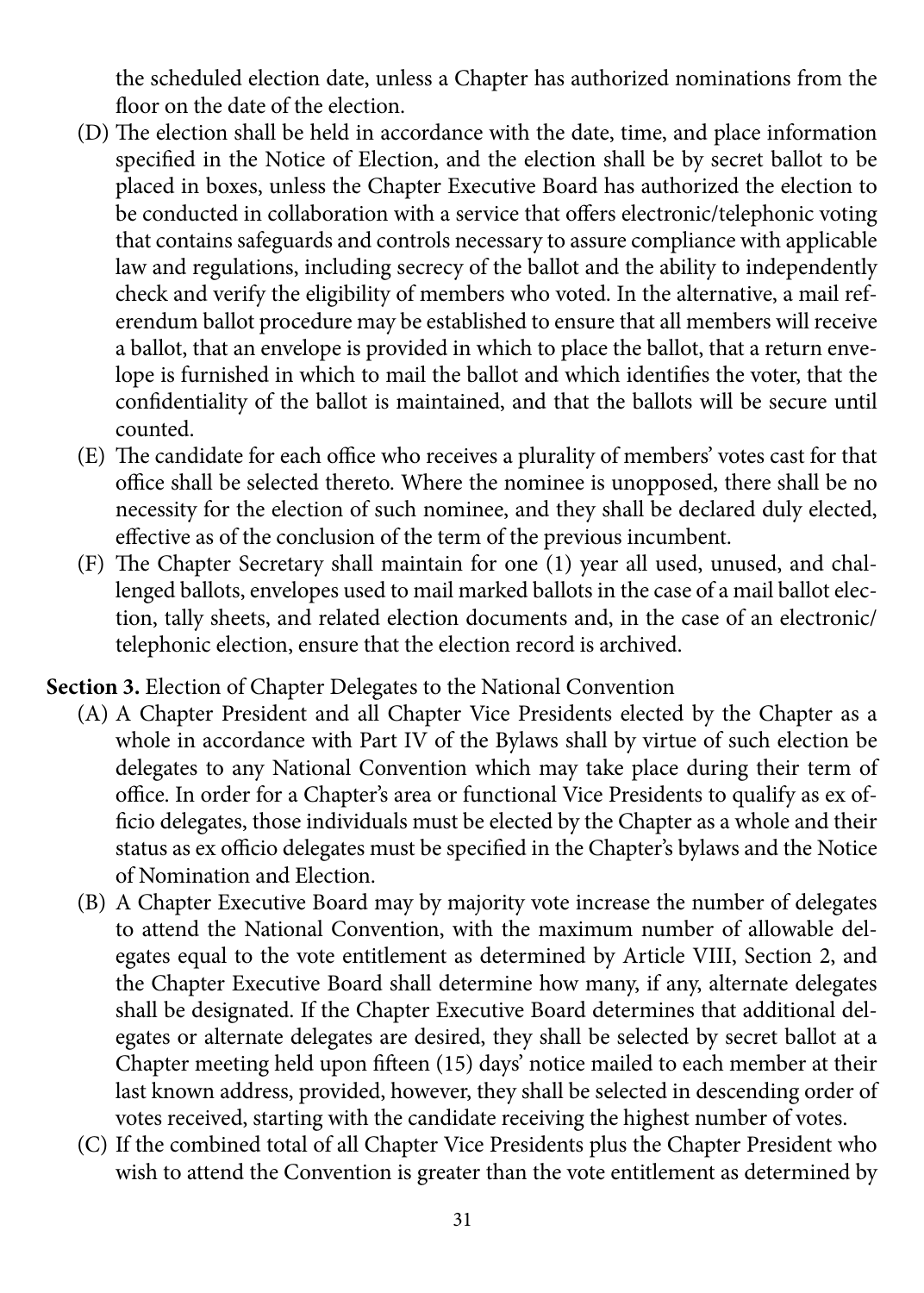<span id="page-35-0"></span>Article VIII, Section 2, the Chapter membership shall be given the opportunity to select from among such elected officers those persons who shall act as delegates to a National Convention with the maximum number of allowable delegates equal to the vote entitlement.

- (D) If no delegates will attend a National Convention, the Chapter membership will be given the opportunity to vote on whether or not to be represented and, if so, by whom, at a Chapter meeting held upon fifteen (15) days' notice mailed to each member at their last known address.
- (E) If the Chapter has decided to pay the expenses of a limited number of delegates, but more than that number wish to attend, the Chapter membership will be given the opportunity to select which delegates will receive reimbursement at a Chapter meeting held upon fifteen (15) days' notice mailed to each member at their last known address.

#### **Section 4.** Challenges to Elections

- (A) Any person who desires to challenge a ruling by the Chairperson of the Chapter Nominations and Elections Committee that they are ineligible to run for office or to vote in an election, or any member who wishes to protest the conduct of an election prior to, or subsequent to, an election, shall file such challenge in writing with the National President within ninety-six (96) hours of the election complained of, identifying the action, decision, or procedure under appeal, setting forth the reasons for the appeal, and identifying how the action has affected the outcome of the election. Upon receiving a challenge to the conduct of a Chapter election, the National President will immediately notify the Chairperson of the Chapter Nominations and Elections Committee and all elected Chapter officers and affected candidates that a challenge to the conduct of the election has been filed.
- (B) The National President shall consider all evidence submitted by the complainant and by the Chapter and make such investigation as the National President shall deem necessary to ensure compliance with the implementing Department of Labor Regulations, National NTEU Bylaws, and applicable Chapter bylaws, and render a decision within sixty (60) calendar days from receipt of the protest.
- (C) The member may file an appeal of the decision of the National President, within thirty (30) days following the date of the decision of the National President, to the next meeting of the National Executive Board, whose decision shall be final and binding on all parties unless set aside by the next National Convention.
- (D) An appeal to the National Convention must be filed in writing with the National President, within thirty (30) days following the date of the decision of the National Executive Board, which shall be the date the decision is mailed.
- (E) A document is considered filed under this section when it is received by the Office of the National President.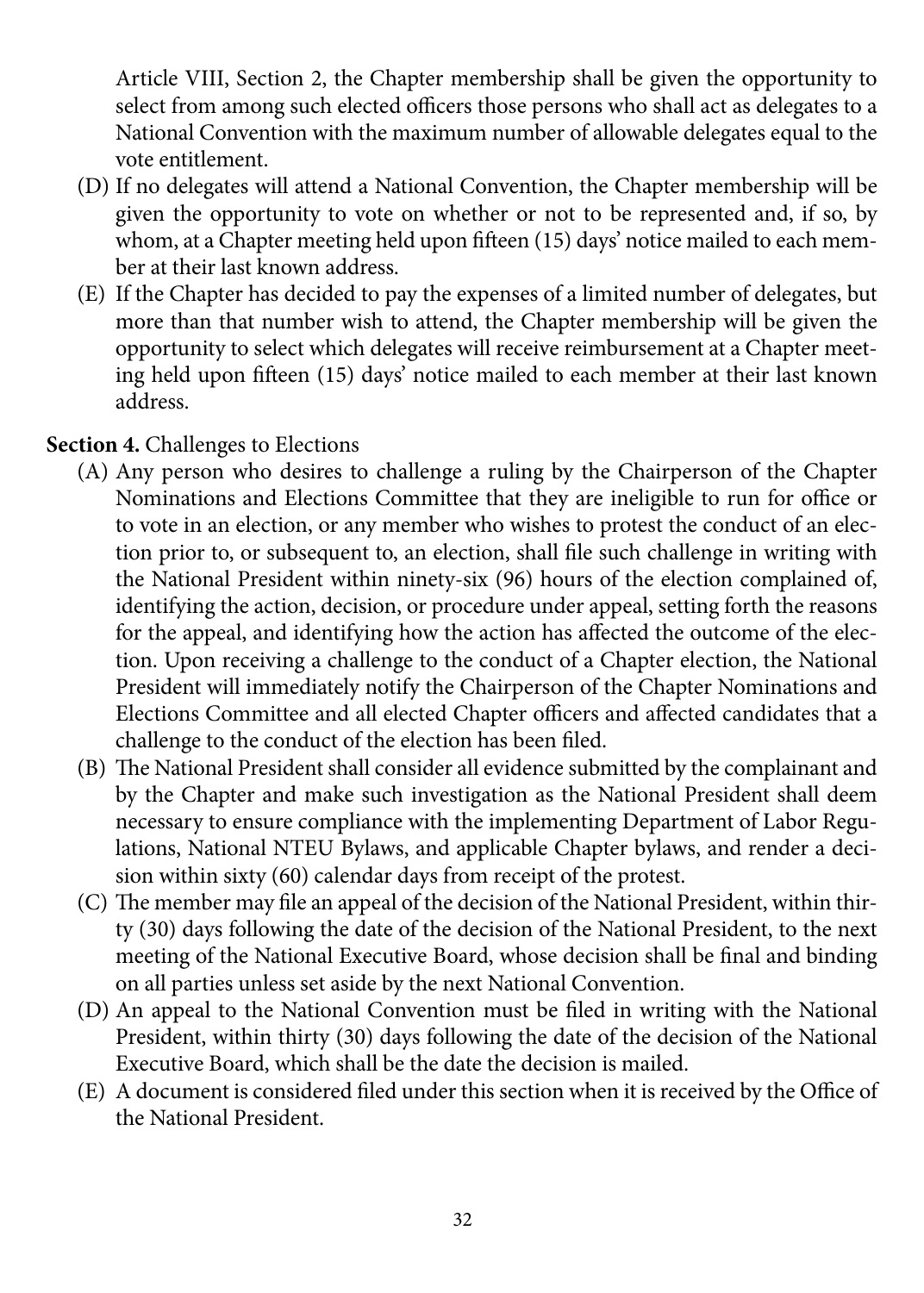### <span id="page-36-0"></span>*Part V — Business Procedure*

**Section 1.** National Executive Board—Order of Business

- (A) At each regular meeting of the National Executive Board as provided by Section 2 of Article IX of the Constitution, the following order of business shall be observed:
	- (1) Call to Order
	- (2) Roll Call
	- (3) Report of National President
	- (4) Report of Administrative Controller
	- (5) Report of National Vice Presidents
	- (6) Report of Standing Committee
	- (7) Reports of National Advisors and Legal Counsel
	- (8) Unfinished Business
	- (9) New Business
	- (10) Adjournment
- (B) The above order of business may be suspended at any time by a two-thirds  $(2/3)$  vote of the members of the National Executive Board present at the meeting. In case of a special meeting of the Board, the National President's call for the meeting shall set forth the business to be transacted and the order of it.
- (C) Unless otherwise specifically provided for by the Constitution or these Bylaws, the National Executive Board shall decide any matter coming before it by a majority vote of the Board members present.
- (D) A quorum for the transaction of business at any meeting of the Board shall consist of not less than one-half (1/2) of the members, or their proxies, of the Board.

**Section 2.** Conventions–Rules and Order of Business

- (A) The rules and order of business of special and regular National Conventions shall be determined by the National Executive Board at its regular or special meeting preceding such National Convention. The rules and order of business as approved by the Board will be distributed to each delegate in attendance at the National Convention.
- (B) A quorum shall exist at a National Convention when at least forty percent (40%) of the Chapters of this organization are represented by delegates certified by the Credentials Committee.
- (C) Resolutions adopted by the Convention with respect to any matter shall terminate, as to their effect, upon the call to order of the next subsequent regular Convention unless at the time of the adoption of the Resolution it is expressly provided that the effect of the Resolution shall be for a longer or shorter period, or unless the Resolution is rescinded.

#### **Section 3.** Chapter Treasurer

A blanket surety bond covering each Chapter Treasurer shall be provided by the Administrative Controller at a cost to each Chapter not to exceed the cost of providing the bond per annum.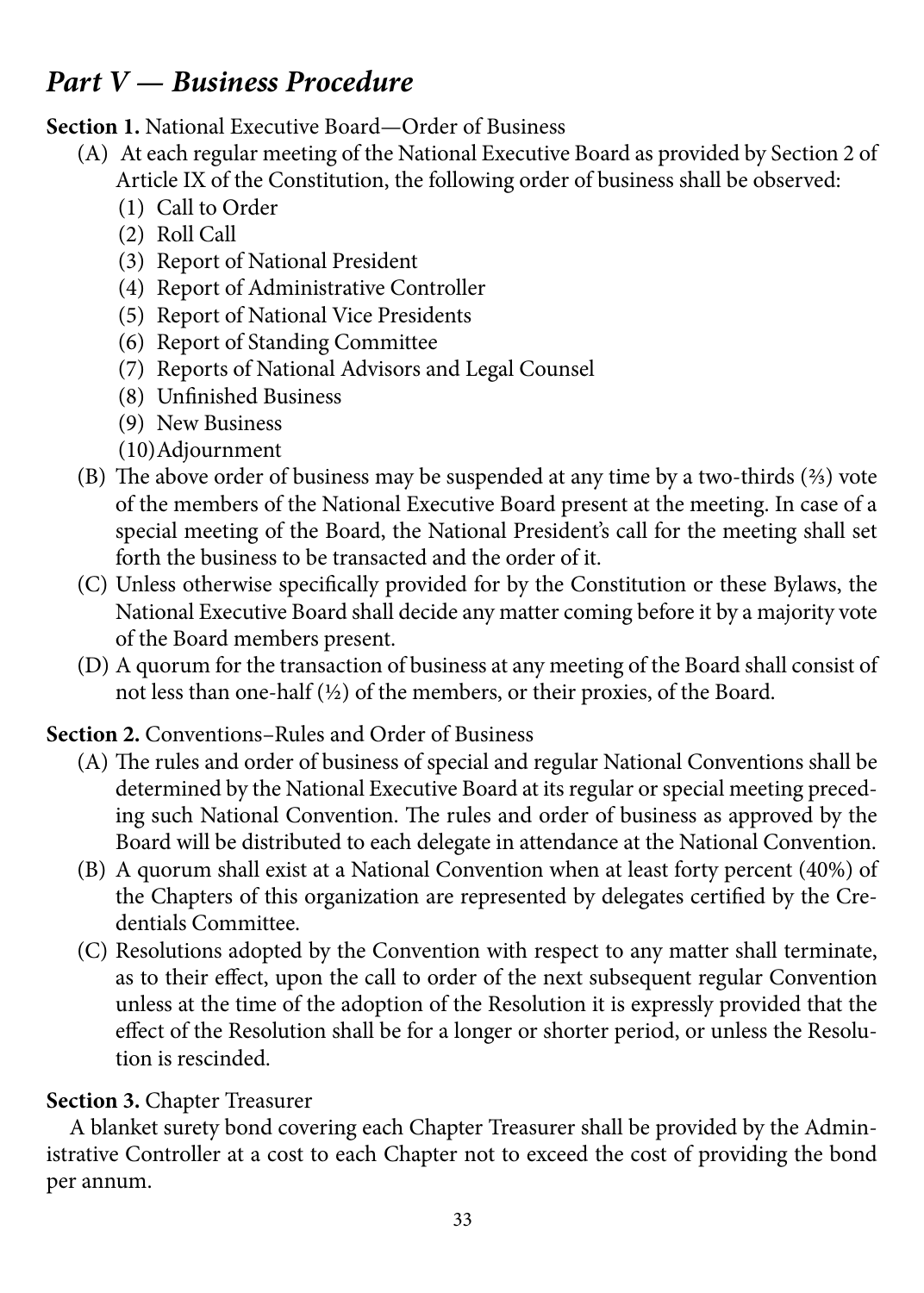#### <span id="page-37-0"></span>**Section 4.** Proxies

- (A) For purposes of representation at any National Convention or District Conference, a Chapter may designate by proxy any member or members of this organization elected pursuant to Part IV of the Bylaws on a form prescribed by the Administrative Controller. There shall be the statement made that the authority to issue and assign a proxy is given pursuant to a vote of the Chapter membership at a regular or special Chapter meeting, held upon fifteen (15) days' notice mailed to each member at their last known address.
- (B) A member of the National Executive Board may designate any member of this organization to attend and vote on their behalf at any meeting of the Board, on a proxy form approved by the Board.

#### **Section 5.** Fiscal Year

The business year of this organization shall commence at 12:01 a.m. on October 1 and end at midnight on September 30 next following.

#### **Section 6.** Chapter Meetings

In Chapters where all members are not assigned to the same post of duty, Chapter meetings may be held simultaneously in more than one location and conducted by telephone, video conferencing, or other electronic means that facilitate real time communication among members provided that:

- (A) All members in attendance at each of the meeting locations can speak to and hear one another; and
- (B) A Chapter representative is present at all meeting locations to ensure that the rights and privileges of all meeting participants are enforced and all requirements imposed by law, NTEU's Constitution and Bylaws, and the Chapter's bylaws are satisfied.

### *Part VI — Miscellaneous*

#### **Section 1.** Rules of Order

In the absence of any provision to the contrary in the Constitution and these Bylaws, all meetings of the National Executive Board, all meetings of Joint Councils, Chapters, committees, and National Conventions shall be governed by the parliamentary rules and usages contained in the then-current edition of Robert's Rules of Order, Revised.

#### **Section 2.** Official Statements

Memorials, resolutions, or opinions of any character whatever which conflict with the policies and objectives of this organization shall not be issued in the name of the National Treasury Employees Union.

#### **Section 3.** Amendments

(A) Amendments to these Bylaws shall be submitted to the Administrative Controller in writing for consideration by the National Executive Board. The National Execu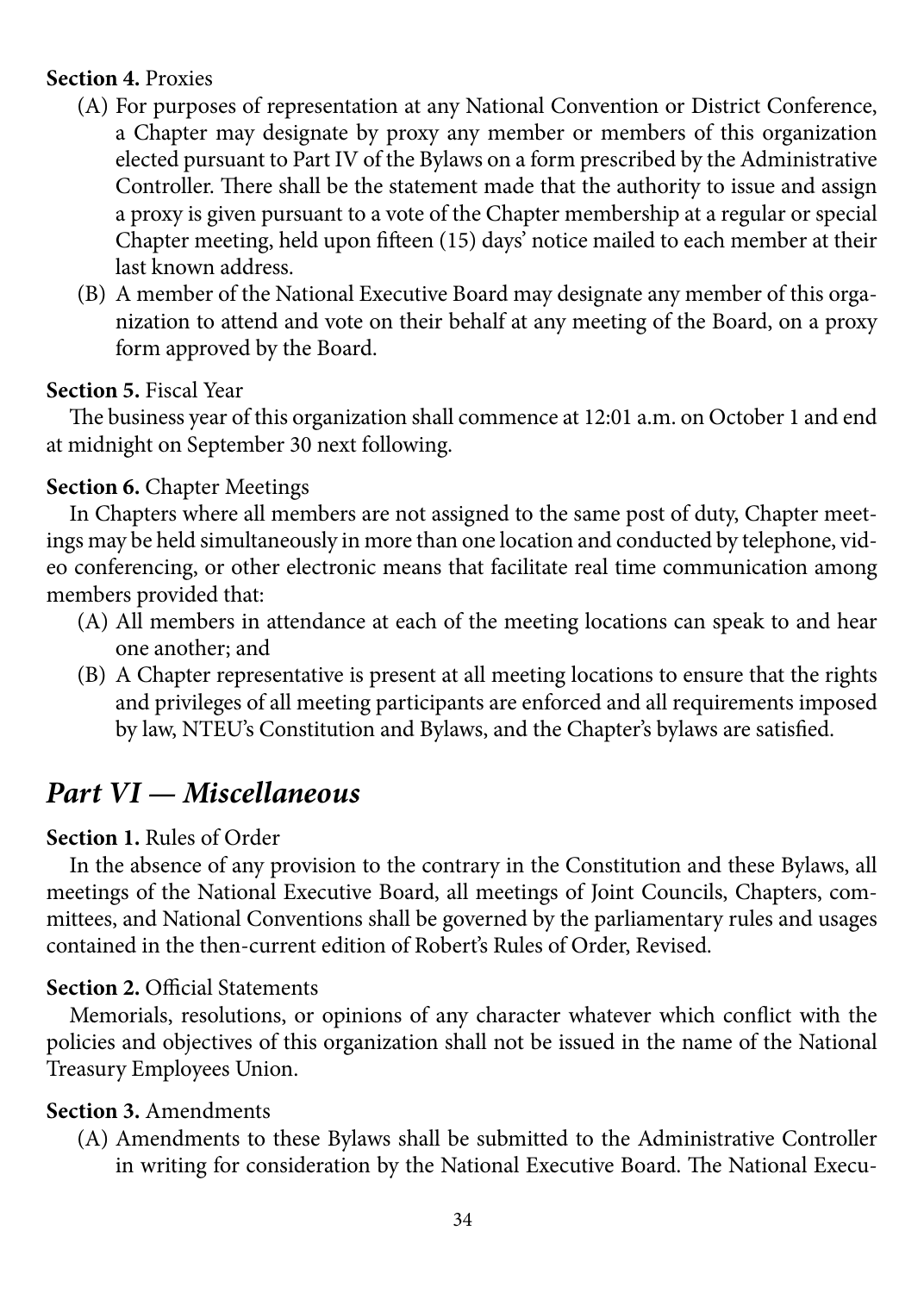<span id="page-38-0"></span>tive Board will then report the recommendations of the Board to the next regular or special National Convention, which may adopt such amendments by a majority vote.

- (B) Proposed Amendments to these Bylaws not submitted for consideration by the National Executive Board may be introduced at a regular or special National Convention. After introduction of the Proposed Bylaw, the Convention shall vote on whether it shall be considered. Only those proposed Bylaws receiving a three-fourths (3/4) vote of the convention shall then be considered individually.
- (C) These Bylaws shall become effective midnight on the day on which they are approved by a majority vote of the delegates to the National Convention.
- (D) Bylaw amendments received by the Administrative Controller shall be made available to Chapter Presidents by posting to the Chapter Presidents' area of the NTEU website. Bylaw amendments received by the Administrative Controller less than ten (10) days preceding the Convention will be made available at the Convention.

#### **Section 4.** Conflict of Bylaws with Constitution

When it shall be determined by a majority vote of the National Convention that a section or sections of the Bylaws is in conflict with one (1) or more articles or sections of the Constitution, that section or sections of these Bylaws in conflict shall immediately become null and void and shall be as if it or they had never existed.

#### **Section 5.** Definition of Days

In the absence of any provision to the contrary in the Constitution and these Bylaws, "days" shall mean calendar days.

### *Part VII — Definitions*

In addition to their ordinary meanings, the terms used in this Constitution and Bylaws shall have the following meanings:

- (A) RETIREE—means any former employee of the Federal government who is retired from the Federal government and is drawing an annuity under the U.S. Civil Service Retirement System and/or the Federal Employees Retirement System.
- (B) FORMER EMPLOYEE—means any former employee of the Federal government who left the Federal government before they were eligible for retirement.
- (C) NEW EMPLOYEE—an employee who has never been a member of NTEU or who has not been a member during the twelve (12) months prior to submitting an application.
- (D) MEMBER
	- (1) One who is eligible for membership pursuant to Article V, Section 1 of the Constitution and who has remitted to the Chapter for remittance to the National Headquarters Office an executed cash application with the total amount of National per capita dues payable as a cash payment on a quarterly or annual basis as set forth in Part I, Section 1 (B)(7) and  $(C)(1)$ ;
	- (2) One who is eligible for membership pursuant to Article V, Section 1 of the Constitution and is an employee or a new employee who has remitted an executed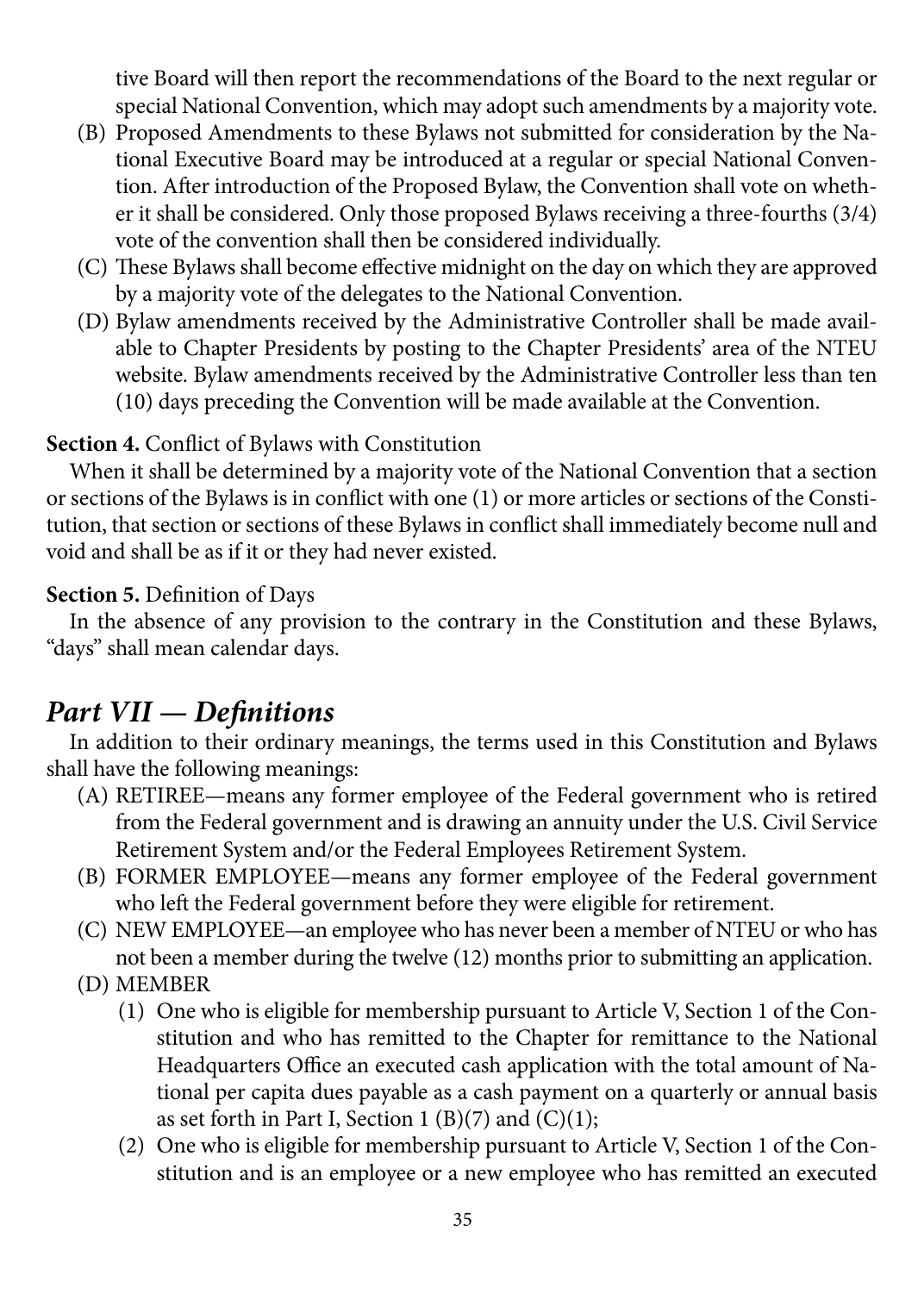Form 1187 to the Chapter for remittance to the National Headquarters Office, with the intent to remit the total amount of national per capita dues payable pursuant to the dues withholding program.

- (3) One who is eligible for membership pursuant to Article V, Section 1 of the Constitution and is an employee or a new employee who has remitted a payroll direct debit form transmitting dues to NTEU to the Chapter for remittance to the National Headquarters Office, with the intent to remit the total amount of national per capita dues payable pursuant to the dues withholding program.
- (4) One who is eligible for membership pursuant to Article V, Section 1 of the Constitution and is an employee or a new employee who has authorized the electronic remittance of dues to NTEU, with the intent to remit the total amount of national per capita dues payable pursuant to NTEU's dues payment program.
- (5) One who is eligible for membership pursuant to Article V, Section 1 of the Constitution and is an employee or a new employee who has authorized credit card payments of dues to NTEU, with the intent to remit the total amount of national per capita dues payable pursuant to NTEU's dues payment program.
- (E) MEMBER-AT-LARGE—an employee of the Federal government who is employed in a department, agency, or subdivision thereof where NTEU does not hold a unit of exclusive recognition, including former bargaining unit employees excluded by Congressional action or Executive Order. A member-at-large is eligible to participate in all insurance programs sponsored by NTEU but is not eligible to vote in NTEU elections or receive representation from NTEU representatives.
- (F) PROVISIONAL MEMBER
	- (1) An employee of the Federal government who (a) is employed in a department, agency, or subdivision thereof in which NTEU is seeking to become the employee's exclusive representative or in which NTEU is otherwise organizing and; (b) has submitted a form SF-1187, payroll direct debit form, or comparable form to the National Headquarters Office with the intent of becoming a Member of NTEU. A Provisional Member is eligible to participate in all NTEU-sponsored insurance and benefit programs, to receive NTEU member communications, and may receive representation from NTEU representatives in such matters as the NTEU National President determines appropriate.
	- (2) Until the National President charters a Chapter with jurisdiction over the employee, a Provisional Member shall pay no dues and is not eligible to vote in NTEU elections. Once the National President charters a Chapter with jurisdiction over the employee, a Provisional Member who satisfies the requirements of Part VII (D) becomes a Member and pays the total amount of national per capita dues.
- (G) HONORARY MEMBER—an individual who, based on the sole and exclusive determination of the NTEU National President, has made significant contributions to advancing or promoting the benefits, interests, and rights of NTEU members and federal employees in general.